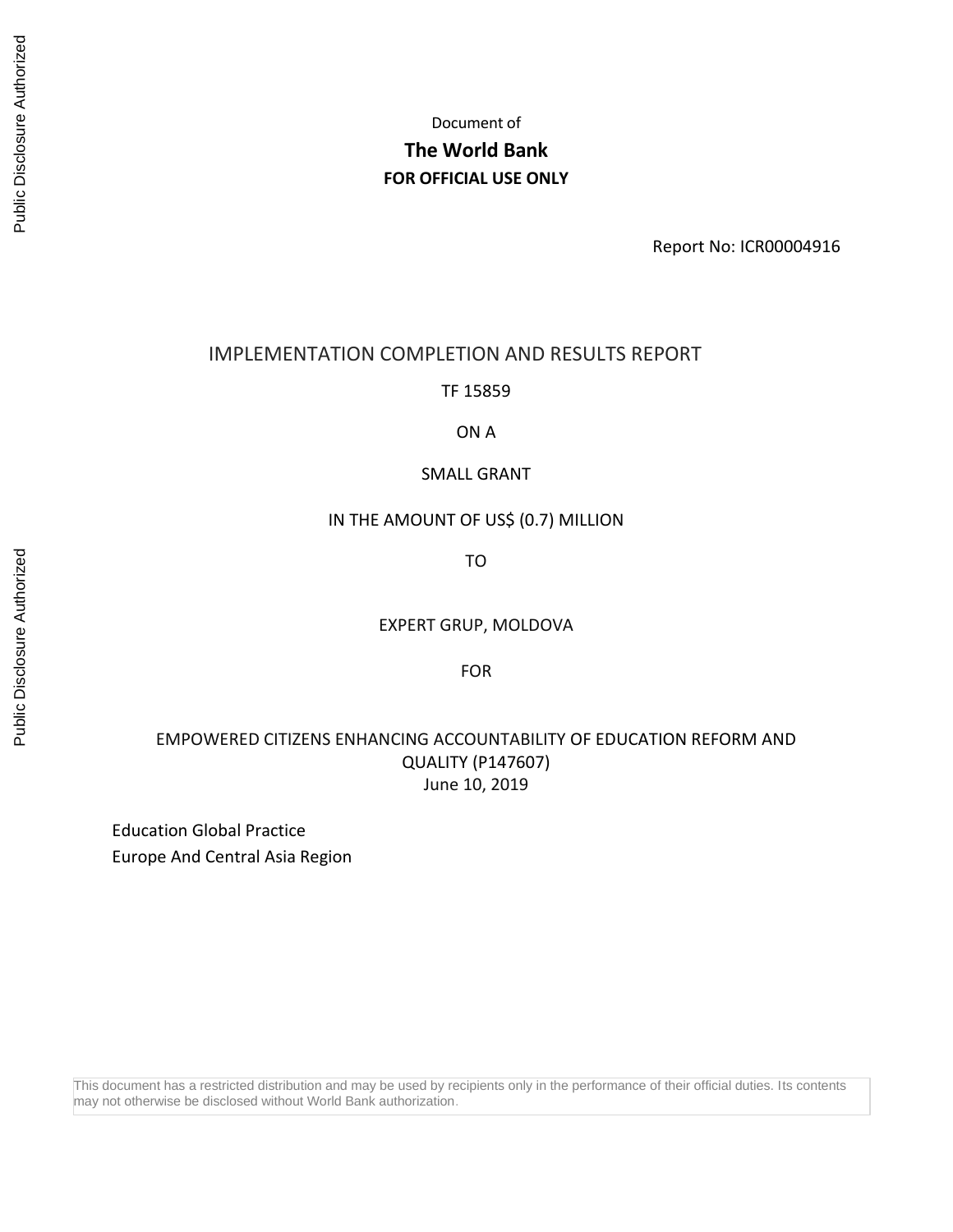### CURRENCY EQUIVALENTS

(Exchange Rate Effective June 3, 2019)

# Currency Unit = Moldovan Leu (MDL)

MDL =18.04 US\$1

### FISCAL YEAR July 1 - June 30

### **ABBREVIATIONS AND ACRONYMS**

| <b>CSO</b>   | Civil Society Organization                             |
|--------------|--------------------------------------------------------|
| <b>CPF</b>   | <b>Country Partnership Framework</b>                   |
| <b>CPS</b>   | <b>Country Partnership Strategy</b>                    |
| EG           | <b>Expert Grup</b>                                     |
| <b>EMIS</b>  | <b>Education Management Information System</b>         |
| GDP          | <b>Gross Domestic Product</b>                          |
| <b>GPSA</b>  | Global Partnership for Social Accountability           |
| <b>ISR</b>   | <b>Implementation Status and Results Report</b>        |
| <b>ICR</b>   | Implementation Completion and Results Report           |
| ICT          | Information and Communication Technology               |
| <b>IEBA</b>  | <b>Independent Education Budget Analysis</b>           |
| IRI          | Intermediate Result Indicator                          |
| <b>LPA</b>   | <b>Local Public Authority</b>                          |
| <b>MERP</b>  | Moldova Education Reform Project                       |
| ML           | Management Letter                                      |
| MoU          | Memorandum of Understanding                            |
| <b>MoECR</b> | Ministry of Education, Culture, and Research           |
| <b>NGO</b>   | Nongovernmental Organization                           |
| <b>ODRA</b>  | Open Data Readiness Assessment                         |
| <b>OECD</b>  | Organisation for Economic Co-operation and Development |
| <b>PCF</b>   | Per Capita Financing                                   |
| PDO          | Project Development Objective                          |
| <b>PISA</b>  | Programme for International Student Assessment         |
| <b>SAcc</b>  | <b>Social Accountability</b>                           |
| <b>TF</b>    | <b>Trust Fund</b>                                      |
| <b>TTL</b>   | Task Team Leader                                       |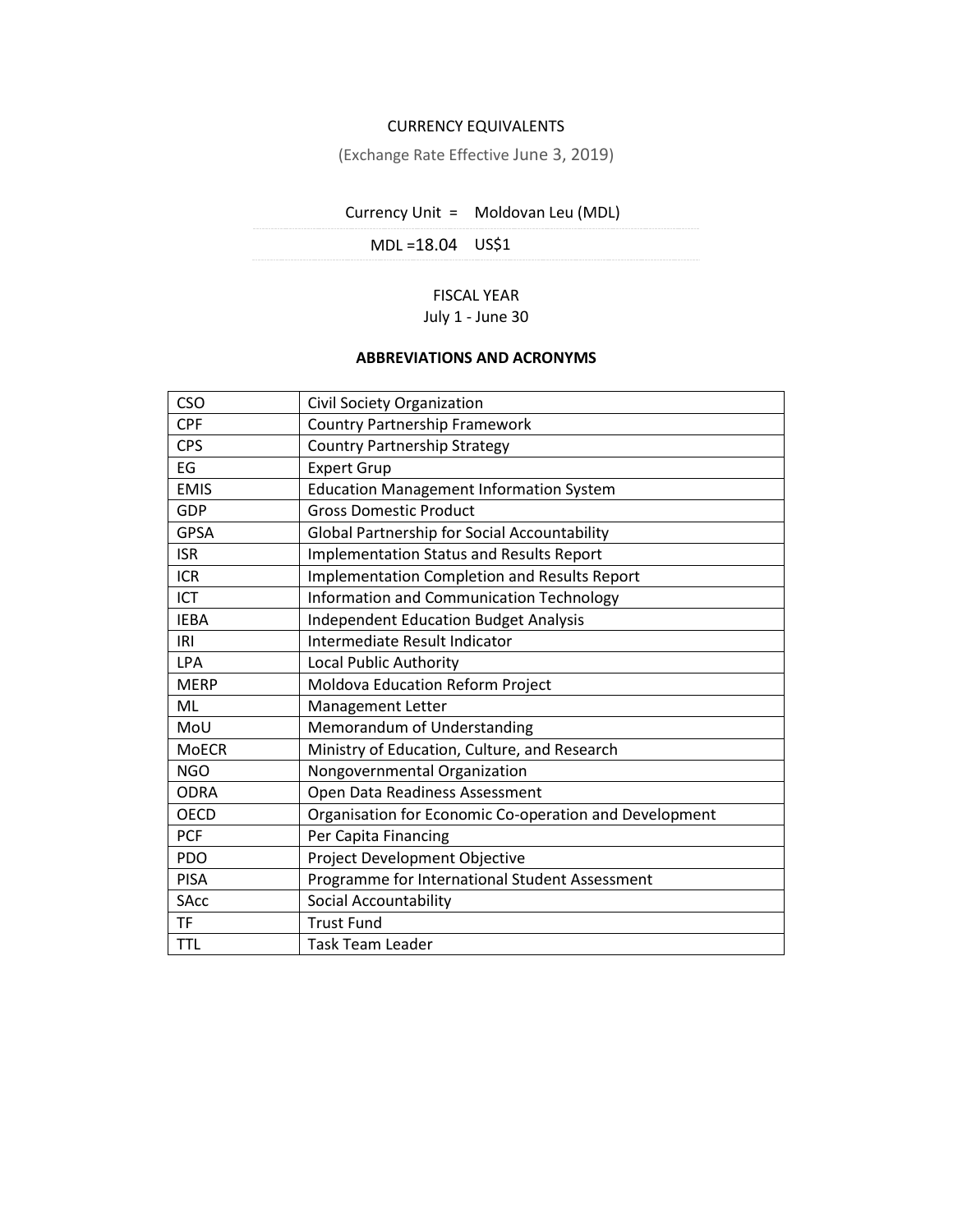Regional Vice President: Cyril E Muller

Country Director: Satu Kristiina J. Kahkonen

Senior Global Practice Director: Jaime Saavedra Chanduvi

Practice Manager: Harry Anthony Patrinos

Task Team Leader(s): Lucia Casap

ICR Main Contributor: Alina Sava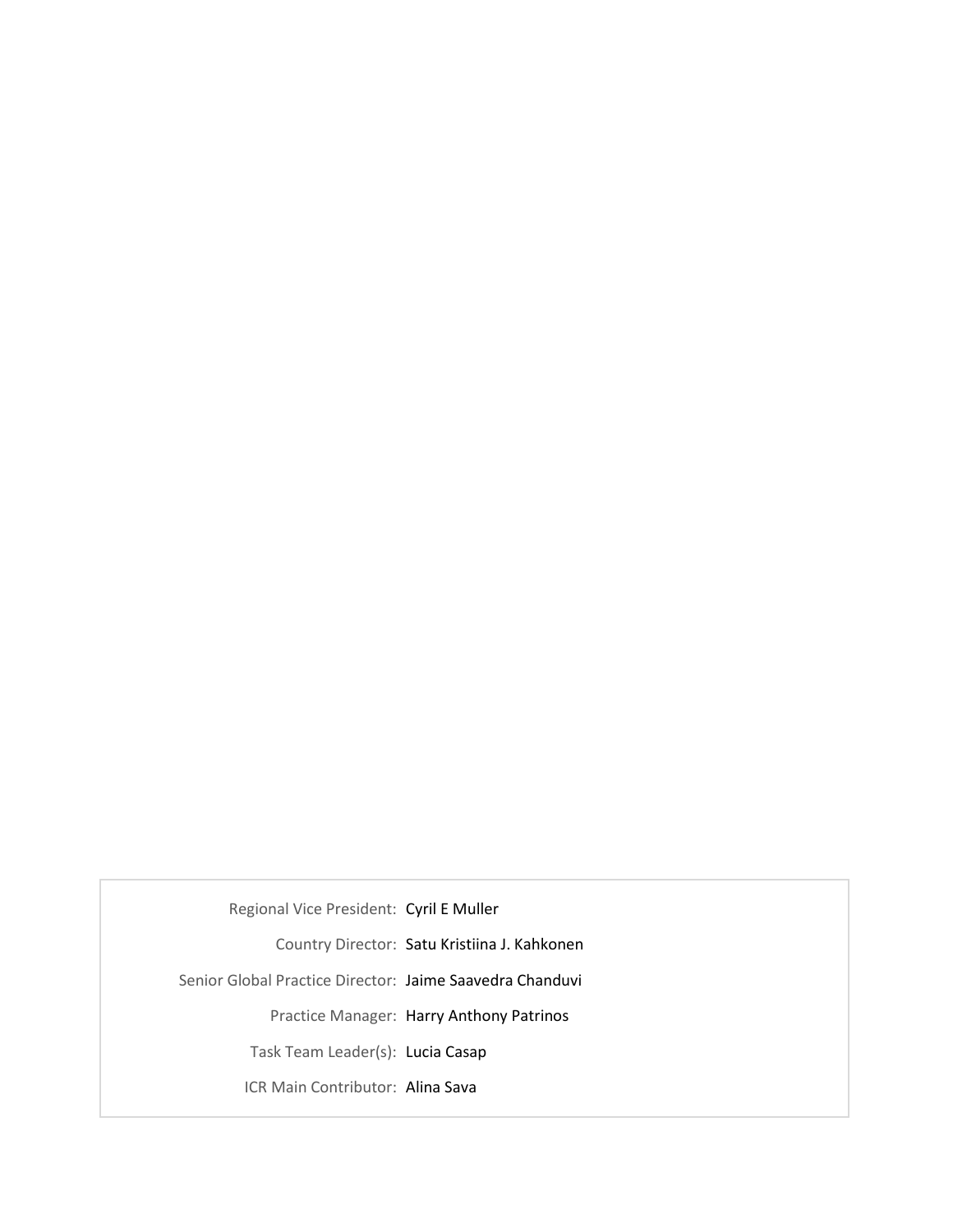# TABLE OF CONTENTS

| III. KEY FACTORS THAT AFFECTED IMPLEMENTATION AND OUTCOME  13                |  |
|------------------------------------------------------------------------------|--|
| IV. BANK PERFORMANCE, COMPLIANCE ISSUES, AND RISK TO DEVELOPMENT OUTCOME  13 |  |
|                                                                              |  |
|                                                                              |  |
|                                                                              |  |
| ANNEX 3. RECIPIENT, CO-FINANCIER AND OTHER PARTNER/STAKEHOLDER COMMENTS 28   |  |
|                                                                              |  |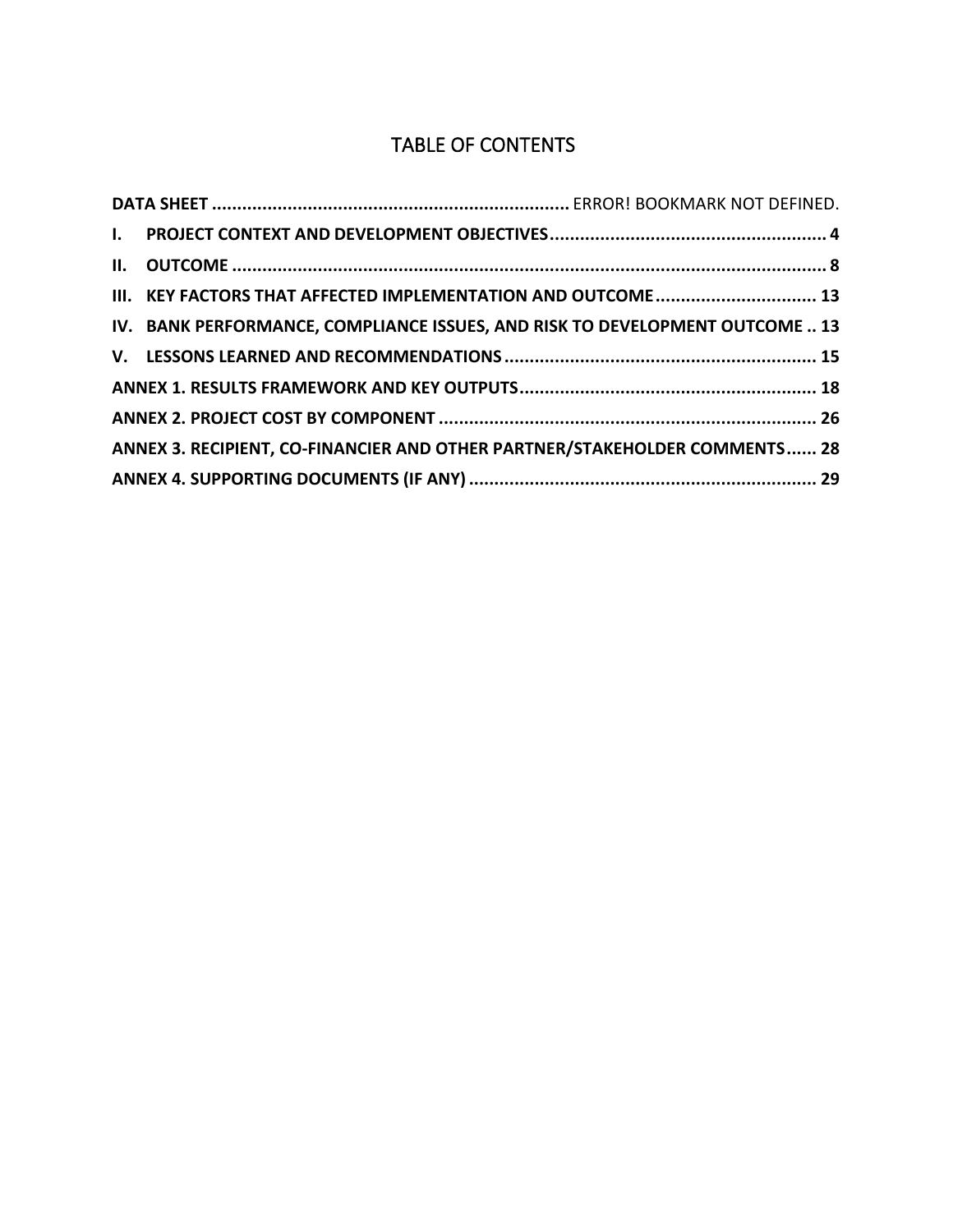

| <b>DATA SHEET</b>           |                                                                          |
|-----------------------------|--------------------------------------------------------------------------|
|                             |                                                                          |
| <b>BASIC INFORMATION</b>    |                                                                          |
|                             |                                                                          |
| <b>Product Information</b>  |                                                                          |
| Project ID                  | Project Name                                                             |
| P147607                     | Empowered citizens enhancing accountability of Edu<br>reform and quality |
| Country                     | Financing Instrument                                                     |
| Moldova                     | Investment Project Financing                                             |
| <b>Original EA Category</b> | <b>Revised EA Category</b>                                               |
| Not Required (C)            |                                                                          |
| <b>Organizations</b>        |                                                                          |
| Borrower                    | <b>Implementing Agency</b>                                               |
| Adrian Lupușor              | <b>Expert Grup</b>                                                       |

### **Project Development Objective (PDO)**

Original PDO

The objective of the Project is to empower the Member Country's civil society to: (i) engage local, regional and national authorities in evidence-based policy and budget dialogue in the Member Country's education sector; and (ii) to promote an enabling environment for social accountability.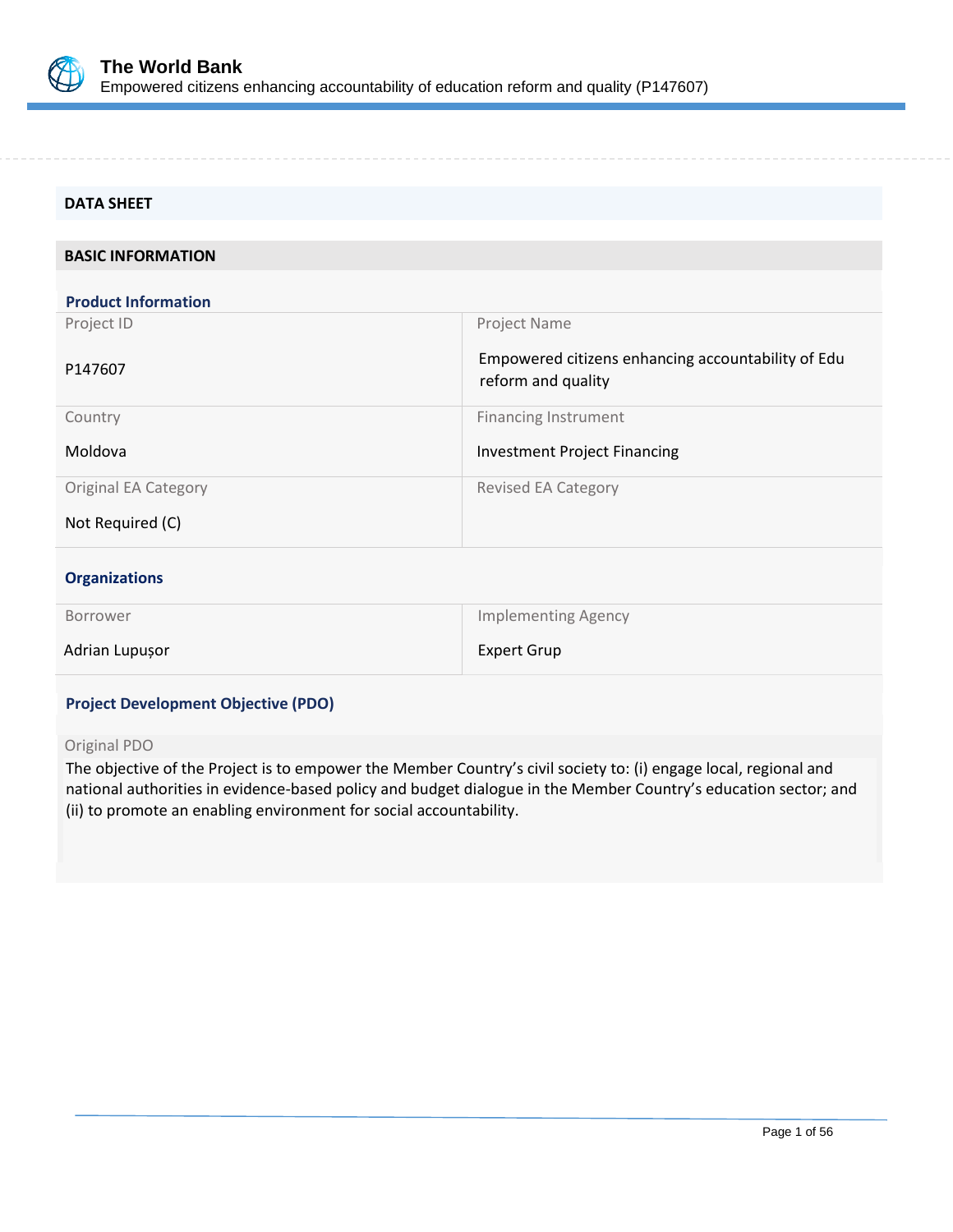

### **FINANCING**

|                           | Original Amount (US\$) | <b>Revised Amount (US\$)</b> | <b>Actual Disbursed (US\$)</b> |
|---------------------------|------------------------|------------------------------|--------------------------------|
| <b>Donor Financing</b>    |                        |                              |                                |
| TF-15859                  | 696,955                | 696,955                      | 686,153                        |
| Total                     | 696,955                | 696,955                      | 686,153                        |
| <b>Total Project Cost</b> | 696,955                | 696,955                      | 686,153                        |

# **KEY DATES**

| Approval    | <b>Effectiveness</b> | <b>Original Closing</b> | <b>Actual Closing</b> |
|-------------|----------------------|-------------------------|-----------------------|
| 16-Dec-2013 | 20-Dec-2013          | 20-Dec-2018             | 20-Dec-2018           |

### **RESTRUCTURING AND/OR ADDITIONAL FINANCING**

| Date(s) | Amount Disbursed (US\$M)   Key Revisions |  |
|---------|------------------------------------------|--|
|         |                                          |  |

### **KEY RATINGS**

| Outcome      | <b>Bank Performance</b> | <b>M&amp;E Quality</b> |
|--------------|-------------------------|------------------------|
| Satisfactory | Satisfactory            | Substantial            |

### **RATINGS OF PROJECT PERFORMANCE IN ISRs**

| No. | Date ISR Archived | <b>DO Rating</b> | <b>IP Rating</b> | <b>Actual</b><br><b>Disbursements</b><br>(US\$M) |
|-----|-------------------|------------------|------------------|--------------------------------------------------|
| 01  | 16-Mar-2014       | Satisfactory     | Satisfactory     | 0.21                                             |
| 02  | 04-Nov-2014       | Satisfactory     | Satisfactory     | 0.21                                             |
| 03  | 18-Sep-2015       | Satisfactory     | Satisfactory     | 0.34                                             |
| 04  | 10-Apr-2016       | Satisfactory     | Satisfactory     | 0.34                                             |
| 05  | 19-Jun-2017       | Satisfactory     | Satisfactory     | 0.49                                             |
| 06  | 27-Aug-2018       | Satisfactory     | Satisfactory     | 0.63                                             |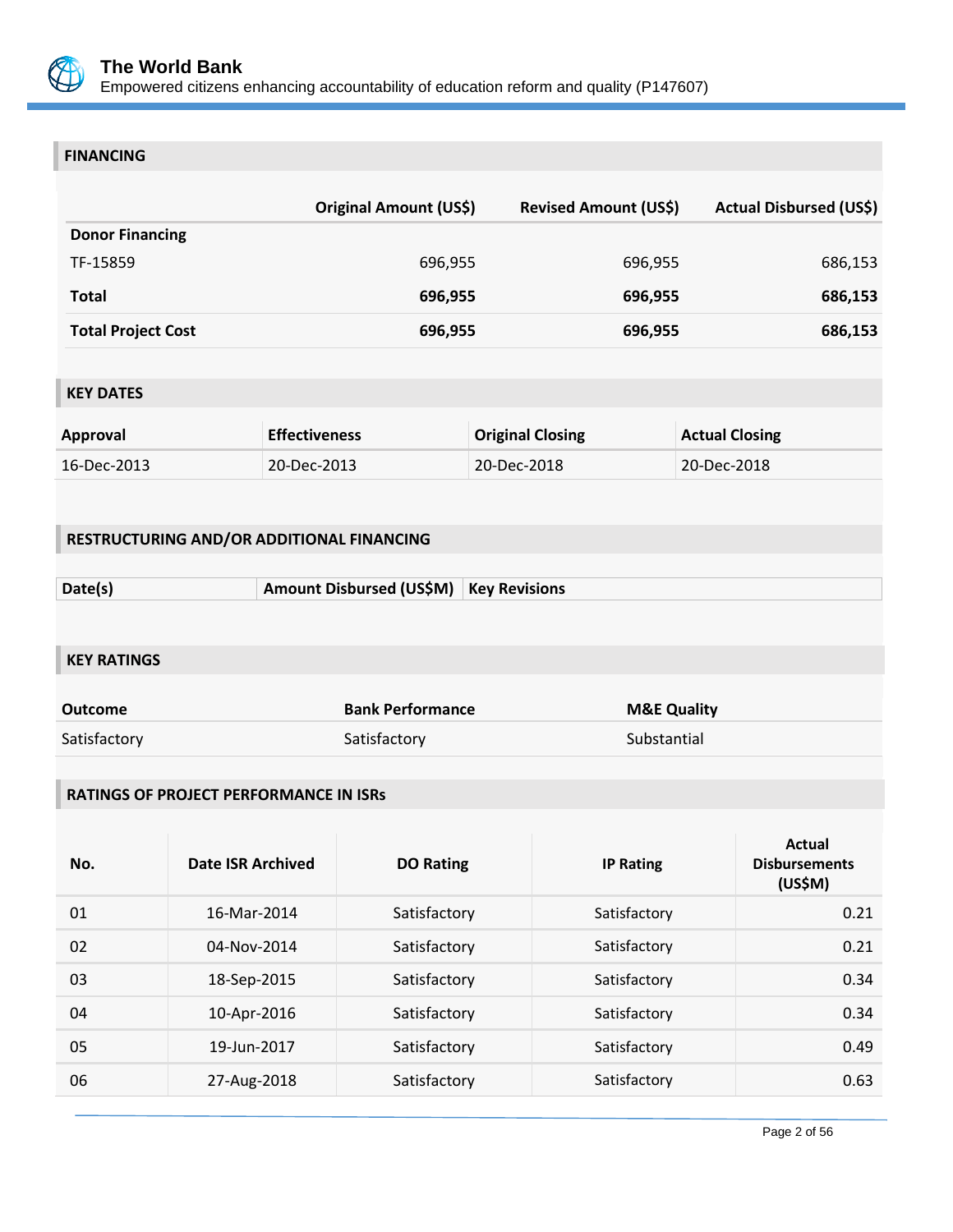

| 07                              | 17-May-2019                      | Satisfactory                  | Satisfactory           | 0.69                       |
|---------------------------------|----------------------------------|-------------------------------|------------------------|----------------------------|
|                                 |                                  |                               |                        |                            |
| <b>ADM STAFF</b>                |                                  |                               |                        |                            |
| Role                            |                                  | <b>At Approval</b>            | At ICR                 |                            |
| <b>Regional Vice President:</b> |                                  | Laura Tuck                    | Cyril E Muller         |                            |
| <b>Country Director:</b>        |                                  | Qimiao Fan                    |                        | Satu Kristiina J. Kahkonen |
|                                 | Senior Global Practice Director: | Ana L. Revenga                |                        | Jaime Saavedra Chanduvi    |
| <b>Practice Manager:</b>        |                                  | Alberto Rodriguez             | Harry Anthony Patrinos |                            |
| Task Team Leader(s):            |                                  | Josef S. Trommer, Anna Olefir | Lucia Casap            |                            |
| ICR Contributing Author:        |                                  |                               | Alina Sava             |                            |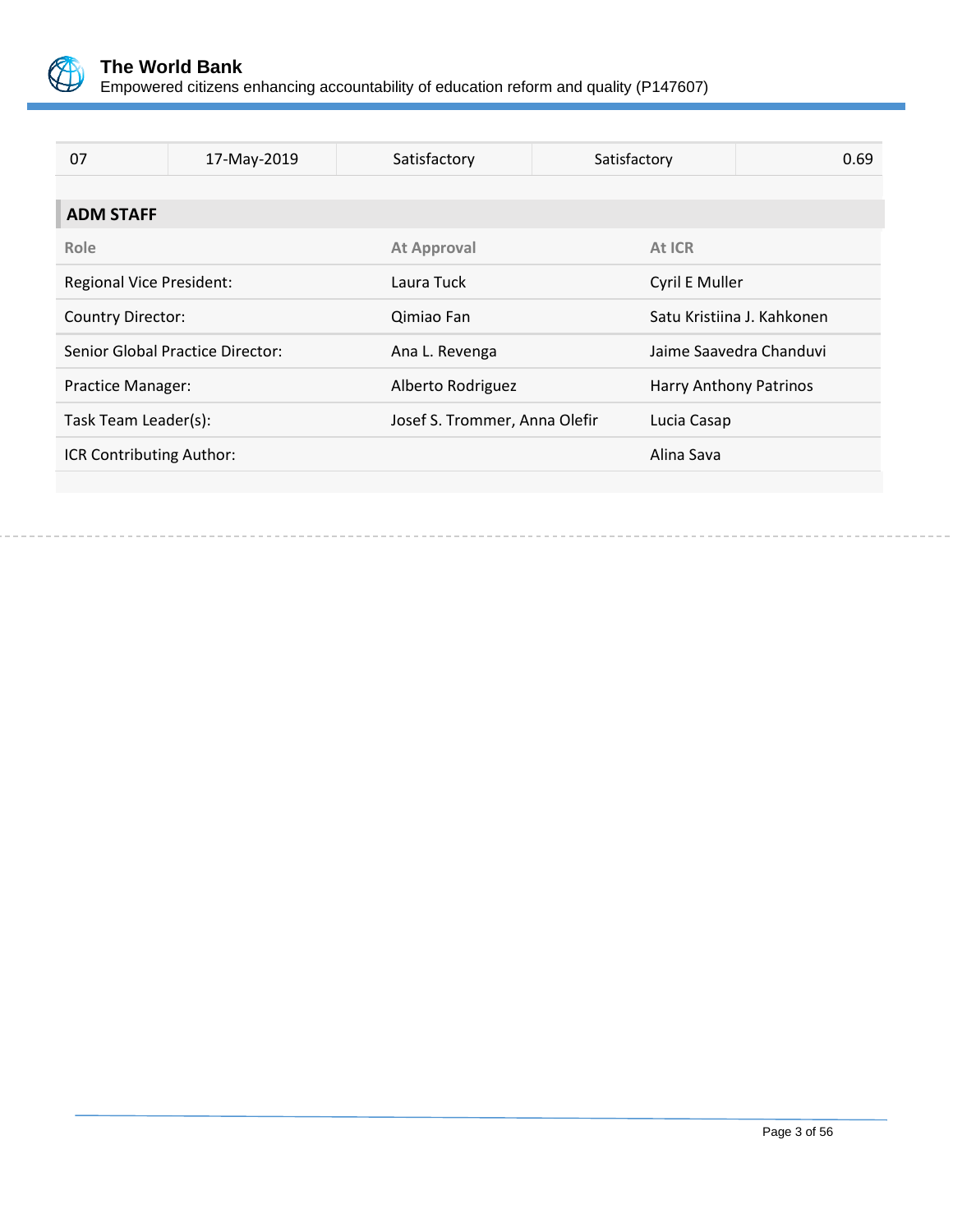

### <span id="page-7-0"></span>**I. PROJECT CONTEXT AND DEVELOPMENT OBJECTIVES**

#### **Context**

1. **Country context.** Moldova is a small lower-middle-income economy with a population of 3.5 million with a gross domestic product (GDP) per capita of US\$2,724, remaining one of the poorest countries in Europe. Despite this, Moldova has made significant progress in reducing poverty and promoting inclusive growth since the early 2000s. The economy has expanded by an average of 5 percent annually, driven by consumption and fueled by remittances. However, the current economic development model is an unsustainable one, and it is challenged even more by skills mismatch in Moldova's labor market because of large-scale out-migration combined with decreasing fertility rates. This demographic evolution led to an alarming decline in the population and increased the share of elderly people who are limiting the country's long-term competitiveness. Also, it was causing polarization in the society fueled even more by reduced transparency and accountability. European integration has anchored successive governments' policy reform agendas, but reforms that are good on paper are yet to materialize. Continued economic stabilization, advancement of key socioeconomic structural reforms, and establishment of a rule-based environment for businesses are the country's key goals to address development constraints.

2. **Sector context.** The Government of Moldova's primary objective in education is to improve the quality, efficiency, and relevance of the education system to meet the needs of the labor market and the broader economy. However, the country's demographic and fiscal realities have not made it easy for the Government to fulfill this mandate. The Moldovan education sector still encounters serious challenges. Over the years, the education sector in Moldova has witnessed uneven quality and a lack of overall efficiency.

3. **The country spent 6.4 percent of GDP in 2017<sup>1</sup> (compared with 9.1 percent in 2010) for education financing—this is still a high share by any regional comparison.** At the same time, because of the dramatic decline in the number of students, Moldova's existing school network (operating at half of its capacity) has emerged as a major source of inefficiency in the country's education sector. A small number of students lead to excess schools, unused school space and facilities, and high running costs creating the premises to reform the school network.

4. **In response to the demographic trends and declining school-age population, combined with unsustainably high levels of education expenditures, the Government of Moldova has been implementing a school network optimization reform with the aim of improving spending efficiency.** In 2010 the per capita financing (PCF) mechanism was piloted, targeting final adjustments and testing before expanding at the national level in January 2013. Officially, the PCF was approved in 2014 and came into force in 2015, leading to an immediate reorganization of the school network. This has involved closing and merging under-enrolled schools, consolidating classes, reorganizing several lyceums into gymnasiums<sup>2</sup> and gymnasiums into primary schools, and creating hub schools. Between 2010 and 2019, the school network comprising primary and secondary schools decreased by 16 percent from 1,489 schools to 1,246.<sup>3</sup>

<sup>&</sup>lt;sup>1</sup> Education in the Republic of Moldova Statistical Publication, 2017/18, Chișinău 2018.

<sup>2</sup> Gymnasium - schools with lower secondary level.

<sup>&</sup>lt;sup>3</sup> Data compiled from the National Bureau of Statistics of Republic of Moldova, 2019.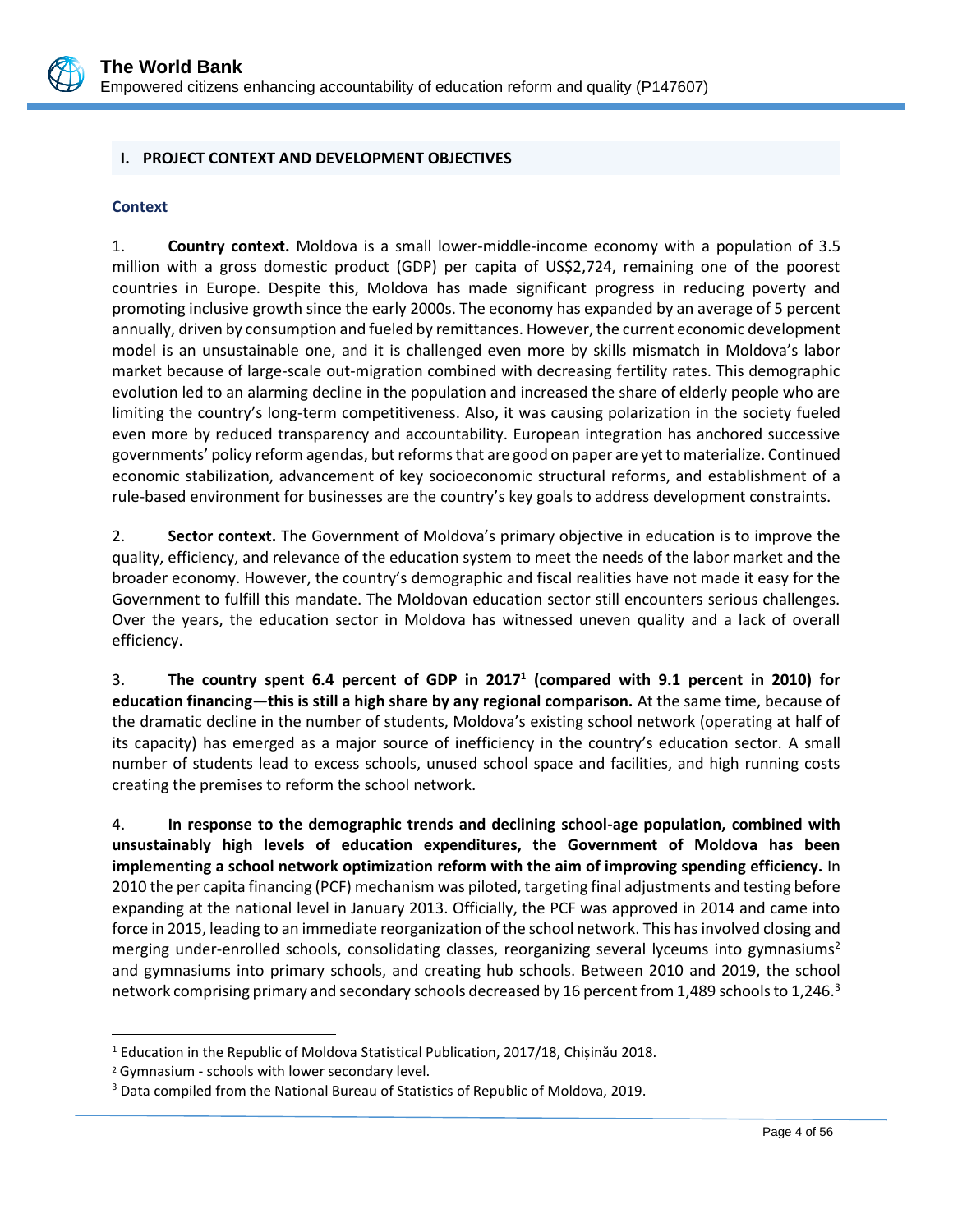The same percentage of decrease was recorded for students whose numbers shrunk from 396,500 in school year 2010/11 to 334,200 in school year 2018/19.

5. **Moldova's performance in the Organisation for Economic Co-operation and Development (OECD) Programme for International Student Assessment (PISA) 2009 shows that the performance of the country's 15-year-olds in reading, math, and science is among lowest in the region.** By age 15, Moldovan students lag behind their OECD peers by around two years of schooling, and around 60 percent of Moldova's 15-year-olds lack even the basic levels of proficiency in reading and math literacy. The PISA 2015 study showed that Moldova's education system performs well compared with countries in the same income group, but education outcomes are substantially below those of (richer) neighboring and competitor countries**.** For example, the 2015 PISA scores in reading, math and of Moldovan 15-year-olds were above those of some countries with higher income levels, such as Georgia, Kosovo, and the former Yugoslav Republic of Macedonia. However, Moldova's performance was lower than the performance of even the European Union's poorest countries, Romania and Bulgaria.<sup>4</sup>

6. **Rationale for World Bank support.** The National Education 2020 Strategy was the key guiding document for the World Bank's engagement. The National Education 2020 Strategy stressed the need to increase schools' accountability for learning outcomes and participation of communities in the decisionmaking process that aimed for a more transparent budget process and better results in education. The Country Partnership Strategy (CPS, Report No. 79701-MD) for FY14–17 was effective at appraisal, and one of the main goals was to promote more efficient and transparent public education service as a precondition for enhancing human capital and minimizing social risks. The project's objectives were consistent with the CPS, directly contributing to the implementation of the CPS's second pillar of building human capital. The project was also aligned with the World Bank Education Strategy 2020 'Learning for All'.

7. **The new Country Partnership Framework (CPF, Report No. 115716-MD) for FY18–21 continues to support improvements in the governance sector, quality of public services, and human capital development.** The current program of the World Bank in Moldova provides support in various sectors including relevant lines for this intervention such as a transparent business regulatory framework, advice and financing for education, efficient and accessible public services, improved state budget allocation process, improved financial reporting in the public sector, and rehabilitated and inclusive schools.

8. **The strategic goal of the Empowered Citizens Enhancing Accountability of Education Reform and Quality Project was to empower Moldovan citizens** to engage local, regional, and national authorities in evidence-based policy and budget dialogue regarding educational reform; quality of services; and development priorities of primary, secondary general, and upper secondary schools and enable an environment in which social accountability (SAcc) initiatives thrive and develop. Accountability is the key lever of the project, important for all the school stakeholders, represented by parents, students, and communities who gain the ability to hold schools and teachers responsible for the quality of education services and the use of resources. This is particularly important in the context of the ongoing education reform and wider autonomy of schools in managing resources granted under the new per-student financing mechanism.

<sup>4</sup> Moldova: Education Sector Public Expenditure Review Selected Issues, February 2018.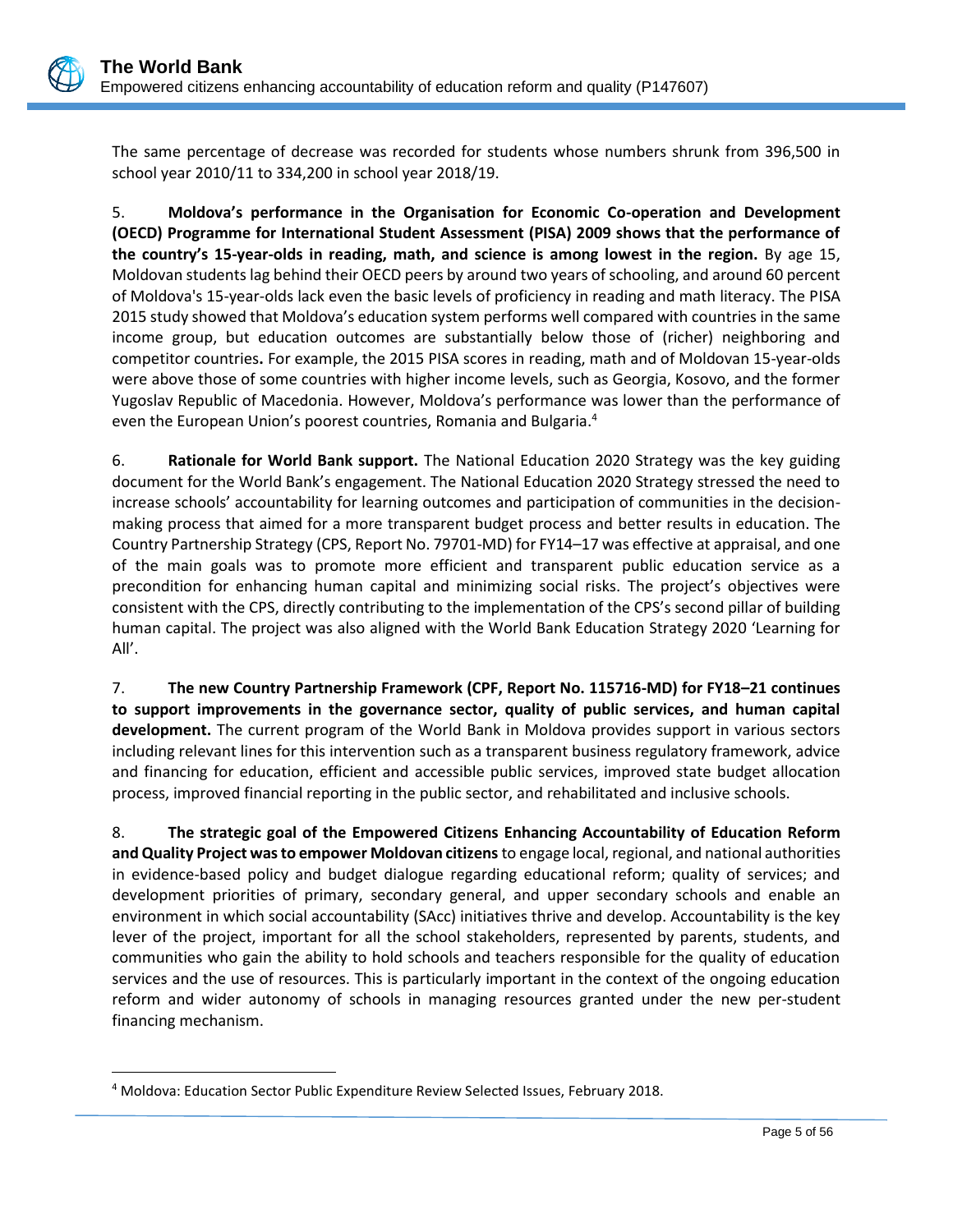9. **This project is a Recipient-Executed Trust Fund Grant financed by the Global Partnership for Social Accountability (GPSA) in the amount of US\$0.7 million.** The grant was implemented over five years, from December 20, 2013 to December 20, 2018, and is known in the country as the '*Scoala Mea*' (My School) Project. It was implemented by Expert Grup (EG), a Moldovan civil society organization (CSO). EG is a nongovernmental organization (NGO), an independent think-thank, specialized in economic and policy research. As part of its institutional mission, EG contributes to economic and social development of the country and promotes innovative policy solutions. Since 2007, EG has been engaged in promoting greater fiscal transparency and policy accountability in many policy areas, including education.

### **Project Development Objectives (PDOs)**

10. **The objective of the project is to empower the member country's civil society to:** (a) engage local, regional, and national authorities in evidence-based policy and budget dialogue in the member country's education sector, and (b) promote an enabling environment for social accountability.

#### **Key Expected Outcomes and Outcome Indicators**

### 11. **Achievement of the PDO was measured by the following four key indicators:**

- (a) Number of educational sector stakeholders taking part in education budget consultations at local, regional, and national level
- (b) Number of users of scoalamea.md
- (c) Quality level of the education policy debate
- (d) Level of satisfaction with the quality of education services

### 12. **Measurement of the PDO indicators is supported by the following nine intermediate result indicators (IRIs):**

- (a) Number of regional focal points engaged
- (b) Number of local community-level coalitions mobilized and engaged in project implementation
- (c) Citizens taking part or represented by civil society organizations in participatory budgetary cycle
- (d) Schools' budgets discussed
- (e) Active users of scoalamea.md
- (f) Participants' self-assessed readiness degree
- (g) Feedback reports from schools' management and relevant public authorities on Social Accountability activities
- (h) Citizens participating with meaningful contributions in high-level policy debates, both written and oral
- (i) Knowledge shared with other stakeholders nationally and internationally as part of annual conferences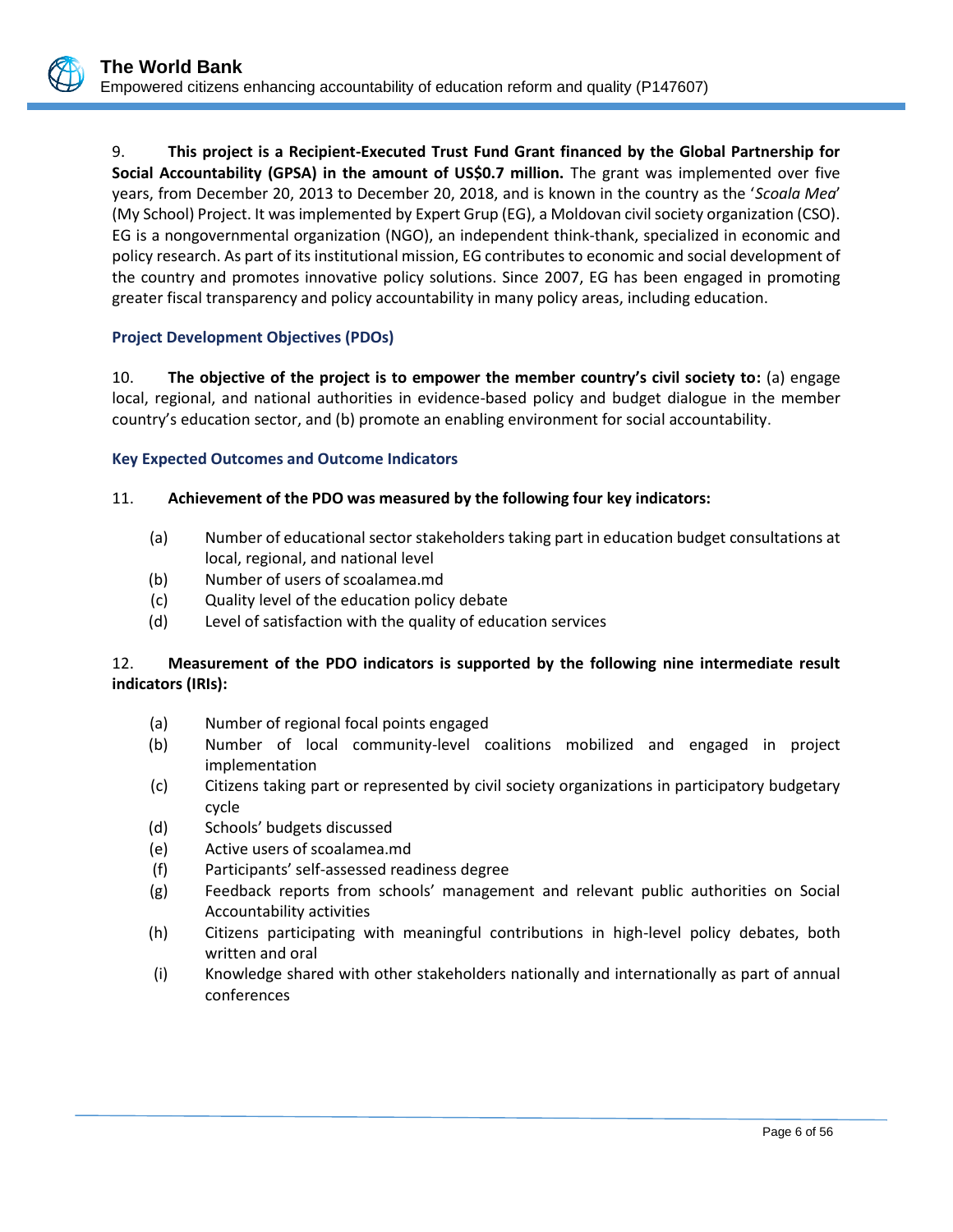

### **Components**

13. **The project consisted of four components.** Component 1 focused on strengthening the capacity of the country's civil societies to create partnerships and use SAcc tools; Component 2 focused on empowering local and regional educational stakeholders to increase accountability for implemented policies and decisions; Component 3 promoted SAcc tools used in fostering policy and budget dialogue; and Component 4 supported implementation through communication, dissemination of knowledge, and learning.

### 14. **The summary of all four components is as follows:**

- (a) **Component 1: Building an Environment Enabling Sustainable Social Accountability (SAcc) in Moldova.** The activities under this component envisaged strengthening the capacity of the CSOs to create partnerships and use SAcc tools. During the project, the following activities were carried out: (i) assessing the training needs of CSOs, (ii) creating networks of regional and local focal points for promoting SAcc tool use, (iii) developing mechanisms and tools related to school policy and budget plans, (iv) delivering relevant trainings and workshops mainly to school management and representatives of local communities and other relevant stakeholders, and (v) periodical Open Data Readiness Assessments (ODRA) by EG. A total of 100 schools from 27 rayons and 3 municipalities and 5 CSO partners were involved in these activities.
- (b) **Component 2: Applying SAcc Tools to Empower Local and Regional Stakeholders to Increase Policy Accountability.** This component aimed at empowering local and regional educational stakeholders to increase accountability for implemented policies and decisions. The activities carried out to support an increased accountability were (i) holding meetings to discuss budget in selected schools, (ii) developing school report cards and collecting and analyzing their results, and (iii) uploading the data on the website to foster budget dialogue and exchange of information at all levels. Stakeholders from 100 schools participated in the budget debates, discussed the budget, and filled out the school report cards.
- (c) **Component 3: Integrating SAcc with Policy and Budget Dialogue.** This component promoted SAcc tools used in fostering policy and budget dialogue. The activities under this component consisted of (i) independent education budget analyses (IEBAs), (ii) monitoring activities, and (iii) workshops for relevant stakeholders. The Monitoring and Evaluation Framework was implemented under this component keeping an integratory role.
- (d) **Component 4: Knowledge and Learning.** This component aimed at disseminating both the products on SAcc results and the lessons learned during implementation. The activities were based on sharing case studies, successful stories, reporting templates, and guidance notes. The media channels used were project website, Facebook page, magazines, radio, external website, and local and international events.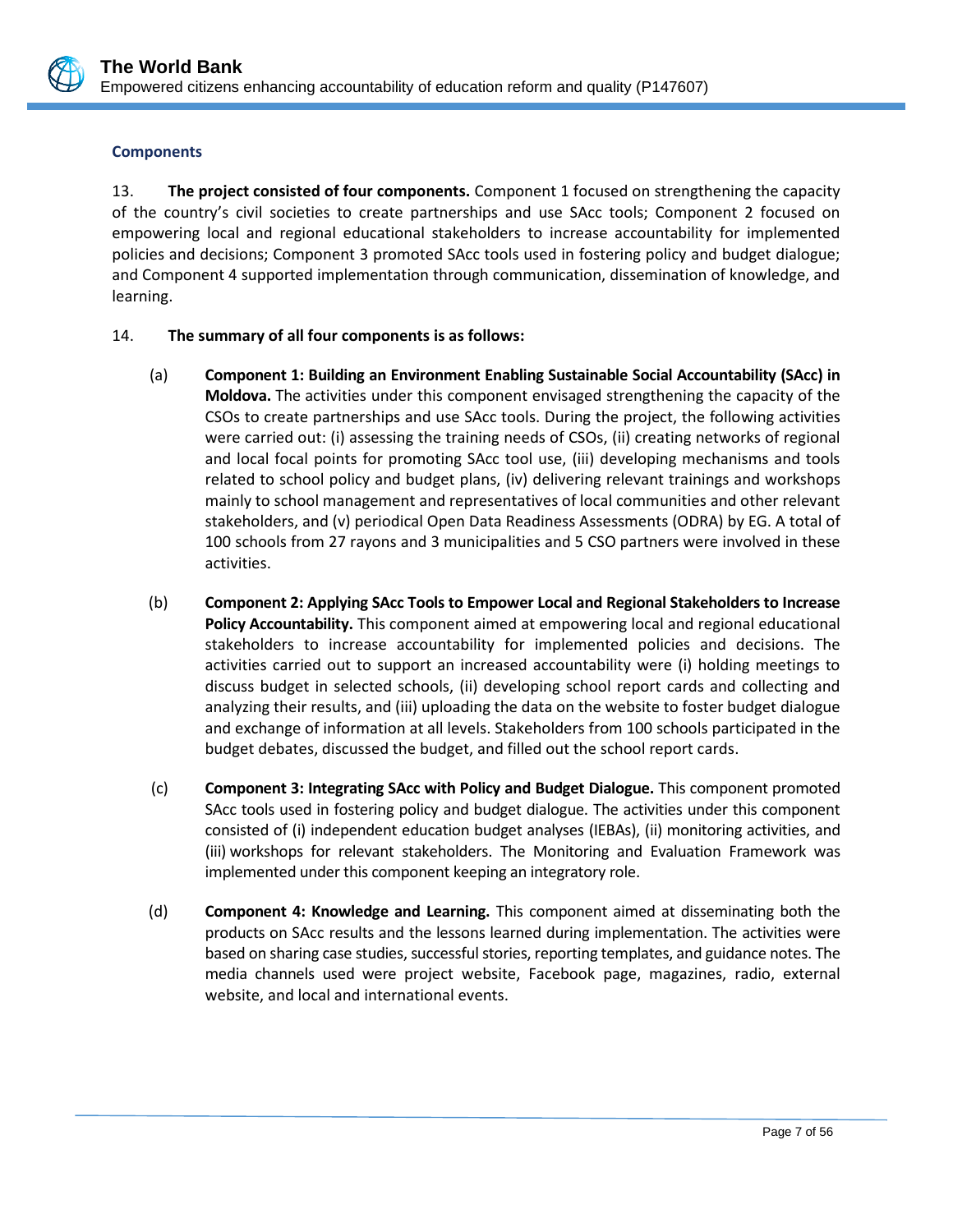

### <span id="page-11-0"></span>**II. OUTCOME**

### **Assessment of Achievement of Each Objective/Outcome**

15. **The objective of the project is to empower the member country's civil society to:** (a) engage local, regional, and national authorities in evidence-based policy and budget dialogue in the member country's education sector, and (b) promote an enabling environment for social accountability.

16. **Objective 1 - to empower the Moldovan civil society to engage local, regional, and national authorities in evidence-based policy and budget dialogue in the education sector.** The main activities supporting this objective were carried out under Components 1 and 2—Component 1 'Building an Environment Enabling Sustainable Social Accountability' and Component 2 'Applying SAcc Tools to Empower Local and Regional Stakeholders to Increase Policy Accountability'. CSOs implemented activities using SAcc tools developed by the project to engage authorities at all levels in evidence-based policy and budget dialogue in education sector, mainly in schools. The results of this obective were measured by the following indicators:

- (a) **Indicator 1: Number of educational sector stakeholders taking part in education budget consultations at local, regional, and national level.** This indicator exceeded its target. A total of 14,800 people participated at public hearings organized on education budget consultation, two-and-a-half times more than what was anticipated. EG established a national coalition, engaging all the authorities from the central to local levels: Ministry of Education, Culture, and Research (MoECR); rayonal councils and local mayors; school managers; and members of civil society: parents, students, and teachers. Actors from all levels participated in 100 public hearings organized at the community level to discuss and prioritize school needs in full consultation using the SAcc tools developed. To further support measurement of Indicator one in reaching PDO 1, four intermediary result indicators (IRIs) were monitored during implementation and all of them met their targets during implementing activities. All the IRIs contributing to the PDO 1 met their targets.
	- *IRI-1. Number of regional focal points engaged.* Five CSOs were identified to create a partnership and engage them as regional focal points in fostering budget dialogue and using SAcc tools in policy making. The CSOs were trained to become change agents in the SAcc tools' implementation and building constructive dialogue. The CSOs are specialized in different areas (that is, education, youth policies, local development, and participatory democracy) and have national or regional coverage helping at different levels of authority. This partnership proved to be one of the main avenues to ensure sustainability and replicate project activities beyond the its closing.
	- *IRI-2. Number of local community-level coalitions mobilized and engaged in project implementation.* A total of 100 coalitions at the school level with representatives of schools, local public authorities (LPAs) students, teachers, and parents were set up to use the SAcc tools developed.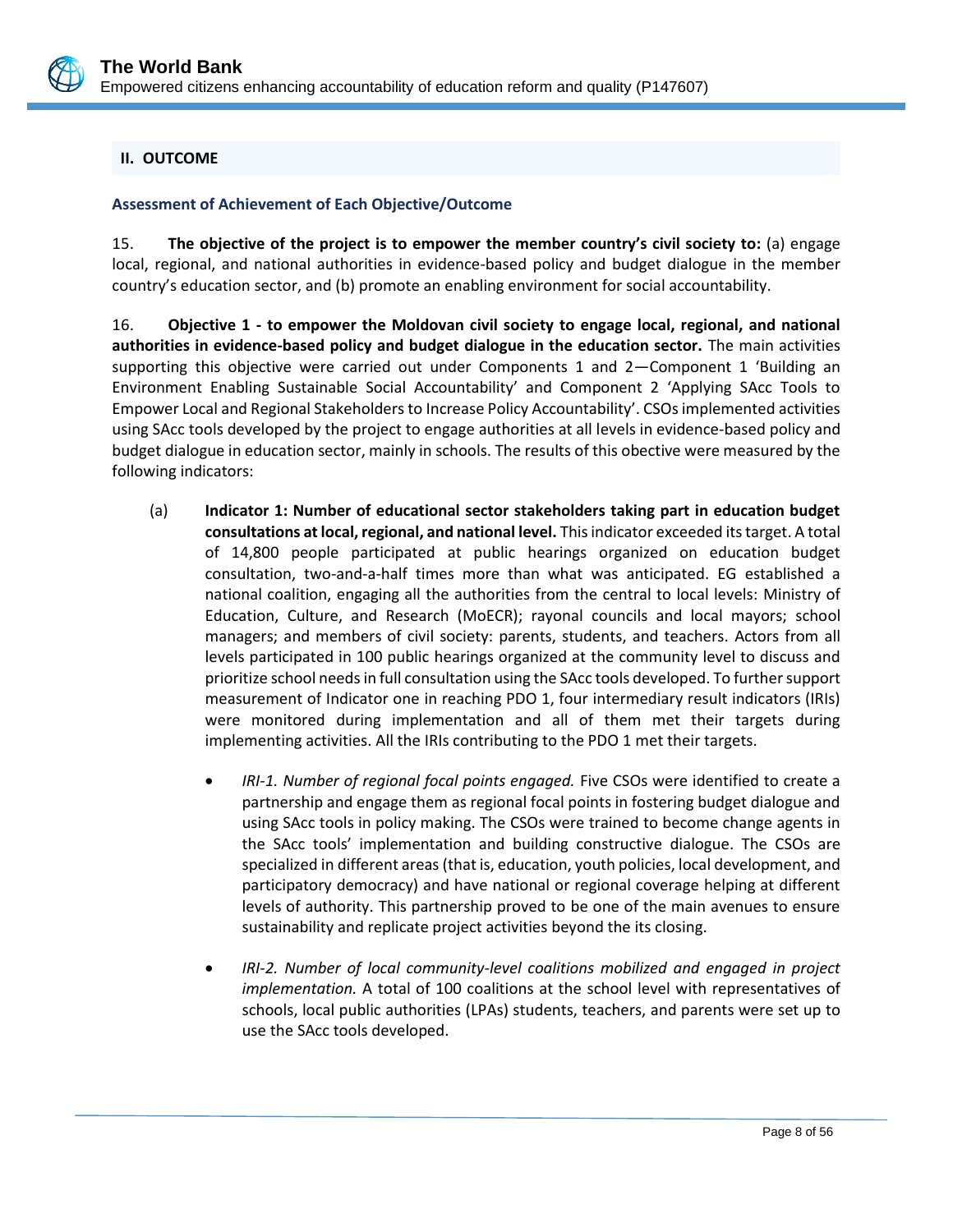

- *IRI-3. Citizens taking part or represented by CSOs in participatory budgetary cycle.* A total of 54,900 citizens participated in 100 public hearings organized to engage community members in the budgetary process. Through public hearing, citizens had the opportunity to engage and learn about budget preparation and execution while prioritizing, together with school management, school needs. The methodologies and SAcc tools developed by EG served as an implementation framework to engage stakeholders in budget dialogue.
- *IRI-4. Schools' budgets discussed.* EG developed the social accountability guide called 'Guide to open your school' to explain the roles and rules of engagement for budget disscusion [\(http://scoalamea.md/vrei-sa-aplici-instrumentele-de-responsabilizare](http://scoalamea.md/vrei-sa-aplici-instrumentele-de-responsabilizare-sociala-in-scoala-ta-si-ai-nevoie-de-ajutor-contacteaza-ambasadorii-scoala-mea/)[sociala-in-scoala-ta-si-ai-nevoie-de-ajutor-contacteaza-ambasadorii-scoala-mea/](http://scoalamea.md/vrei-sa-aplici-instrumentele-de-responsabilizare-sociala-in-scoala-ta-si-ai-nevoie-de-ajutor-contacteaza-ambasadorii-scoala-mea/)*;*  <http://scoalamea.md/ghidul-ambasadorului-scoala-mea/>*).* In addition, EG developed guidelines and templates for public hearing on education budget [\(http://scoalamea.md/mini-ghid-audieri-publice/\)](http://scoalamea.md/mini-ghid-audieri-publice/), an implementation guide for education stakeholders report cards [\(http://scoalamea.md/cum-se-implementeaza](http://scoalamea.md/cum-se-implementeaza-fisele-de-raportare-in-scoala/)[fisele-de-raportare-in-scoala/\)](http://scoalamea.md/cum-se-implementeaza-fisele-de-raportare-in-scoala/), and templates for school report cards and independent budget analysis. As many as 100 communities met, learned how to engage in the local budget dialogue, and discussed 100 school budgets to prioritize education and learning needs for their children.
- (b) **Indicator 2: Number of users of scoalamea.md.** This indicator exceeded its target*.* A total of 25,125 unique users, about 170,000 visits, and 15,800 active users were registered when data were counted for the scoalamea.md results. The website scoalamea.md was developed to facilitate evidence-based policy, budget dialogue, and exchange of information. The userfriendly and intuitive format of presenting school data, indicators, and budget helped in extensive use of the platform, sharing data, and allowing people access all the tools and guidelines developed. Over the last five years, more than 170,000 people have used the website and interacted on it. This indicator is also measured through a result indicator counting the active users.
	- *IRI-5. Active users of scoalamea.md.* The active users counted are those who spent more than three minutes on the website. A total of 15,800 active users were recorded, far exceeding what was initially estimated, exceeding the target again because of consistent efforts by EG. The relevant data for methdologies and tools were uploaded on the EG website, [www.scoalamea.md,](http://www.scoalamea.md/) that has recorded a metric of 54,900 page views and 25,125 unique users.

17. **Objective 2 - to empower the Moldovan CSOs to promote an enabling environment for social accountability.** The lead CSO together with the regional CSO partners promoted an enabling environment for SAcc by developing and using methodologies and SAcc tools in 100 local comunities and disseminated results further through conferences, websites, and other media chanels. The main activities supporting this objective were carried out under Components 3 and 4, respectively.

(c) **Indicator 3: Quality level of the education policy debate.** This indicator almost met the target. The quality level of the education policy debate was calculated based on the experts'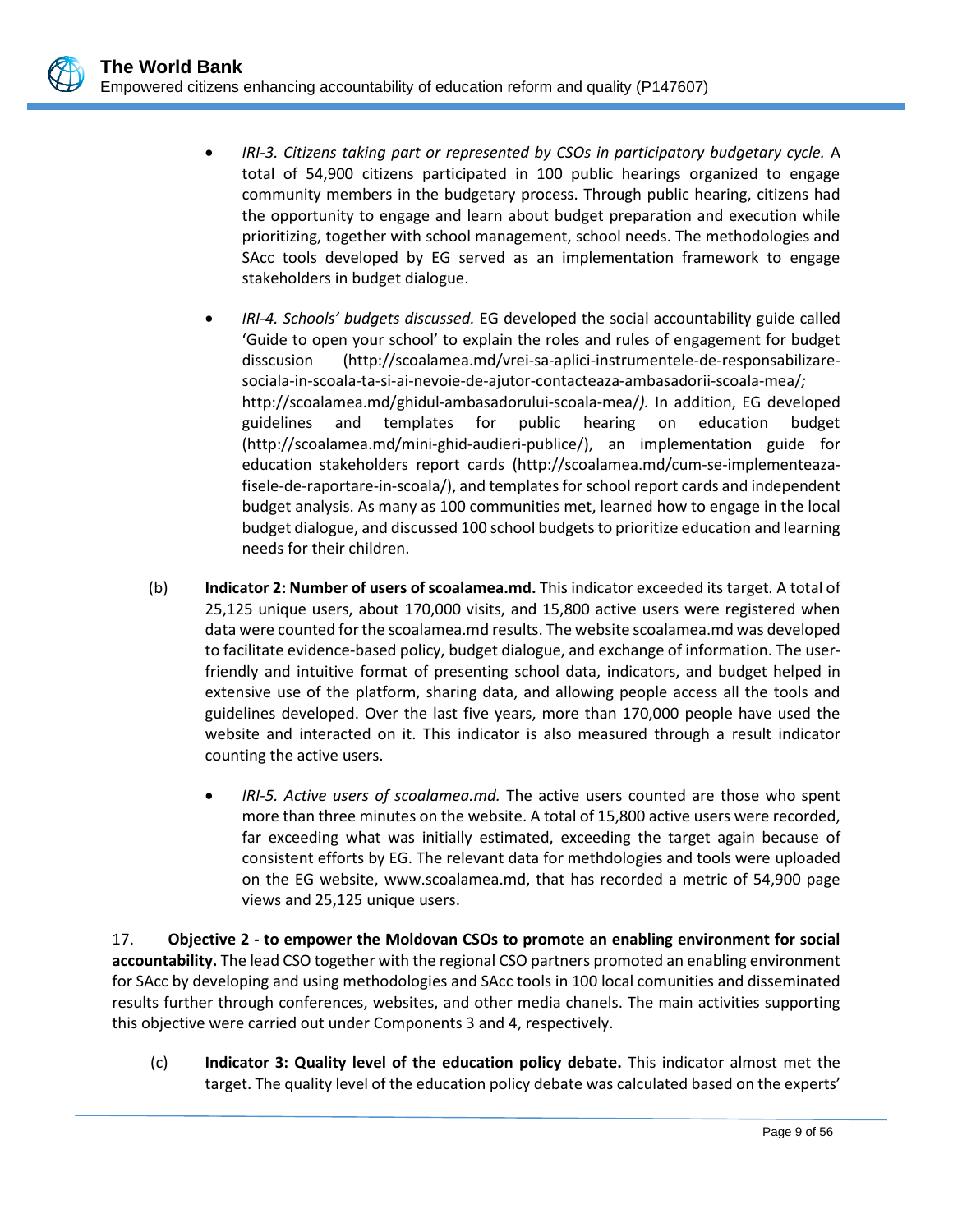responses for the 23 questions in the questionnaire "How would you rate the level of debate on educational policies in the Republic of Moldova?," on a scale of 1 (low level) to 10 (high level). The score varied as the number of experts who participated recorded lower numbers than expected. Also, the experts surveyed were part of the central government administration who suffered frequent changes because of political volatility throughout the last five years. The indicator was recalculated in Year 5 of the project, using only the fully completed questionnaires and the answers from experts who participated in at least three public events (17 out of 25 received, while the methodology required 20), and indicated a value of +2.6, thus reaching and exceeding the target. For more accuracy and as a lesson learned related to the perception indicators, the indicator is kept at +2.36, almost meeting the estimated target. To increase the quality level of the policy debated, participants were exposed to data assessments and trained on many occasions to learn how to improve contribution to education policy. Two IRIs, presented in the following paragraphs, contributed to the measurement of Indicator three and achievement of PDO 2. Both indicators exceeded the target.

- *IRI-6. Participant self-assessed readiness degree.* Overall, the degree of expertise in implementing the SAcc tools was at the upper-medium level (4.5) as expected. EG developed guidelines for ODRA and carried out five readiness assessments for education. The assessment was performed considering eight dimensions useful for policy dialogue: leadership, policy, legal and institutional framework, data at central level, demands for data, open data ecosystem, financing, and information and communication technology (ICT) infrastructure. Based on the findings of the assessment reports, a set of recommendations was prepared to support the MoECR in creating a strong monitoring framework and increasing performance. Some of the key recommendations for enabling the environment for SAcc are nominating a ministry responsible for open data to publicly engage in presenting the education data in a consistent manner; using data in policy making; building capacity for the ICT department; developing a data management methodology and training plan for data collection; and developing a mechanism to identify, record, and monitor data relevant for authorities and civil society. The project has strengthened the use of data provided by the Education Management Information System (EMIS), improved access, and boosted the data availability.
- *IRI-7. Citizens participating with meaningful contributions in high-level policy debates, both written and oral*. A total of 224 citizents contributed meaningfully, exceeding the initial target of 65 after EG delivered trainings, workshops, coaching sessions, and network events to engage citizens in budget dialogue at the community level. During trainings, the school management, principals, and accountants from 100 schools learned how to link financial and learning results to budgets, through a consultative process. During the process, schools prepared the IEBAs based on performance, availability of resources, and school priorities. At the end of the school year, the IEBAs were validated with the school balance sheets and learning results. The IEBA is a userfriendly monitoring instrument, presenting the key performance indicators (KPI) linked with activities and resources in an engaging format. The IEBA result was shared during network events where participants could learn more from their peers, update their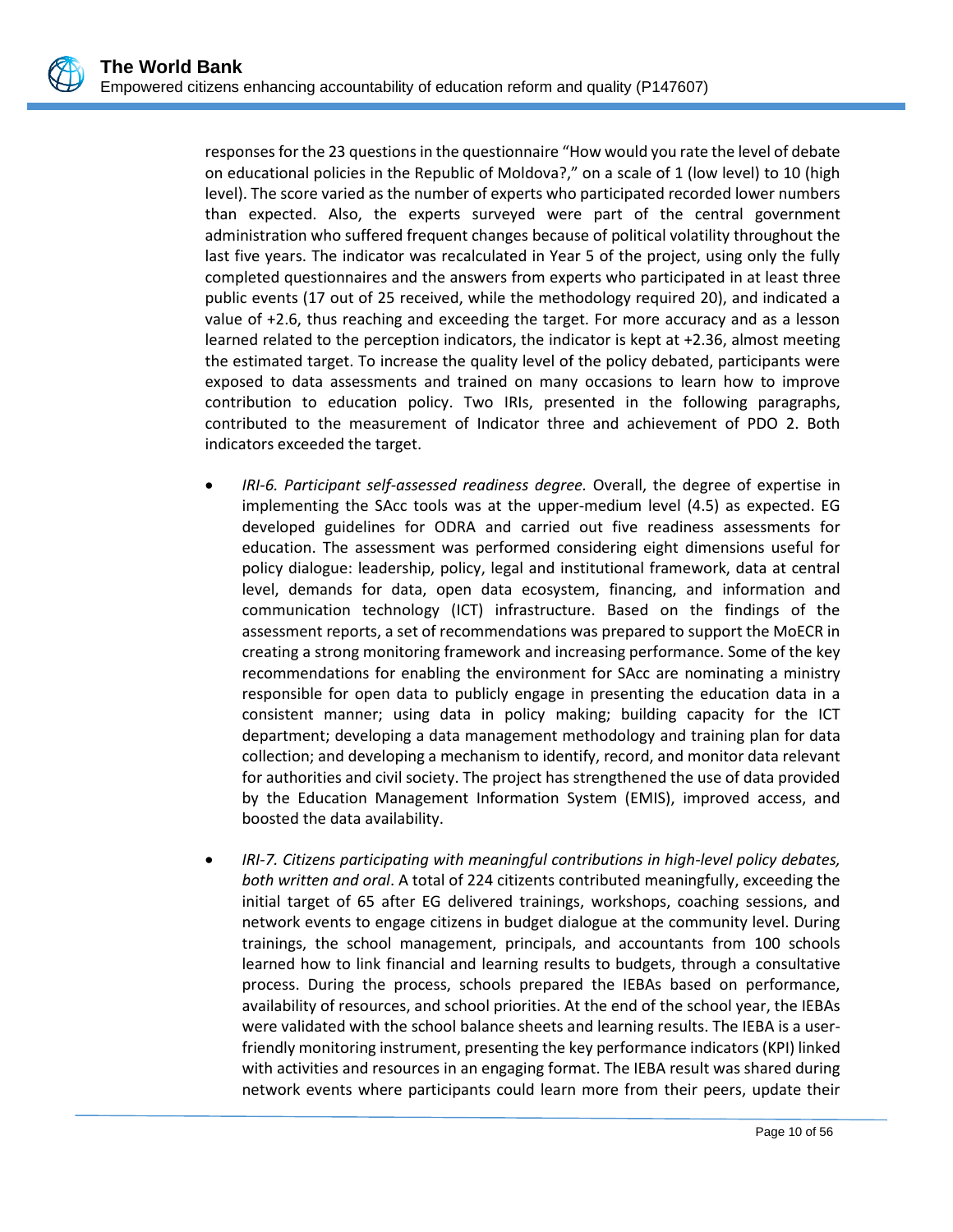skills, and put everything in general context of sector reforms. In addition, 10 workshops on the midterm education expenditure framework were delivered to 240 school management members to provide more knowledge on the budgetary decision process and expenditure monitoring [\(http://scoalamea.md/managementul-celor-20](http://scoalamea.md/managementul-celor-20-de-scoli-beneficiare-ale-proiectului-scoala-mea-la-atelierul-bugetarea-participativa-in-educatie/) [de-scoli-beneficiare-ale-proiectului-scoala-mea-la-atelierul-bugetarea-participativa](http://scoalamea.md/managementul-celor-20-de-scoli-beneficiare-ale-proiectului-scoala-mea-la-atelierul-bugetarea-participativa-in-educatie/)[in-educatie/](http://scoalamea.md/managementul-celor-20-de-scoli-beneficiare-ale-proiectului-scoala-mea-la-atelierul-bugetarea-participativa-in-educatie/)*).*

- (d) *Indicator 4: Level of satisfaction of the quality of education services.* This indicator met the target. The scoring scale is 1 to 10. The final target is 10, calculated as +0.5 to the Year 5 cohort, estimated at the beginning of the year. The baseline survey was run from March to May 2018 and established, for the fourth round of schools, a level of school openness at 9.5, much higher than in the previous years. A repeat survey run in November 2018 resulted in an openness score of 9.98. In addition, five quantitative analyses of the report cards were produced, measuring students', parents', and teachers' satisfaction and perceptions of education. The quantitative analyses were prepared every year and validated with regional CSO partners and the World Bank. The consolidated results report is presented at [http://scoalamea.md/analiza-cantitativa-a-rezultatelor-fiselor-de-implicare-scoala-mea-](http://scoalamea.md/analiza-cantitativa-a-rezultatelor-fiselor-de-implicare-scoala-mea-2018/)[2018/.](http://scoalamea.md/analiza-cantitativa-a-rezultatelor-fiselor-de-implicare-scoala-mea-2018/) This survey of student population will generate a great deal of information useful to institutions in their improvement efforts. Two IRIs contribute to PDO 2, one helps in considering feedback received and the other in disseminating good practices and transfering knowledge. Both indicators met their targets.
	- *IRI-8. Feedback reports from schools' management and relevant public authorities on Social Accountability activities*. Stakeholders from 100 schools participated in budget debates and discussed the budget with more knowledge on the regulations, roles, and ways to improve the situation. Moreover, in 2018, 83 schools were still organizing public hearing and open discussion for their budgets.
	- *IRI-9. Knowledge shared with other stakeholders nationally and internationally as part of annual conferences.* EG is the main contributor in sharing knowledge, results, good practices, and success stories that created a sustainable environment for 450 persons, exceeding the target. A total of 36 success stories became popular and were disseminated on the project's website, Facebook page, in magazines, on radio, and on the GPSA website. An international outreach was covered during the GPSA Forums in November 2017 and November 2018, in Washington, D.C., and in an Open Government Partnership that took place in July 2018, in Tbilisi. At the national level, EG participated in 10 events organized by the Independent Press Association, in the Campaign '*Fii cu ochii pe autorități*' (Be the watchdog of the authorities), to present the SAcc instruments used in the project. The 'My School' Ambassador Network composed of school managers willing to serve as a local focal point of SAcc was created before project closing. Thus, a network consisting of 30 ambassadors, who gained experience over the project duration and who are evenly distributed in the 15 rayons of the country, is in place, ensuring project sustainability.

18. The full description of the objectives, specific objectives, and the indicators and intermediary result indicators that contributed to reaching the objectives is presented in annex 1.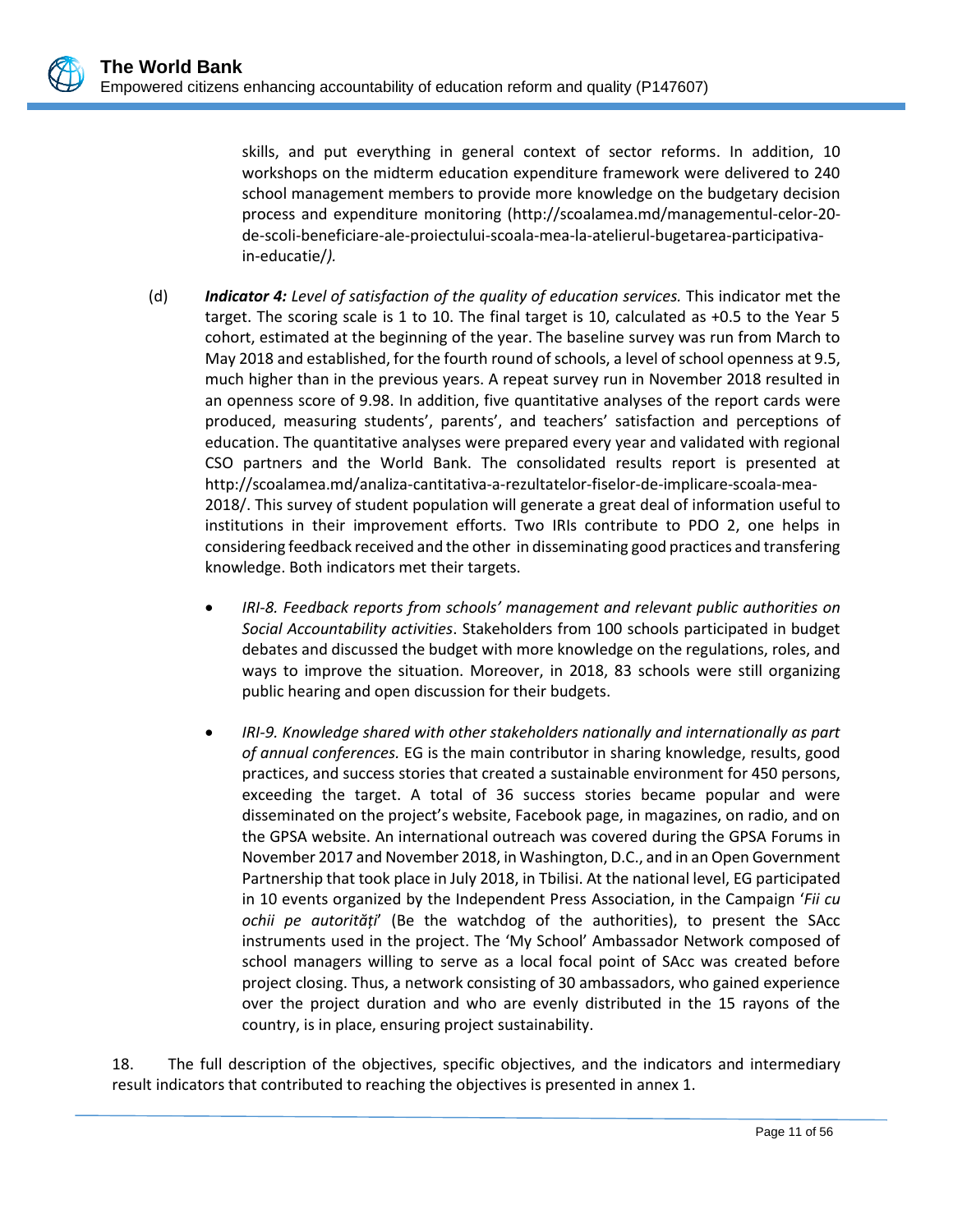

### **Overall Outcome Rating**

19. **The overall outcome rating of the project was assessed as Satisfactory** as of the project closing date, December 20, 2018.

- (a) *The objective to empower the Member Country's civil society to engage local, regional and national authorities in evidence-based policy and budget dialogue in the Member Country's education sector* was achived as by its measured indicators which were fully met or surpased. Thus, PDO indicators 1 and 2 were exceded, and the intermediate results indicators were fully achieved.
- (b) *The objective to promote an enabling environment for social accountability* was almost achieved as measured by Indicator 4 which was fully achieved and Indicator 3 which almost reached the target. All the IRIs under this objective achieved or exceeded the targets. It must be noted that the last mentioned indicator did not fully reach the established target considering its ambitious level, as well as because of the calculation methodology issues. In line with the lessons learned, the teams agreed to keep the indicator while recommending the project's closing rating as Satisfactory.

#### **Other Outcomes and Impacts**

### 20. **Successful implementation of the SAcc tools and their positive impact motivated other donors in the country to include these instruments in their projects or implement similar projects.** For example:

- (a) The SAcc tools were adopted by the Common Initiative for Equal Opportunities Project of the Eastern European Foundation Moldova that is going to be implemented at the rayonal level in Cahul, Causeni, and Soroca to increase the representation of the vulnerable members of the society and budget inclusiveness. The project amounts to  $\epsilon$ 2.9 million [\(http://eef.md/index.php?pag=page&id=1049&l=ro\)](http://eef.md/index.php?pag=page&id=1049&l=ro);
- (b) United States Agency for International Development just launched a five-year program named '*Comunitatea Mea*' (My Community) that aims to strengthen local governments in Moldova to become more effective, transparent, and accountable to citizens. The program is facilitating Moldova's decentralization process, building local governments' capacity to meet citizens' needs, and strengthening citizen confidence that democratic institutions improve their quality of life. To do so, '*Comunitatea Mea*' provides comprehensive assistance to LPAs in communities throughout Moldova, who engage civic groups and businesses to improve public services [\(https://www.irex.org/project/comunitatea-mea-my](https://www.irex.org/project/comunitatea-mea-my-community)[community\)](https://www.irex.org/project/comunitatea-mea-my-community); and
- (c) A project similar to '*Scoala Mea*' is going to be replicated in Romania [\(http://www.scolicurate.ro\)](http://www.scolicurate.ro/).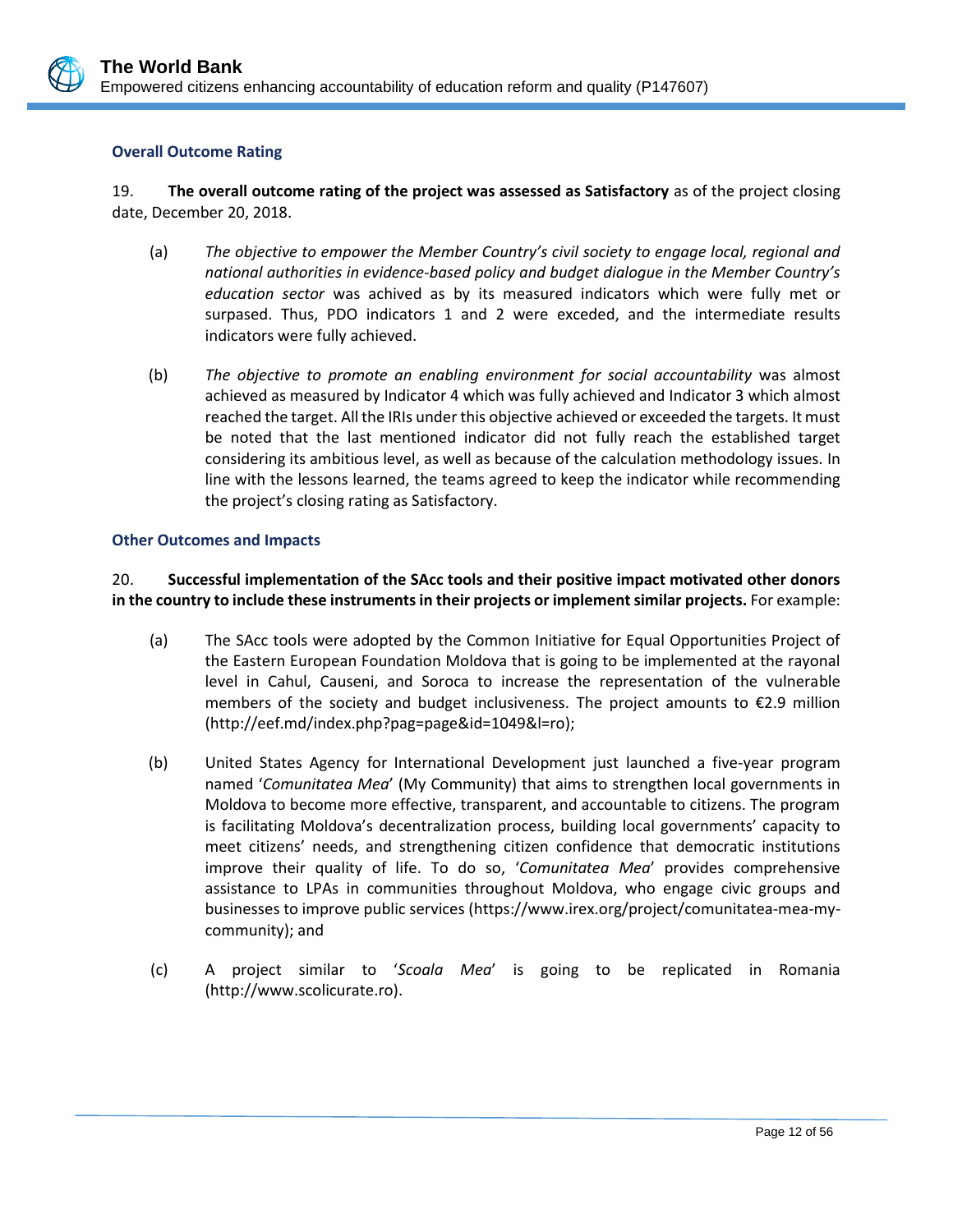### <span id="page-16-0"></span>**III. KEY FACTORS THAT AFFECTED IMPLEMENTATION AND OUTCOME**

21. **The project was run in a context of frequent Government changes, followed by institutional leadership changes, and significant public administration reform.** Thus, a formal collaboration with the MoECR and LPA established by EG through a Memorandum of Understanding (MoU) and extensive involvement of stakeholders at all decision levels were critical for successful implementation of the project.

22. **At the same time, the formulation of some monitoring and evaluation indicators and their calculation methodology represented a constraint during project implementation.** The most relevant example is related to the qualitative project outcome indicator measuring the level of satisfaction with the quality of education policy debates and the level of satisfaction with the quality of education services. The ambitous target of +2.5 to the baseline, frequent changes in Government structures, and methodology issues caused difficulties in measurement and results reporting.

- (a) Specifically, the quality level of the education policy debate was calculated based on the experts' responses for the 23 questions in the questionnaire "How would you rate the level of debate on educational policies in the Republic of Moldova?," on a scale of 1 (low level) to 10 (high level). The score registered variation as the number of experts who participated recorded lower numbers than expected. Also, the experts surveyed were part of the central government administration who suffered frequent changes because of political volatility throughout the last five years, which led to skewed results.
- (b) It needs to be considered that measurement of satisfaction level targets permits small increases over time and the baseline value is usually low. The target required more scrutiny and different design to achieve a more realistic scoring instead of expecting high satisfaction levels for the quality of education policy debates.

23. **In this context, the flexibility offered by the Grant Agreement to revise the table of indicators, with proposals of recalculation or dropping some of them, was an adequate approach.** The teams agreed to keep the indicator as it was calculated as being almost fully achieved, 2.36 instead of 2.60, while recommending the project's closing rating as Satisfactory.

#### <span id="page-16-1"></span>**IV. BANK PERFORMANCE, COMPLIANCE ISSUES, AND RISK TO DEVELOPMENT OUTCOME**

24. **Bank performance was satisfactory at entry.** The Bank, GPSA and EG was closely collaborating from the beginning of the Project, prioritizing and designing it in support to the initiated reforms in educational sector. There were several moderate shortcomings, mostly related to the frequent changes in the Governmental structure. The continuous engagement of the Bank in the sector though the ongoing in parallel Moldova Education Reform Project (MERP, P127388), from one side, and EG collaboration with various stakeholders from other side, ensured the Project smooth implementation.

25. **Bank performance was satisfactory at supervision.** There were regular supervision missions from the Bank sides. The EG counterparts repeatedly expressed their gratitude to the Bank for the prompt reaction to the requests, as well as for continuous support in implementation. Hired by the GPSA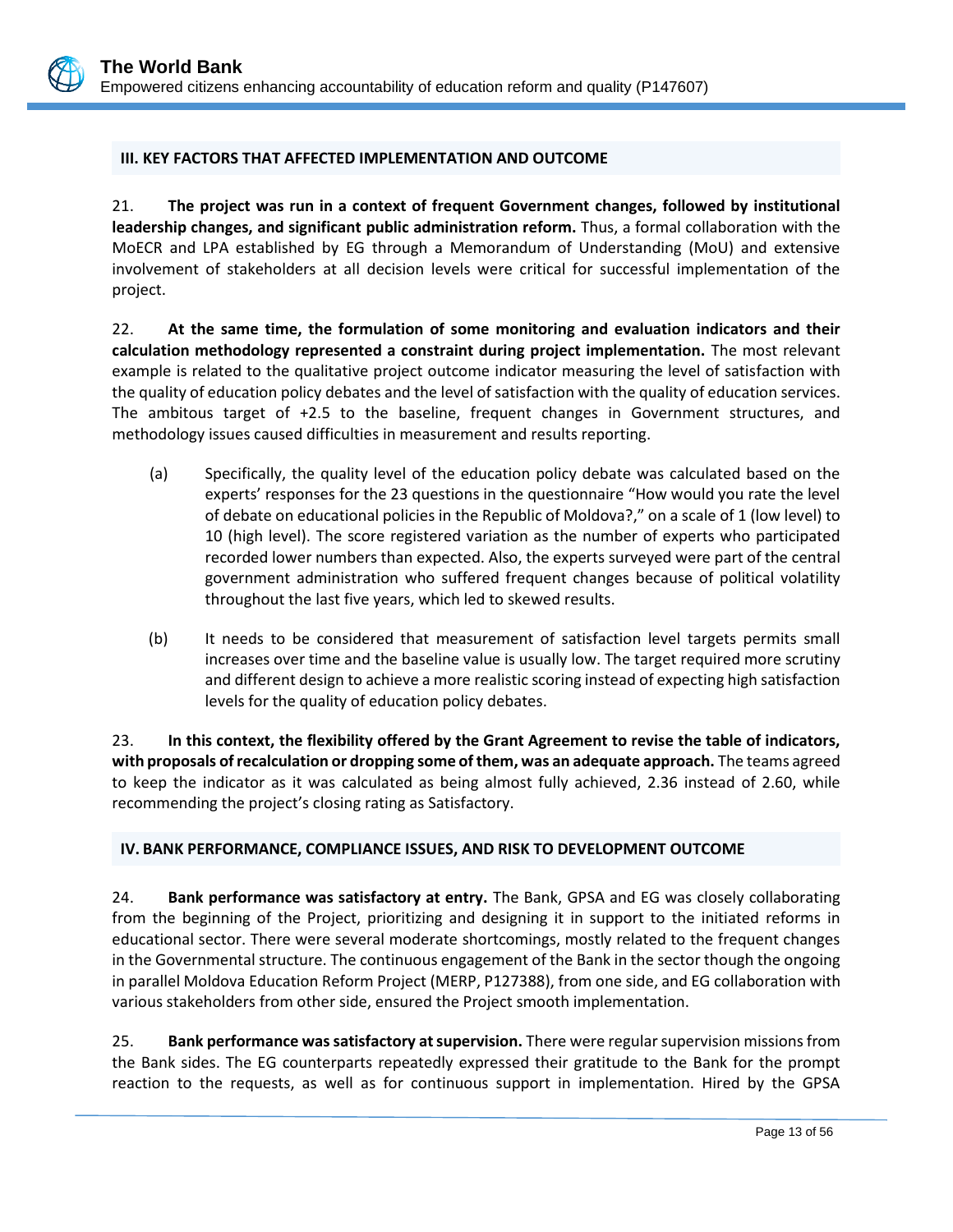consultants, contributed the development of high quality SAcc tools, as well as to a better promotion of Project results. Close and intense collaboration between the Bank, GPSA and EG teams contributed to the successful Project completion, recognized at the national and international levels.

26. **Bank performance was satisfactory at completion.** Over the five years of implementation, the project had four TTLs. Despite a high turnover of task team leaders, it is worth mentioning that their collaboration, experience, and knowledge sharing even after the handover, plus Trust Fund (TF) accreditation, contributed to the smooth oversight of project implementation and its successful completion.

27. **The project has been implemented over the initially expected period without any extension and spent 98 percent of the funds allocated.** The PDO remained unchanged and has been rated Satisfactory. There was no risk in achieving sustainable results as the project bridged the gap between the former CPS and the current CPF, providing a good framework and tools for extending the engagement of citizens from 100 schools to 1,200 schools.

28. **There were no significant Procurement or Financial Management compliance issues.** The Project have had an established operational budget related to the staff costs, as well as a simplified Procurement Plan. Disbursements were done in tranches linked to the agreed results and in compliance to established rules. This flexible approach towards the disbursements and Procurement Plan contributed to an easy adjustment to the Project needs. Audits were on time and unqualified. The final project audit was submitted in March 2019 and was unqualified.

29. **The supervision budget allocated for the project was estimated at US\$113,500 and was exceeded by 10 percent only.** Most of the funds were allocated to staff costs, followed by short-term consultants, as presented in table 1.

| Category           | <b>Expenses</b> | Percentage of<br><b>Expenses</b> |
|--------------------|-----------------|----------------------------------|
| Staff              | 67,139          | 54                               |
| STC and STT        | 34,522          | 28                               |
| Travel             | 17,498          | 14                               |
| <b>Others</b>      | 5,658           |                                  |
| <b>Grand Total</b> | 124,817         | 100                              |

**Table 1. Supervision Expenses by Category**

*Note:* STC = Short-term consultant; STT = Short-term temporary.

30. **Risk to development outcome is rated as low.** The established 30 'My School' Ambassador Network, servs as a local reference point of social accountability. This offers the possibility for other interested parties that want to implement social responsibility tools on their own to benefit from the experience that Ambassadors have gathered these past 5 years. Yet, the process to increase accountability and transparency in the education sector by application of SAcc tools, needs to be expanded to other levels of education and continuously reinforced to consolidate achieved results and to become fully sustainable.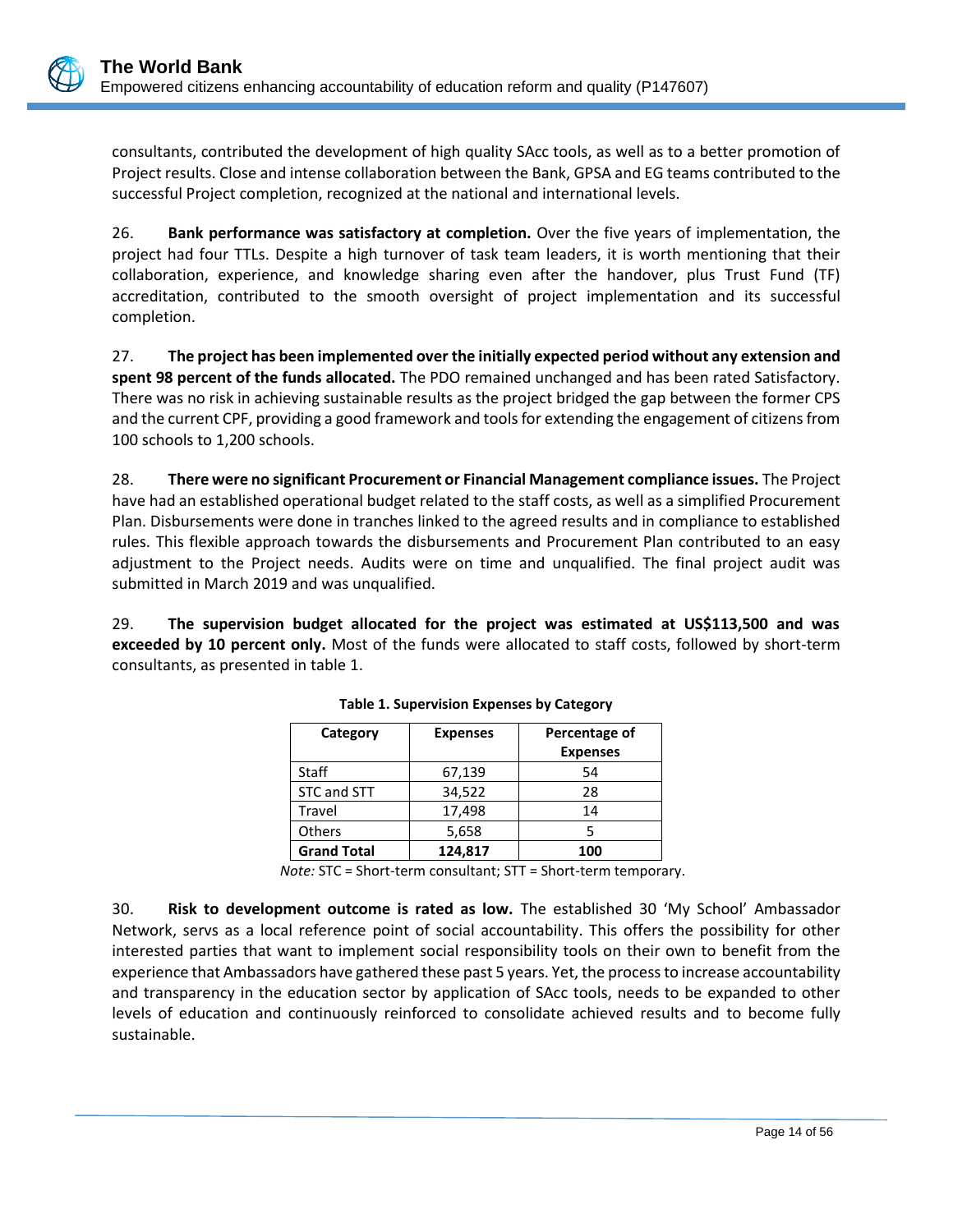31. **From this perspective, the World Bank's corporate indicators, which were applied to the current Moldova Education Reform Project (P127388) (P127388) in relation to citizen engagement, can be an important component.** This shall be supported and expanded to other similar activities. Other external partners activities using the SAcc tools developed under the Project are also contributing to its sustainability.

### <span id="page-18-0"></span>**V. LESSONS LEARNED AND RECOMMENDATIONS**

32. **During the five years of project implementation, a significant amount of experience was gained, many lessons were learned, and recommendations were collected.** These can be summarized in three main categories—general, national, and project—and at the used instruments' level.

#### 33. **At the general level**

- (a) **Choosing strong CSOs is critical for project success.** EG is a sound education partner in the decision-making process especially dedicated to transparency, autonomy, and accountability, bringing to the table evidence-based and consultative processes. This was directly reflected in project activities and its further sustainability by EG's contribution in:
	- (i) Implementation pilot of the newly adopted Code of Education, development of new supporting tools;
	- (ii) Partnership with the National School inspectorate on the development of annual evaluation questionnaires for teachers and schools. The 'My School' team promoted these activities in schools;
	- (iii) Expertise provided as a permanent member of the working group for the following: staff remuneration in schools, self-evaluation of school management, introducing of indicators for school budget consultation, and parents' involvement in education process; and
	- (iv) Partnership with the Ministry of Education culture and Research to implement the regulation on the organization and functioning of the administrative board of schools using good practices from the 'My School' project and its well-functioning administrative boards.
- (b) **Additional CSO partnerships at the regional level bring value added and help better coverage of geographical spaces, as well as increase collaboration with schools** by reducing the distance and increasing availability (smaller number of schools per CSO). EG's partnerships with five regional CSOs, distributed geographically to cover all the country regions, allowed them to allocate more time to schools as partners were closer and the distance smaller. Also, distributing the schools evenly (20 for each regional partner) allowed them to increase collaboration between the school and partner, because there was a smaller number of institutions to take care of. At the same time, this allowed EG to have more time to focus on the development of the tools and integration of the project results in policy documents.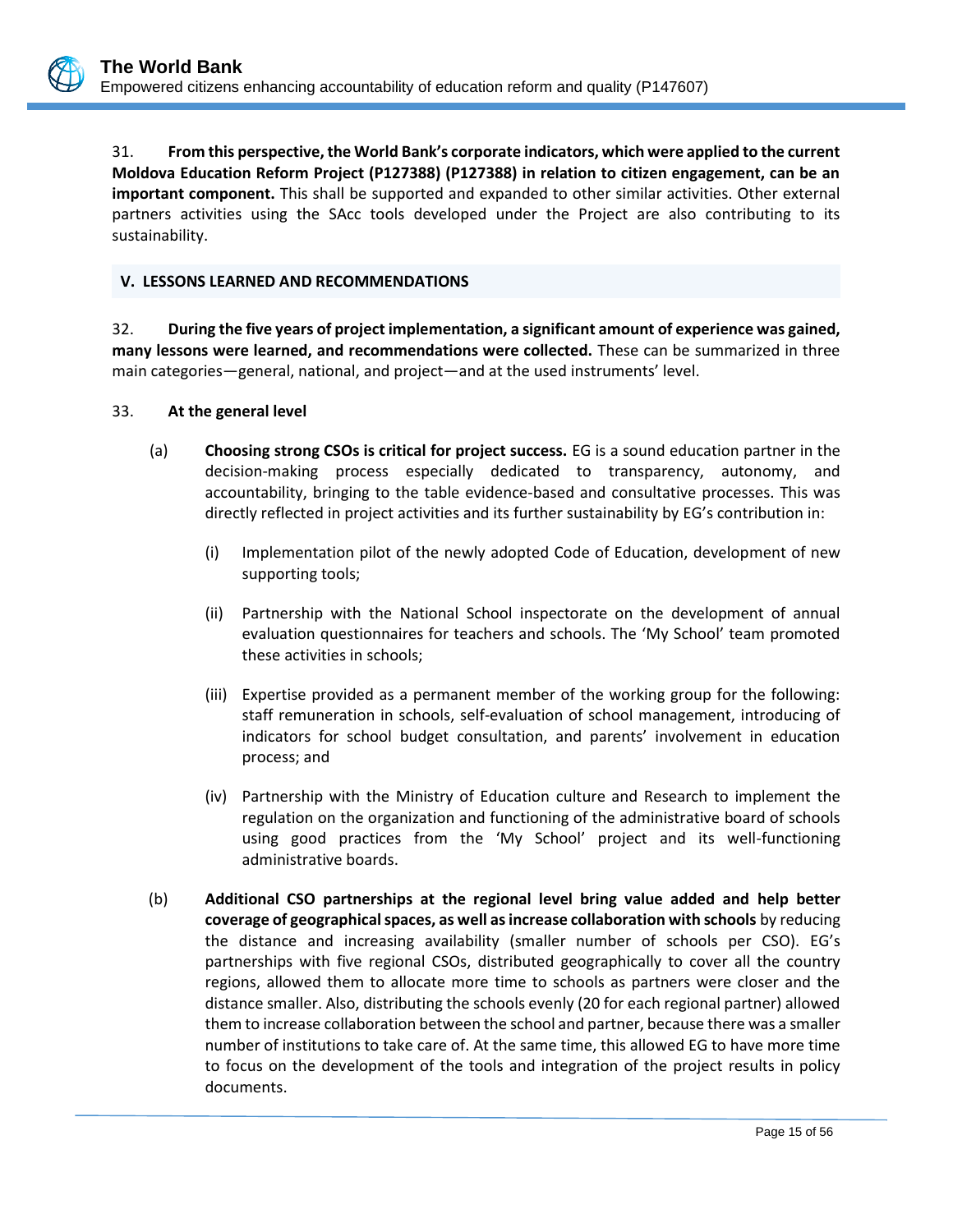- (c) **Signed MoUs were critical to consolidate the collaboration and ensure activities' sustainability.** The transfer of power from upper levels is not always easy and this process was helped by signing of the MoU at the beginning of the year where parties agreed on data sharing and participation. An MoU was signed between the MoECR and EG. This was extremely important because of high political volatility and turnover of the ministerial management staff. The MoU established the roles and responsibilities of the parties to respect the conditions that enabled the decentralization process.
- (d) **In addition, the cooperation and advisory role was played by the Advisory Board consisting of members** such as the Secretary of State from the MoECR, the Ombudsman for Child Rights, the Head of Finance of the education sector within the Ministry of Finance, and other experts in education who supported the project development during several changes in the Government.

### 34. **At the national level**

- (a) **Low interest for the project by the schools teaching in Russian may indicate a linguistic barrier as all the project materials were initially available only in Romanian and English.** In 2017, all the SAcc materials (guides, mini-guides, questionnaires, leaflets, and change stories) were translated to Russian to increase the likelihood of applying the SAcc tools. As a result, there were several applicant Russian-speaking schools, and one school was selected as a beneficiary of the project in 2017.
- (b) **The project team learned that it is important to facilitate communication between the beneficiary schools of the project, as well as their communication with non-beneficiary schools.** Beneficiary schools' collaboration offered them the option of knowledge sharing and a learning opportunity on how to improve the application of the SAcc tools and use. Also, their collaboration with non-beneficiary schools allowed expansion of the project activities and results and contributed to increase in transparency and accountability in the educational system and beyond.

#### 35. **At the project level**

- (a) **An important lesson learned was related to the perception indicator used at the PDO level.** The project had two types of indicators and there were difficulties in measuring and reporting both. As such, indicators often depend not only on project interventions but also on many other factors that are unpredictable and out of the task team leaders' (TTLs) control, their use should be carefully considered while designing the indicators matrix. Also, as this type of results are hard to obtain, the targets need to be established at a realistic level.
- (b) **The methodology used for indicators' calculation should be well defined and followed to avoid reporting issues later.** The method used for data collection, for example, the number of interviewed persons considered, should be consistent over the type to allow accurate measurement.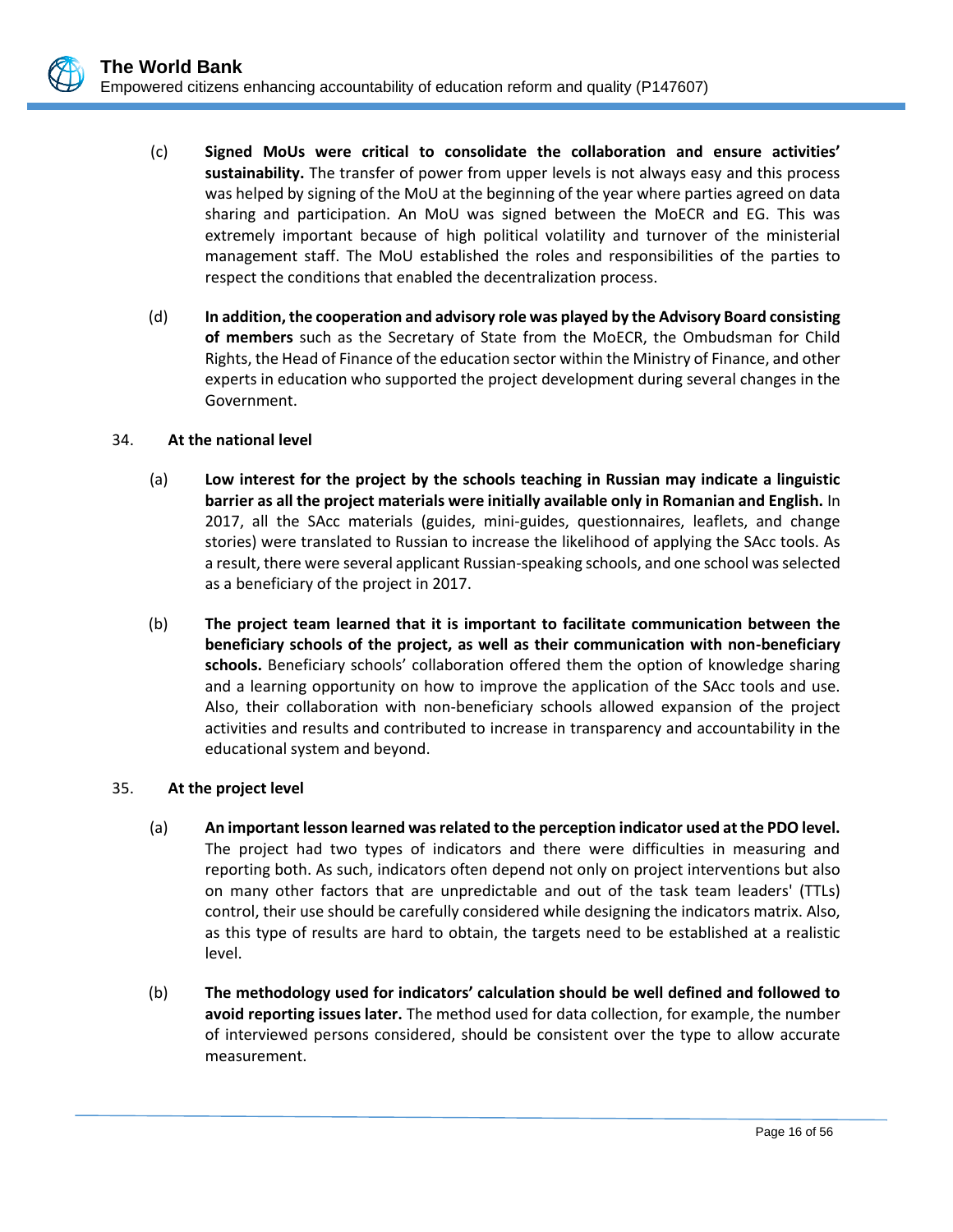. .

- (c) **After several rounds of implementation of participatory cards, they were adapted and simplified.** As regional partner CSOs and the quantitative analysis of the participatory cards conducted by EG concluded, the participatory cards are easier to fill currently, though still long.
- (d) **The technical issues of the SACc tools should be addressed more.** Although the participation cards are considered useful as information collected is anonymous, it is difficult for schools to implement the cards independently in an online version (especially by parents in rural areas).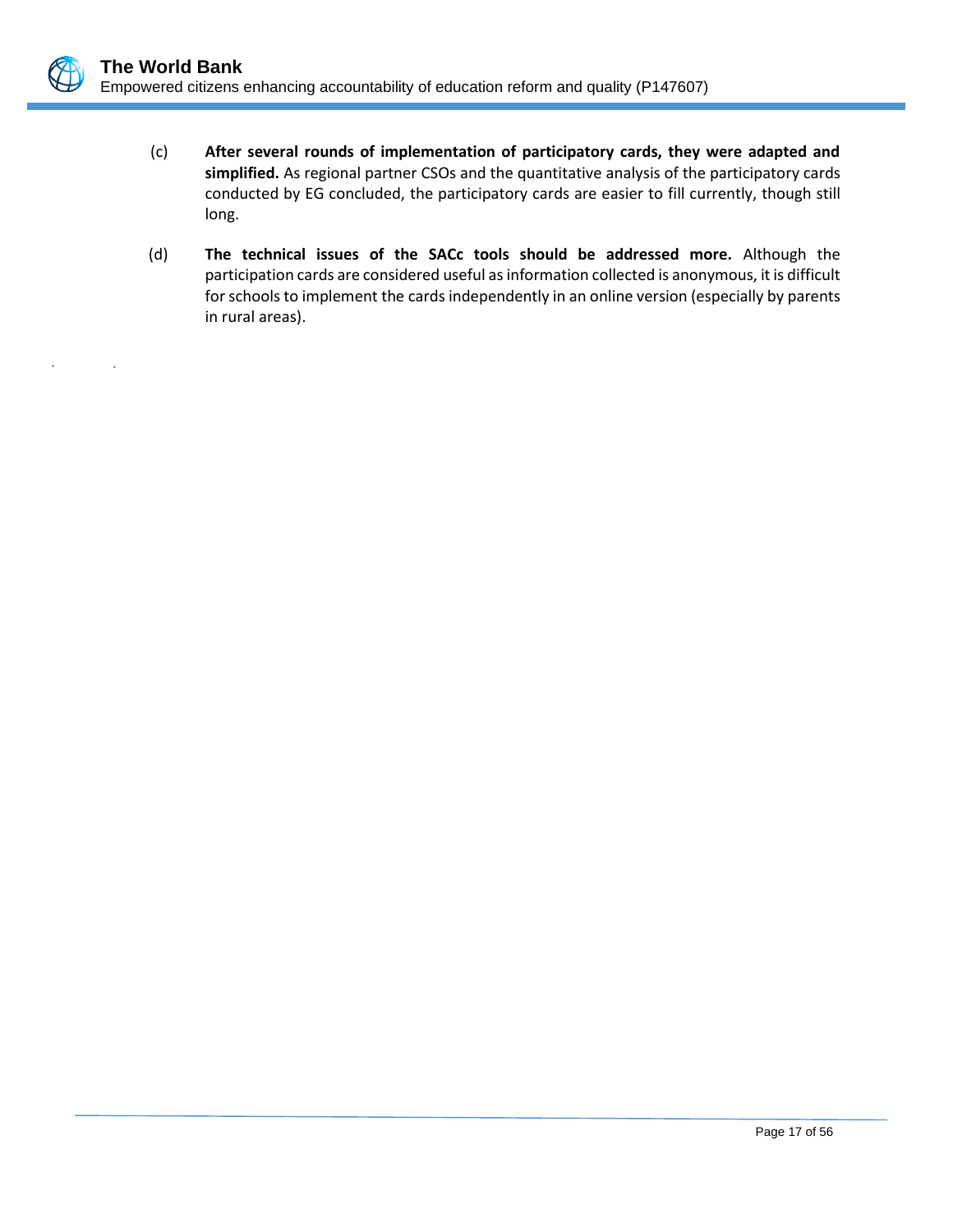

### **ANNEX 1. RESULTS FRAMEWORK AND KEY OUTPUTS**

### **A. RESULTS INDICATORS**

### **A.1 PDO Indicators**

**Objective/Outcome:** Increased transparency and public participation in the policymaking and budgeting processes in the educational sector at local, regional and national level in Moldova

<span id="page-21-0"></span>

| <b>Indicator Name</b>                                                                                                                     | Unit of<br><b>Measure</b> | <b>Baseline</b>     | <b>Original Target</b> | <b>Formally Revised</b><br><b>Target</b> | <b>Actual Achieved at</b><br>Completion |
|-------------------------------------------------------------------------------------------------------------------------------------------|---------------------------|---------------------|------------------------|------------------------------------------|-----------------------------------------|
| Number of educational-sector<br>stakeholders taking part in<br>education budget consultations<br>at local, regional and national<br>level | Number                    | 0.00<br>17-Feb-2014 | 5500.00<br>17-Feb-2014 | 5500.00<br>20-Dec-2018                   | 14800.00<br>20-Dec-2018                 |

**Comments (achievements against targets):** Participants at public hearings counted. The target is overachieved.

| <b>Indicator Name</b>                  | Unit of<br><b>Measure</b> | <b>Baseline</b>     | <b>Original Target</b>  | <b>Formally Revised</b><br><b>Target</b> | <b>Actual Achieved at</b><br>Completion |
|----------------------------------------|---------------------------|---------------------|-------------------------|------------------------------------------|-----------------------------------------|
| Number of users of the<br>scoalamea.md | Number                    | 0.00<br>17-Feb-2014 | 10000.00<br>17-Feb-2014 | 10000.00<br>20-Dec-2018                  | 169600.00<br>20-Dec-2018                |
|                                        |                           |                     |                         |                                          |                                         |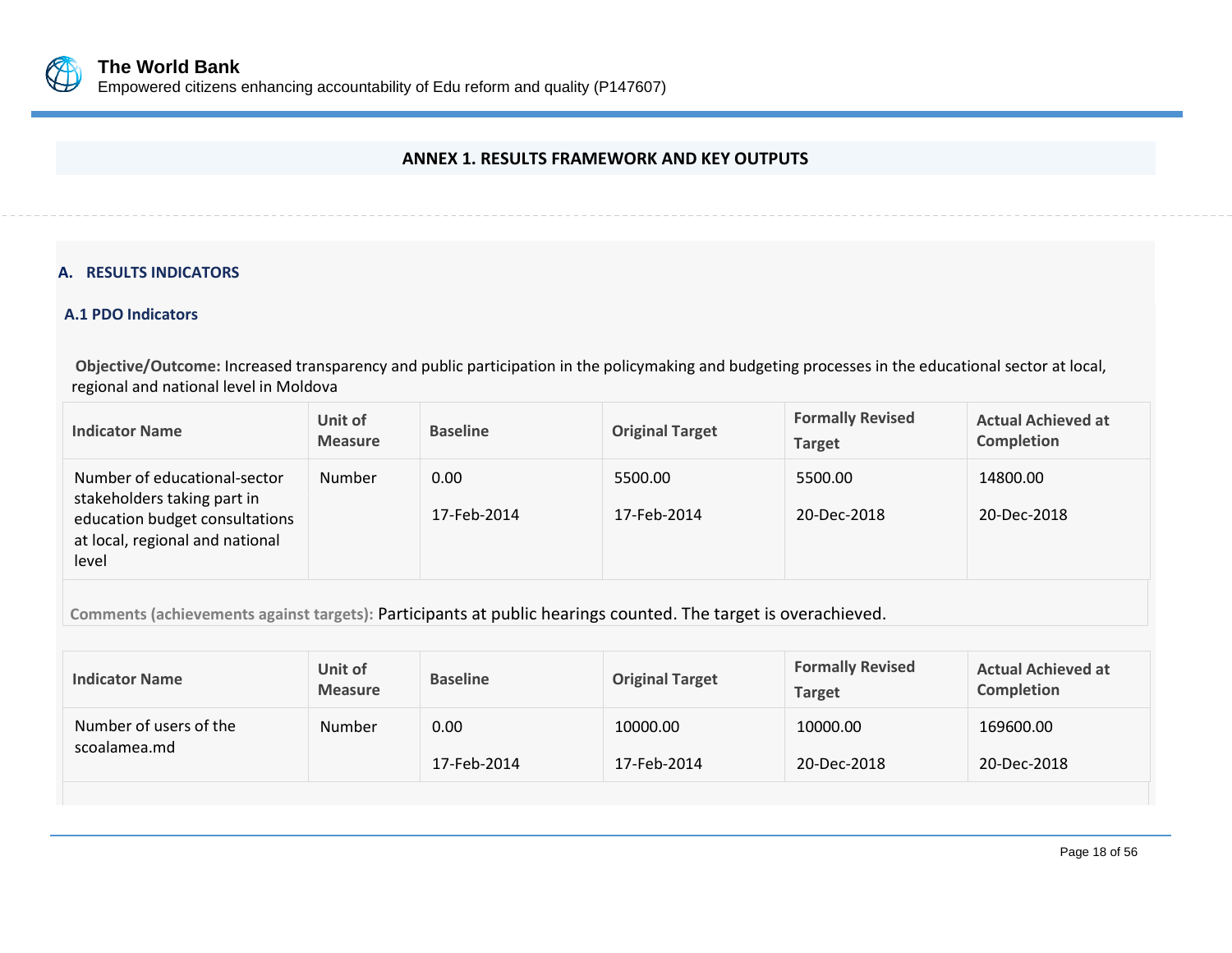

**Comments (achievements against targets):** Unique users counted. The target is overachieved.

| <b>Indicator Name</b>                           | Unit of<br><b>Measure</b> | <b>Baseline</b> | <b>Original Target</b> | <b>Formally Revised</b><br><b>Target</b> | <b>Actual Achieved at</b><br><b>Completion</b> |
|-------------------------------------------------|---------------------------|-----------------|------------------------|------------------------------------------|------------------------------------------------|
| Quality level of the education<br>policy debate | Text                      | 5.14            | 7.64                   | +2.5 to baseline                         | +2.36 to baseline                              |
|                                                 |                           | 17-Feb-2014     | 17-Feb-2014            | 20-Dec-2018                              | 20-Dec-2018                                    |

**Objective/Outcome:** Higher-quality education policy debates at local, regional and national level in Moldova

**Comments (achievements against targets):** The quality level of the education policy debate is calculated based on the experts' responses for the 23 questions in the questionnaire "How would you rate the level of debate on educational policies in the Republic of Moldova?", on a scale from 1 (low level) to 10 (high level). The low rate of public debates was caused by frequent changes in the Ministry of Education, Culture and Research leadership (former Ministry of Education) during the last years of the project. The central government administration reform also delayed the implementation of some of the activities. Also, 2014 – Year 1 of the project – was a period of reforms and changes in the education sector; therefore, the score was higher and further expectations of experts in education were also higher. Another aspect of the lower results is the fact that many experts who participated in the survey were part of various governments throughout these years, which may skew the results of the survey. A recalculated indicator for the Y5 survey conducted from November to December 2018, using only the full completed questionnaires and the answers from experts that participated in at least three public events (17 out of 25 received, while methodology was requiring 20) indicates a +2.6, thus reaching and exceeding the target.

**Objective/Outcome:** Higher-quality education policy debates at local, regional and national level in Moldova

| <b>Indicator Name</b>                                         | Unit of<br><b>Measure</b> | <b>Baseline</b> | <b>Original Target</b> | <b>Formally Revised</b><br><b>Target</b>                                                        | <b>Actual Achieved at</b><br><b>Completion</b>                                        |
|---------------------------------------------------------------|---------------------------|-----------------|------------------------|-------------------------------------------------------------------------------------------------|---------------------------------------------------------------------------------------|
| Level of satisfaction of the<br>quality of education services | Text                      | 8               | 10                     | Y5: +0.5 to the current<br>year cohort's baseline,<br>estimated at the<br>beginning of the year | +0.5 to the Year 5<br>cohort's baseline,<br>estimated at the<br>beginning of the year |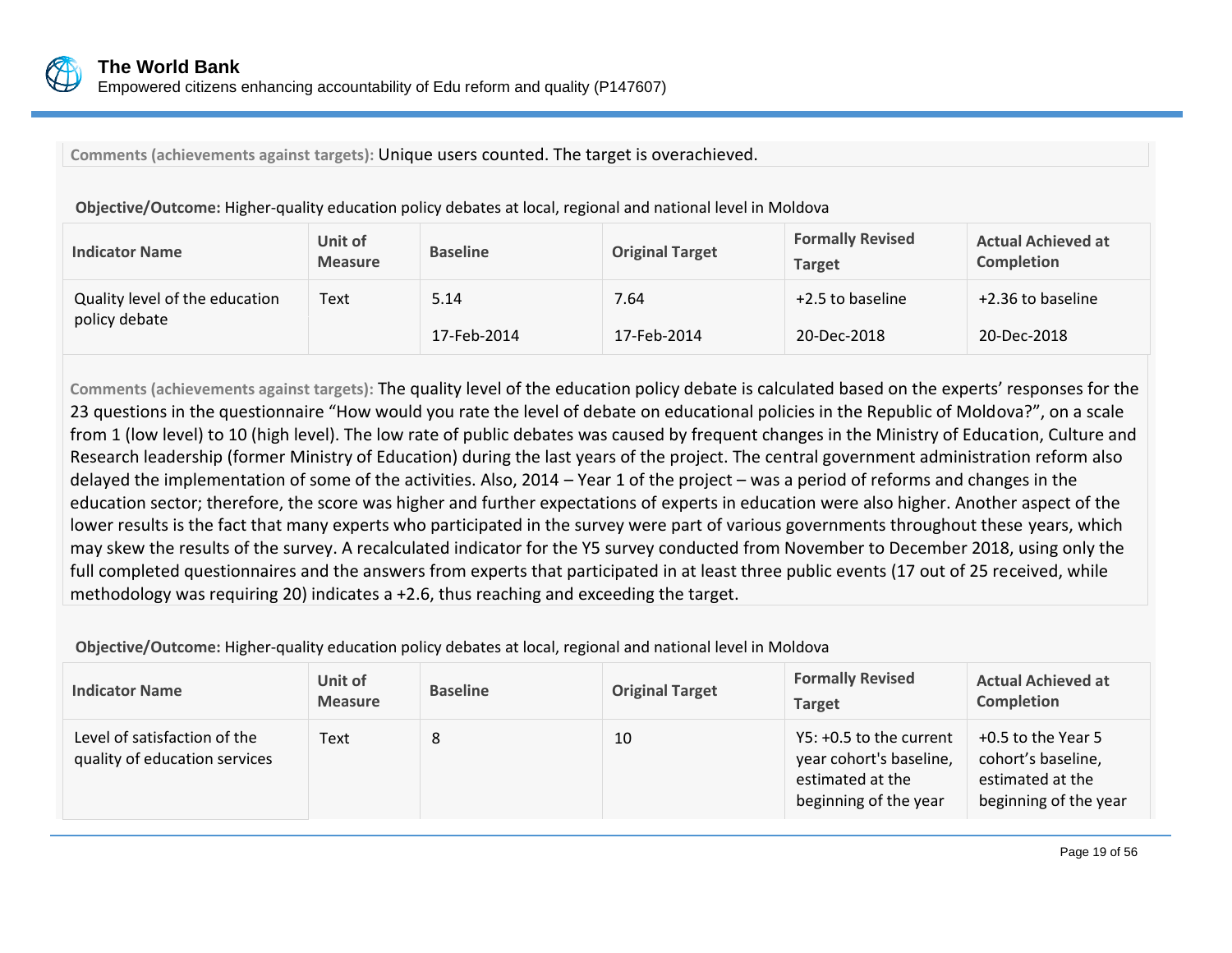

|                                                                                                                                                                                                                                                                                                                                                                                                                                               |             |             |             | $= 9.5$     |
|-----------------------------------------------------------------------------------------------------------------------------------------------------------------------------------------------------------------------------------------------------------------------------------------------------------------------------------------------------------------------------------------------------------------------------------------------|-------------|-------------|-------------|-------------|
|                                                                                                                                                                                                                                                                                                                                                                                                                                               | 31-Dec-2014 | 17-Feb-2014 | 20-Dec-2018 | 20-Dec-2018 |
| Comments (achievements against targets): The scoring scale is 1 to 10. The final target is 10 calculated as +0.5 to the year 5 cohort's, estimated<br>at the beginning of the year. The baseline survey was run in March-May 2018 and established for the fourth round of schools a level of school<br>openness at 9.5, much higher than in the previous years. A repeated survey run in November 2018 resulted in an openness score of 9.98. |             |             |             |             |

### **A.2 Intermediate Results Indicators**

**Component:** Building an environment enabling sustainable social accountability in Moldova

| <b>Indicator Name</b>     | Unit of<br><b>Measure</b> | <b>Baseline</b> | <b>Original Target</b> | <b>Formally Revised</b><br><b>Target</b> | <b>Actual Achieved at</b><br><b>Completion</b> |
|---------------------------|---------------------------|-----------------|------------------------|------------------------------------------|------------------------------------------------|
| Number of regional focal- | Number                    | 0.00            | 5.00                   | 5.00                                     | 5.00                                           |
| points engaged            |                           | 17-Feb-2014     | 17-Feb-2014            | 20-Dec-2017                              | 20-Dec-2018                                    |

**Comments (achievements against targets):** 5 regional focal points engaged- partners in the project

| <b>Indicator Name</b>                                                                                | Unit of<br><b>Measure</b> | <b>Baseline</b>     | <b>Original Target</b> | <b>Formally Revised</b><br><b>Target</b> | <b>Actual Achieved at</b><br><b>Completion</b> |
|------------------------------------------------------------------------------------------------------|---------------------------|---------------------|------------------------|------------------------------------------|------------------------------------------------|
| Number of local community-<br>level coalitions mobilized and<br>engaged in project<br>implementation | Number                    | 0.00<br>17-Feb-2014 | 100.00<br>17-Feb-2014  | 100.00<br>20-Dec-2018                    | 100.00<br>20-Dec-2018                          |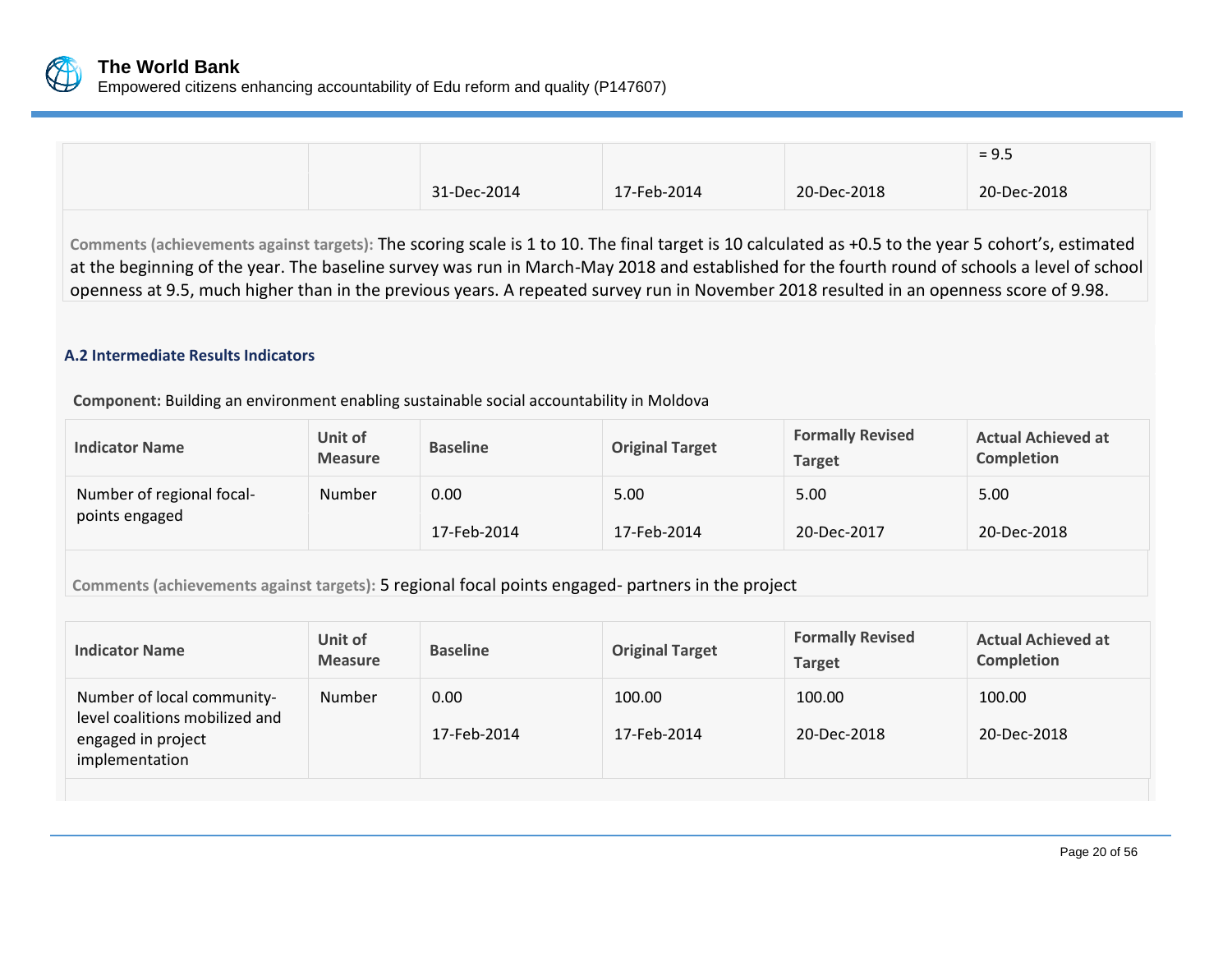

|  | <b>Comments (achievements against targets):</b> |  |  |  |
|--|-------------------------------------------------|--|--|--|
|--|-------------------------------------------------|--|--|--|

| <b>Indicator Name</b>                                                                                                                  | Unit of<br><b>Measure</b> | <b>Baseline</b>       | <b>Original Target</b>      | <b>Formally Revised</b><br><b>Target</b> | <b>Actual Achieved at</b><br><b>Completion</b> |  |  |
|----------------------------------------------------------------------------------------------------------------------------------------|---------------------------|-----------------------|-----------------------------|------------------------------------------|------------------------------------------------|--|--|
| Participants' self-assessed<br>readiness degree                                                                                        | Text                      | absent<br>17-Feb-2014 | upper-medium<br>17-Feb-2014 | upper-medium<br>20-Dec-2018              | upper-medium<br>20-Dec-2018                    |  |  |
| Comments (achievements against targets): Overall degree of expertise in implementing the SACc tools is at the upper-medium level (4.5) |                           |                       |                             |                                          |                                                |  |  |

### **Component:** Applying social accountability tools to enhance accountability of education management and transparency of school budget

| <b>Indicator Name</b>                                                              | Unit of<br><b>Measure</b> | <b>Baseline</b>     | <b>Original Target</b>  | <b>Formally Revised</b><br>Target | <b>Actual Achieved at</b><br><b>Completion</b> |
|------------------------------------------------------------------------------------|---------------------------|---------------------|-------------------------|-----------------------------------|------------------------------------------------|
| Citizens taking part or<br>represented by CSOs in<br>participatory budgetary cycle | Number                    | 0.00<br>17-Feb-2014 | 25000.00<br>17-Feb-2014 | 25000.00<br>20-Dec-2018           | 54900.00<br>20-Dec-2018                        |

**Comments (achievements against targets):** Only citizens taking part in participatory budgetary cycle are measured.

| <b>Indicator Name</b>                           | Unit of<br><b>Measure</b> | <b>Baseline</b> | <b>Original Target</b> | <b>Formally Revised</b><br><b>Target</b> | <b>Actual Achieved at</b><br>Completion |  |  |
|-------------------------------------------------|---------------------------|-----------------|------------------------|------------------------------------------|-----------------------------------------|--|--|
| Schools' budgets discussed                      | <b>Number</b>             | 0.00            | 100.00                 | 100.00                                   | 100.00                                  |  |  |
|                                                 |                           | 17-Feb-2014     | 17-Feb-2014            | 20-Dec-2018                              | 20-Dec-2018                             |  |  |
| <b>Comments (achievements against targets):</b> |                           |                 |                        |                                          |                                         |  |  |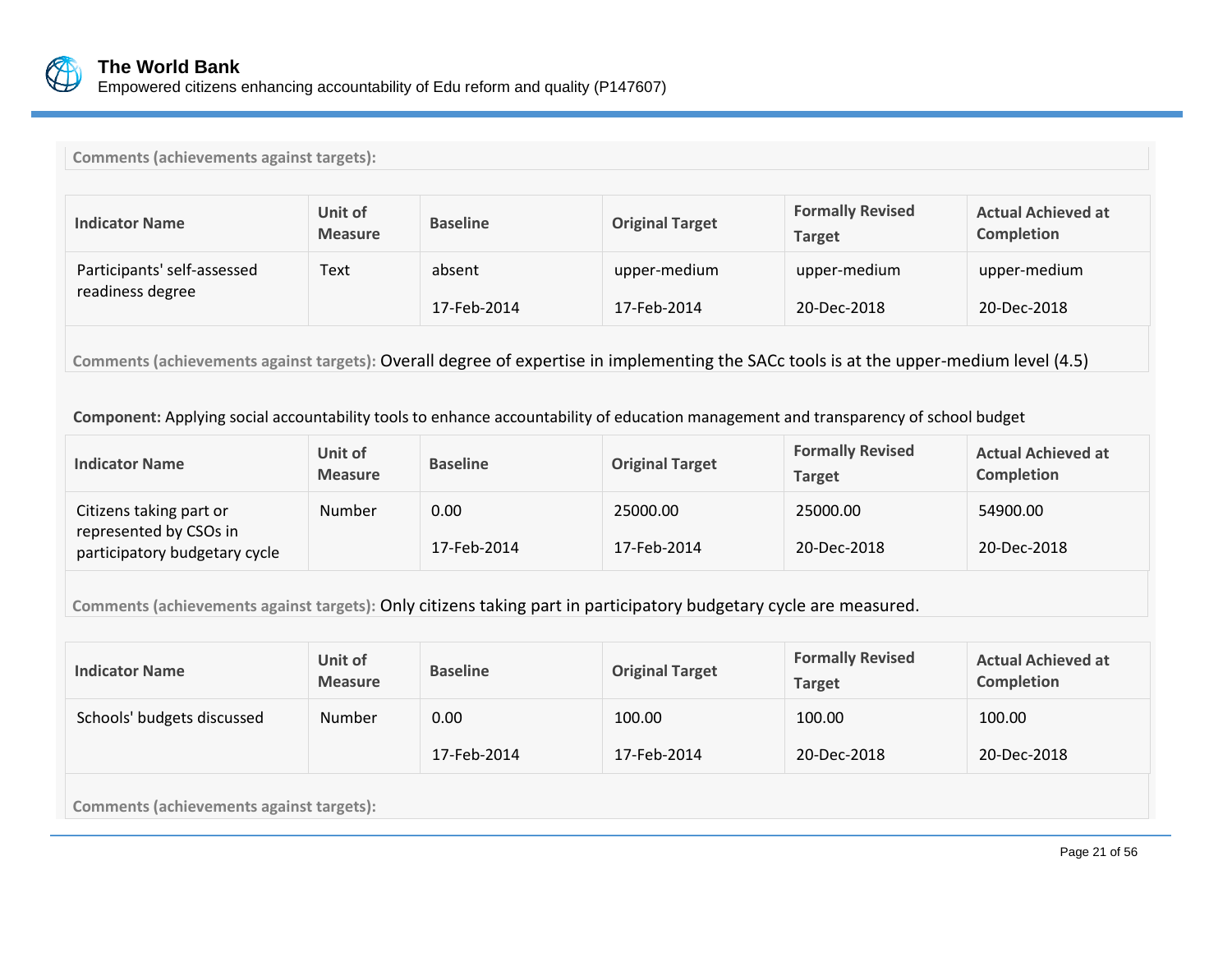

Empowered citizens enhancing accountability of Edu reform and quality (P147607)

| <b>Indicator Name</b>                                                                                                           | <b>Unit of</b><br><b>Measure</b> | <b>Baseline</b>     | <b>Original Target</b> | <b>Formally Revised</b><br><b>Target</b> | <b>Actual Achieved at</b><br><b>Completion</b> |  |  |
|---------------------------------------------------------------------------------------------------------------------------------|----------------------------------|---------------------|------------------------|------------------------------------------|------------------------------------------------|--|--|
| Feedback reports from the<br>school management and<br>relevant public authorities on<br><b>Social Accountability Activities</b> | <b>Number</b>                    | 0.00<br>17-Feb-2014 | 100.00<br>17-Feb-2014  | 100.00<br>20-Dec-2018                    | 100.00<br>20-Dec-2018                          |  |  |
| <b>Comments (achievements against targets):</b>                                                                                 |                                  |                     |                        |                                          |                                                |  |  |

| <b>Indicator Name</b> | Unit of<br><b>Measure</b> | <b>Baseline</b> | <b>Original Target</b> | <b>Formally Revised</b><br><b>Target</b> | <b>Actual Achieved at</b><br><b>Completion</b> |
|-----------------------|---------------------------|-----------------|------------------------|------------------------------------------|------------------------------------------------|
| Active users of the   | Number                    | 0.00            | 600.00                 | 600.00                                   | 15800.00                                       |
| www.scoalamea.md      |                           | 17-Feb-2014     | 17-Feb-2014            | 20-Dec-2018                              | 20-Dec-2018                                    |

**Comments (achievements against targets):** An active user spends more than 3 minutes on the website.

### **Component:** Integrating Social Accountability activities with national education policy

| <b>Indicator Name</b>                                                                                              | Unit of<br><b>Measure</b> | <b>Baseline</b>     | <b>Original Target</b> | <b>Formally Revised</b><br><b>Target</b> | <b>Actual Achieved at</b><br><b>Completion</b> |
|--------------------------------------------------------------------------------------------------------------------|---------------------------|---------------------|------------------------|------------------------------------------|------------------------------------------------|
| Citizens participating with<br>meaningful contributions in<br>high-level policy debates (both<br>written and oral) | Number                    | 0.00<br>17-Feb-2014 | 65.00<br>17-Feb-2014   | 65.00<br>20-Dec-2018                     | 224.00<br>20-Dec-2018                          |
|                                                                                                                    |                           |                     |                        |                                          |                                                |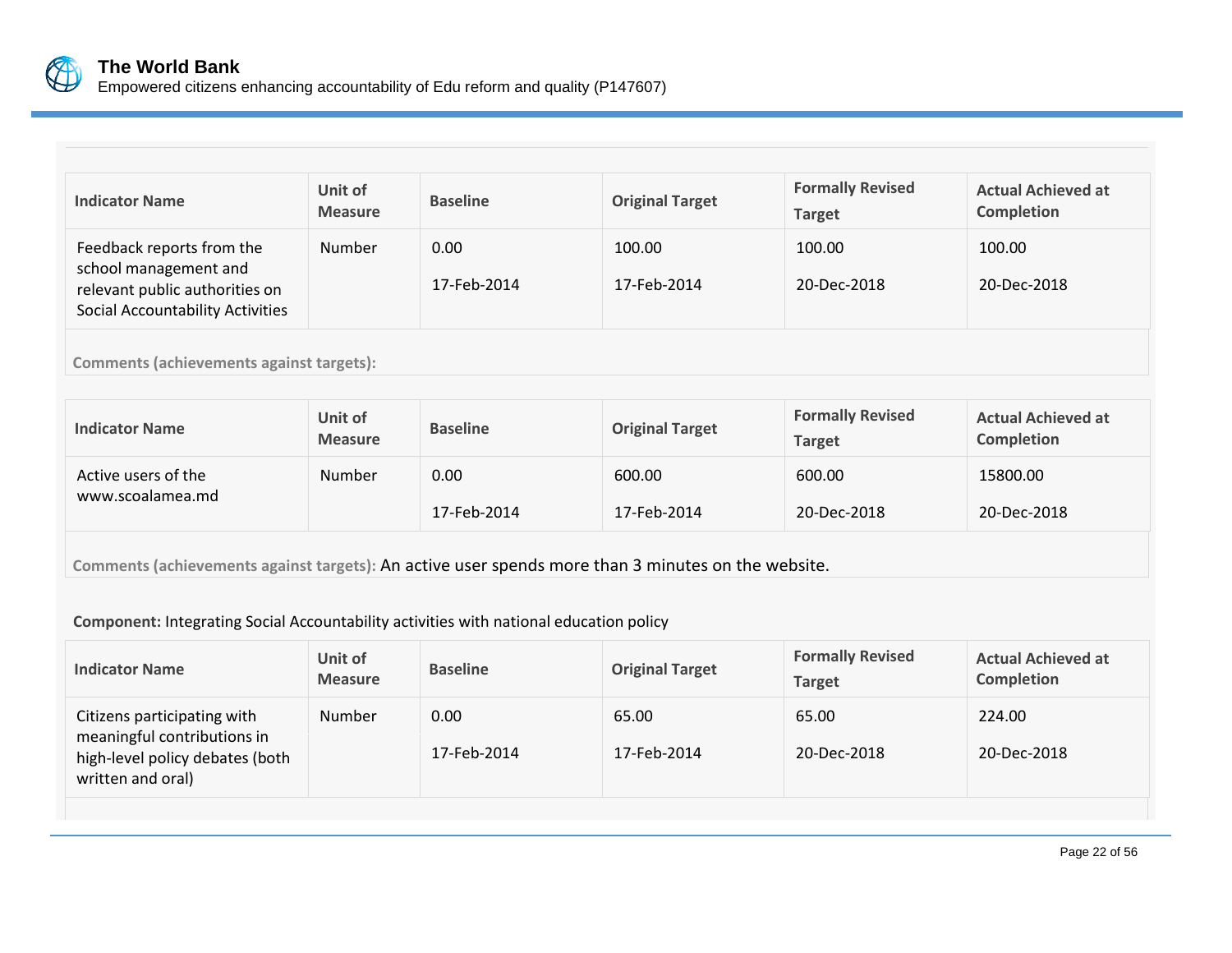

**Comments (achievements against targets):** School management (directors, deputies, accountants) that meaningfully contributed are counted.

### **Component:** Knowledge & Learning

| <b>Indicator Name</b>                                                                                          | Unit of<br><b>Measure</b> | <b>Baseline</b>     | <b>Original Target</b> | <b>Formally Revised</b><br><b>Target</b> | <b>Actual Achieved at</b><br><b>Completion</b> |
|----------------------------------------------------------------------------------------------------------------|---------------------------|---------------------|------------------------|------------------------------------------|------------------------------------------------|
| Knowledge shared with other<br>stakeholders nationally and<br>internationally as part of<br>annual conferences | <b>Number</b>             | 0.00<br>17-Feb-2014 | 200.00<br>17-Feb-2014  | 200.00<br>20-Dec-2018                    | 450.00<br>20-Dec-2018                          |
| <b>Comments (achievements against targets):</b>                                                                |                           |                     |                        |                                          |                                                |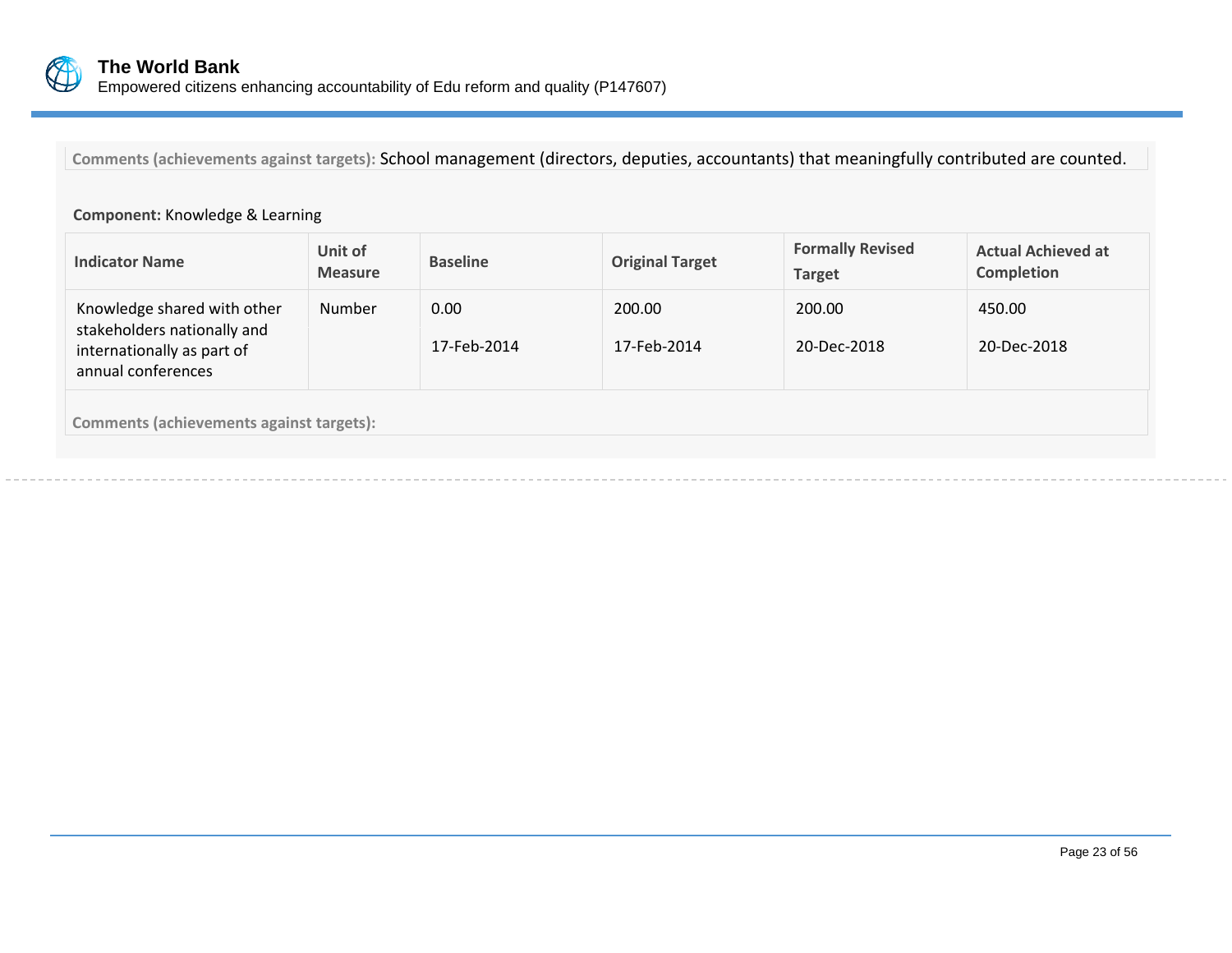

### **A. ORGANIZATION OF THE ASSESSMENT OF THE PDO**

**Objective/Outcome 1 -** *empower the Moldovan civil society to engage local, regional and national authorities in evidence-based policy and budget dialogue in the education sector*

| <b>Outcome Indicators</b>                                                             | 1. Number of educational sector stakeholders taking part in education budget consultations at<br>local, regional, and national level (Indicator One in the Project Paper)<br>2. Number of users of scoalamea.md (Indicator Two in the Project Paper)                                                                                                                                                                                                                                                                                                                                                                                                                                                                                                                                                                                                                                                                                                                                                                                                                                                                                                                        |  |  |  |  |
|---------------------------------------------------------------------------------------|-----------------------------------------------------------------------------------------------------------------------------------------------------------------------------------------------------------------------------------------------------------------------------------------------------------------------------------------------------------------------------------------------------------------------------------------------------------------------------------------------------------------------------------------------------------------------------------------------------------------------------------------------------------------------------------------------------------------------------------------------------------------------------------------------------------------------------------------------------------------------------------------------------------------------------------------------------------------------------------------------------------------------------------------------------------------------------------------------------------------------------------------------------------------------------|--|--|--|--|
| Intermediate Results Indicators                                                       | Number of regional focal points engaged<br>1.<br>Number of local community-level coalitions mobilized and engaged in project implementation<br>2.<br>Citizens taking part or represented by CSOs in participatory budgetary cycle<br>3.<br>4. Schools' budgets discussed<br>5. Active users of scoalamea.md                                                                                                                                                                                                                                                                                                                                                                                                                                                                                                                                                                                                                                                                                                                                                                                                                                                                 |  |  |  |  |
| Key Outputs by Component<br>(linked to the achievement of the<br>Objective/Outcome 2) | 1. A national coalition was set up, engaging all the authorities from the central to local levels but<br>also individuals representing civil society: parents, students and teachers.<br>2. Five CSOs functioned as regional focal points and regional partners in the project. The CSO<br>continue to use the SAcc tools developed, extending their activities in other schools.<br>3. 100 local coalitions at school level were set up and 80 percent of them are still functioning,<br>and they comprise representatives of schools, local public authorities (LPAs) students,<br>teachers, and parents. They represent 8 percent of the actual school network, enabling the<br>environment for extending the use of SAcc tools.<br>4. 50,000 citizens participated in the public hearing of the budget or other events related to<br>budget cycle. The results doubled the initial estimation, showing a very high engagement of<br>both parts of the society, CSOs and community members.<br>25,000 users of scoalamea.md compared with target of 10,000 is a great result to prove social<br>5.<br>engagement, participation, and promotion of social accountability. |  |  |  |  |
|                                                                                       | Objective/Outcome 2 - empower the Moldovan CSOs to promote an enabling environment for social accountability                                                                                                                                                                                                                                                                                                                                                                                                                                                                                                                                                                                                                                                                                                                                                                                                                                                                                                                                                                                                                                                                |  |  |  |  |
| <b>Outcome Indicators</b>                                                             | 1. Quality level of the education policy debate (Indicator Three in the Project Paper)                                                                                                                                                                                                                                                                                                                                                                                                                                                                                                                                                                                                                                                                                                                                                                                                                                                                                                                                                                                                                                                                                      |  |  |  |  |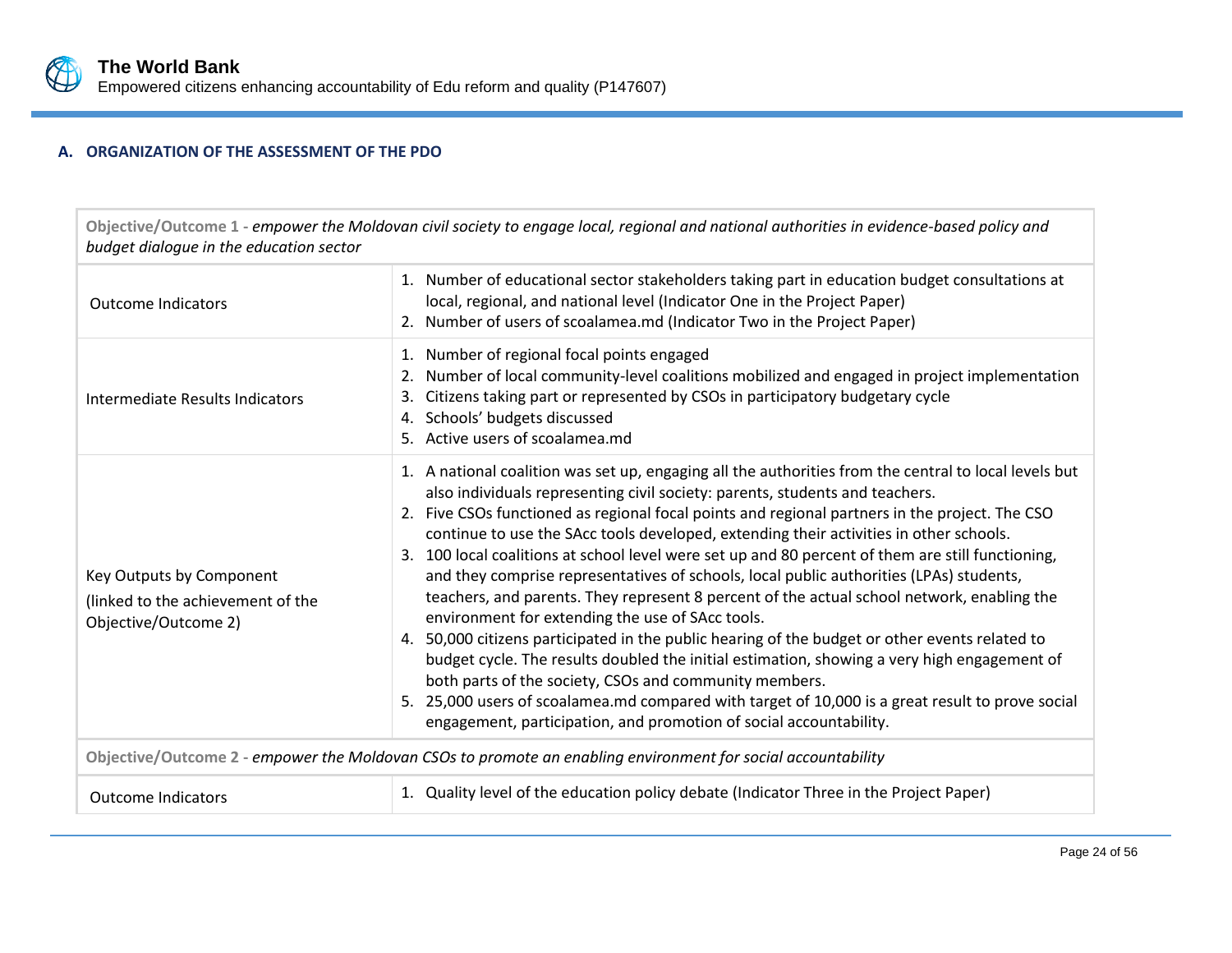

|                                                                                       | 2. Level of satisfaction with the quality of education services (Indicator Four in the Project<br>Paper). The way the indicator related to level of satisfaction with the quality of services was<br>estimated, needed to reach a perfect score. It was almost close which is admirable. However,<br>usually measurement of satisfaction levels target small increases over time and perfect scores<br>are not relevant.                                                                                                                                                                                                                                                                  |
|---------------------------------------------------------------------------------------|-------------------------------------------------------------------------------------------------------------------------------------------------------------------------------------------------------------------------------------------------------------------------------------------------------------------------------------------------------------------------------------------------------------------------------------------------------------------------------------------------------------------------------------------------------------------------------------------------------------------------------------------------------------------------------------------|
| Intermediate Results Indicators                                                       | 1. Participants' self-assessed readiness degree<br>2. Feedback reports from schools' management and relevant public authorities on social<br>accountability activities<br>3. Citizens participating with meaningful contributions in high-level policy debates, both written<br>and oral<br>4. Knowledge shared with other stakeholders nationally and internationally as part of annual<br>conferences                                                                                                                                                                                                                                                                                   |
| Key Outputs by Component<br>(linked to the achievement of the<br>Objective/Outcome 1) | 1. Overall degree of expertise in implementing the SACc tools is at the upper-medium level (4.5)<br>as assessed by participants.<br>2. Feedback reports on SAcc activities were received from the 100 schools.<br>224 citizens contributed meaningfully in the policy debates, three times more than initially<br>estimated.<br>Knowledge sharing, results, good practice, success stories, open data reports, and other<br>4.<br>analytical research open to the audience is what creates sustainability and frameworks that<br>last.<br>5. Trainings, workshops, coaching sessions, and network events delivered to learn how to use<br>SAcc tools in the budget dialogue at all levels |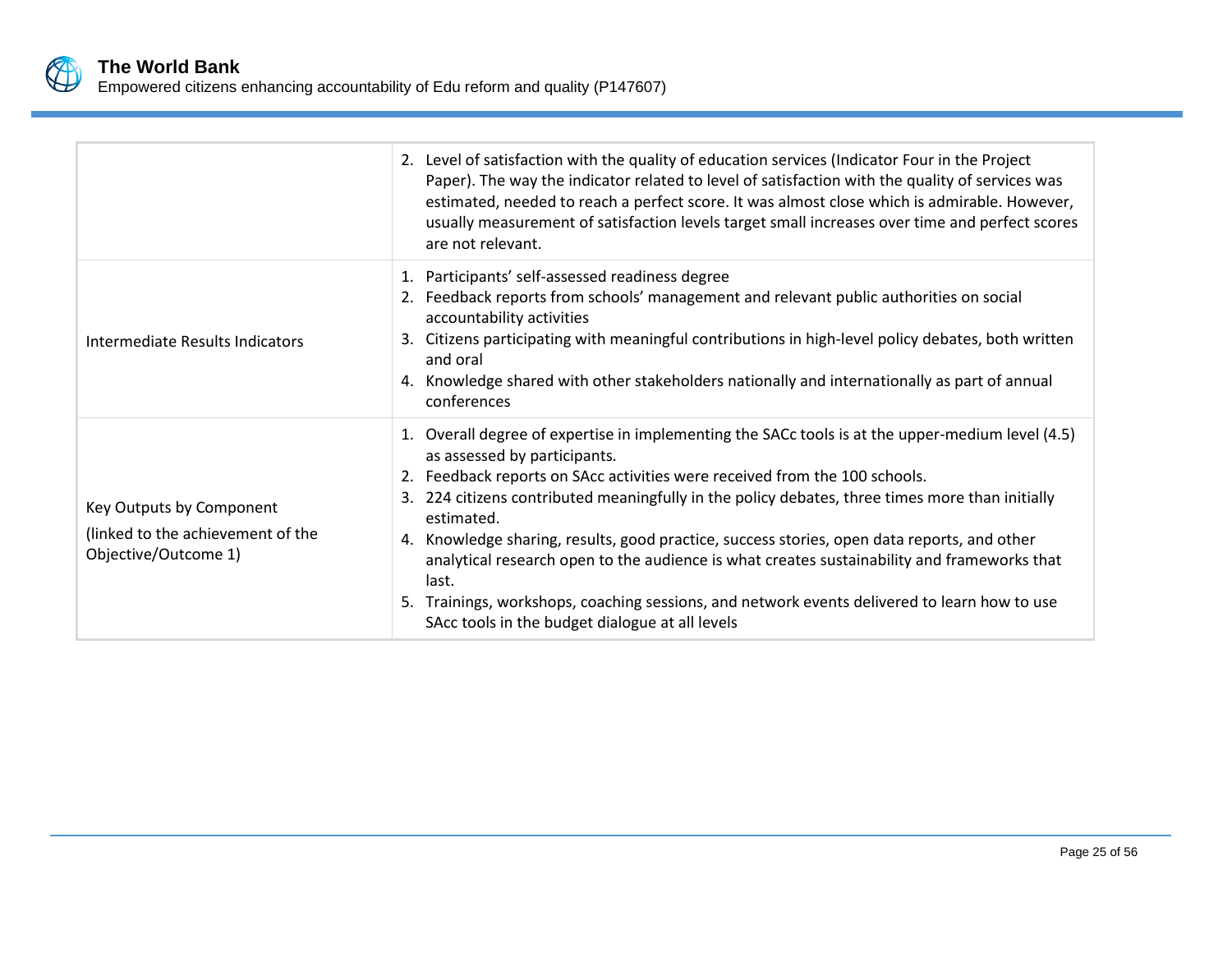

<span id="page-29-0"></span>

| <b>Components</b>                                                                                                | Amount at<br>Approval<br>(USS) | Actual at<br><b>Project Closing</b><br>(US <sub>5</sub> ) | Percentage of<br><b>Expenses</b> |
|------------------------------------------------------------------------------------------------------------------|--------------------------------|-----------------------------------------------------------|----------------------------------|
| Component 1. Building an Environment Enabling<br>Sustainable Social Accountability in Moldova                    | 129,987                        | 124,862                                                   | 18                               |
| Component 2. Applying SAcc Tools to Empower Local and<br>Regional Stakeholders to Increase Policy Accountability | 100,983                        | 97,459                                                    | 14                               |
| Component 3. Integrating Social Accountability with<br>Policy and Budget Dialogue                                | 139,685                        | 138,084                                                   | 20                               |
| Component 4. Knowledge and Learning                                                                              | 35,323                         | 57,651                                                    | 8                                |
| Component 5. Project Implementation, Supervision, and<br>Administration/Audit cost                               | 290,977                        | 268.097                                                   | 39                               |
| <b>Total</b>                                                                                                     | 696,955                        | 686,153                                                   | 100                              |

### **ANNEX 2. PROJECT COST BY COMPONENT**

1. PDO 1 of the project to empower the Moldovan CSOs to promote an enabling environment for social accountability was achieved with funds allocated from Components 1 and 2, 32 percent of the expenses. Around 28 percent of the funds were allocated for PDO 2 to empower the Moldovan civil society to engage authorities in evidence-based policy and budget dialogue in the education sector. The highest share of expenses is related to implementation and amounts to 39 percent of the project. The percentage of expenses after five years of implementation of the grant funds were at 98 percent of the TF amount.

2. As a category of expenses, consulting services is the one that leads the ranking with 83 percent, as shown in table 2.1.

| <b>Type of Costs</b>       | <b>Allocation</b> | <b>Expenses</b> | Percentage<br>spent of<br><b>Allocation</b> | Percentage<br>Spent of the<br><b>Total</b> |
|----------------------------|-------------------|-----------------|---------------------------------------------|--------------------------------------------|
| Consulting services        | 559,820           | 566,617         | 101                                         | 83                                         |
| <b>Dissemination costs</b> | 14,177            | 14,044          | 99                                          |                                            |
| Training/capacity building | 38,088            | 27,476          | 72                                          |                                            |
| <b>Others</b>              | 84,870            | 78,016          | 92                                          | 11                                         |
| Total                      | 696,955           | 686,153         | 98                                          | 98                                         |

#### **Table 2.1. Expenditure by Category of Costs**

3. The disbursement graph (figure 2.1) illustrates that EG disbursed periodically in almost equal tranches of funds, ensuring a permanent flow of funds to carry out the activities.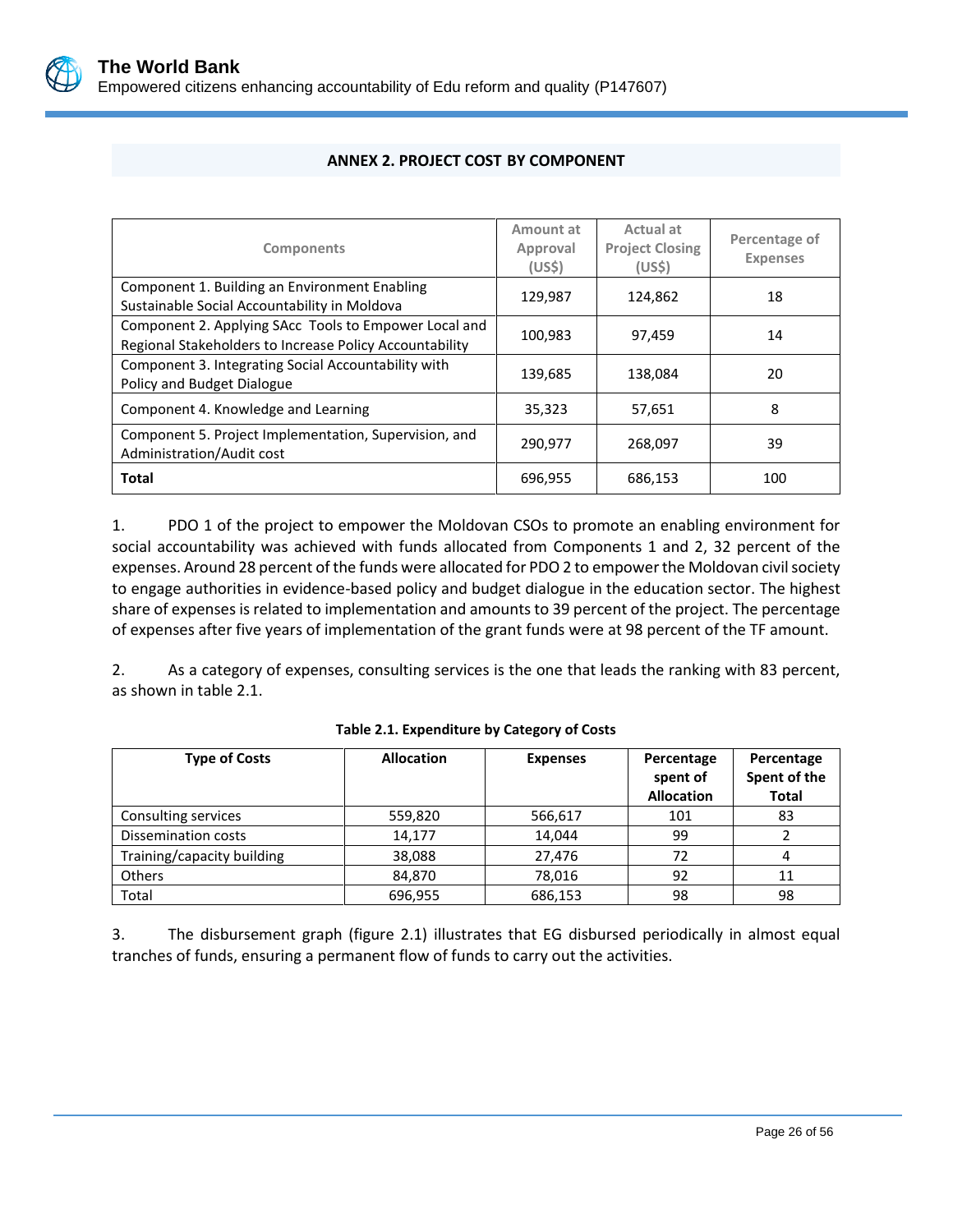

**Figure 2.1. Project Disbursement Graph**

Source: Operations Portal

4. The selected auditor, Grant Thornton, performed the auditing services during February–March and submitted the report on March 15, 2019. The auditors provided a clean unqualified opinion covering all grant expenses.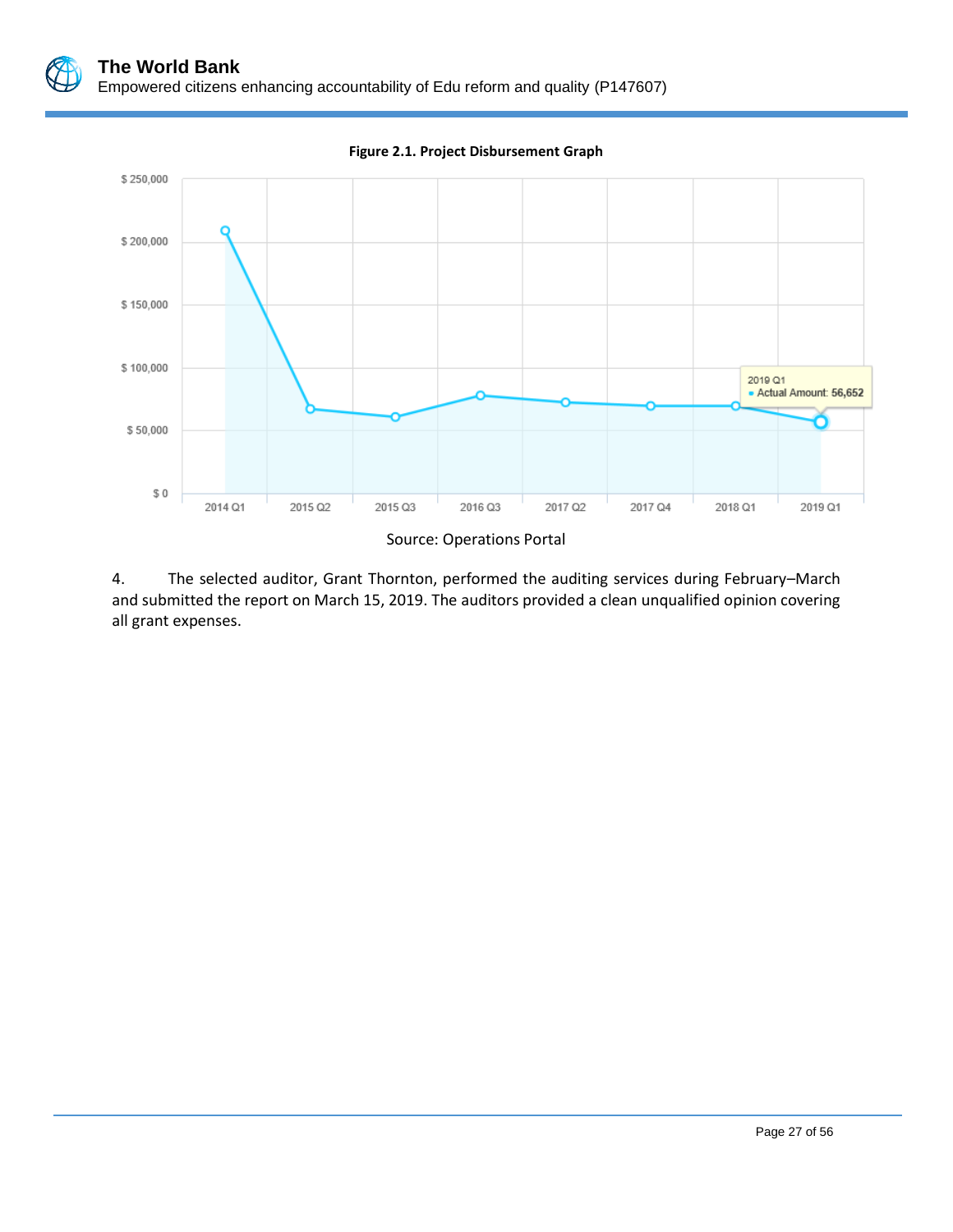

### <span id="page-31-0"></span>**ANNEX 3. RECIPIENT, CO-FINANCIER AND OTHER PARTNER/STAKEHOLDER COMMENTS**

There are no comments provided; the Recipient completion report is attached in annex 4.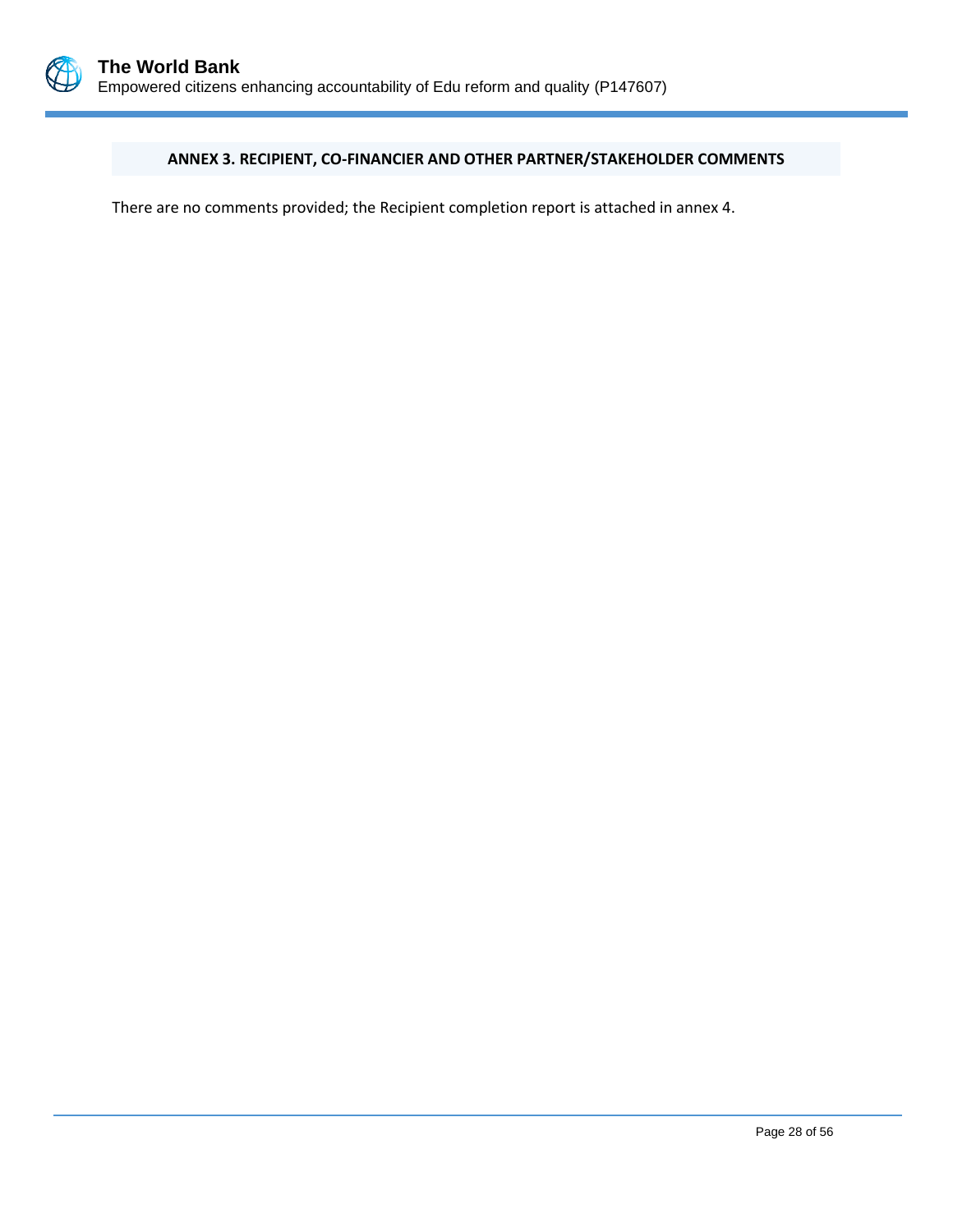### **ANNEX 4. SUPPORTING DOCUMENTS (IF ANY)**

#### **Recipient Implementation Completion Report**

### **MOLDOVA EDUCATION GPSA COMPLETION REPORT**

### <span id="page-32-0"></span>**Moldova GPSA Grant "Empowered Citizens Enhancing Accountability of Education Reform and Quality" (P147607)**

### **I. Introduction**

1. The strategic goal of "Scoala Mea" ("My School") initiative is to empower Moldova's citizens to engage local, regional and national authorities in evidence-based policy and budget dialogue regarding educational reform, quality of services, and development priorities of primary and general secondary schools; and to enable an environment in which Social Accountability (SAcc) initiatives thrive and develop.

2. Expert-Group chose to work in this field back in 2013 because of its dimension, importance, both social and economic, resource allocation, thus potentially generating the widest outcome. Promoting social responsibility at schools' level is very important as it reaches many individuals (students, parents, teachers and other community members but also decision-making factors) and also reaches some of them at young ages. In this way the Project aims for long-term impact as raising a new responsible and active generation along with shorter goals as supporting the reform of the educational sector by promoting transparency in budgetary sector and higher participation of community in educational process.

3. **What is the project about?** Within 5 years of the project "My School", 100 schools were guided and supported in implementing SAcc tools. Three SAcc tools were developed for this purpose and implemented in beneficiary schools: participation cards, independent school budget analysis and public hearings of school budget. Through regional partners of the project (5 regional CSOs) project supported 100 schools to implement Sacc tools independently. Moreover, the project supports the schools to share the experience with other non-beneficiary schools from the same district.

### 4. **The Project followed these specific objectives:**

- Facilitate engagement of local stakeholders in approximately 100 schools using social accountability tools and promoting a dialogue on school budgets.
- Facilitate the flow of information from users of education services to local and national authorities.
- Promote the use of three new social accountability tools as inputs into the formal budgetary processes at the school level in education.
- Inform the public about the impact of wider economic and financial conditions on the educational sector and reforms (e.g., current situation, availability of budgetary resources, forecast).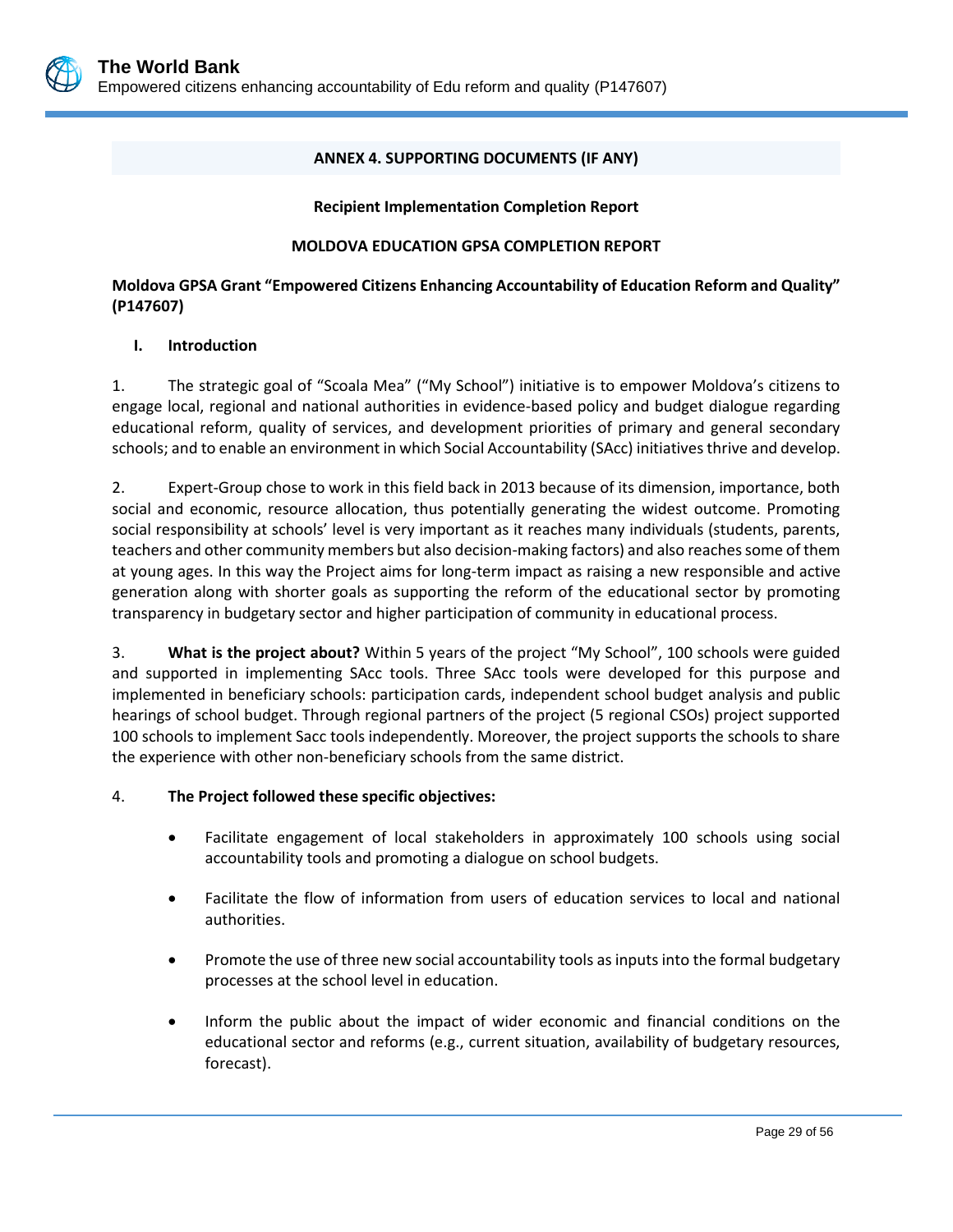

• Support the Ministry of Education and other policy stakeholders in improving the quality of data to better support an evidence-based policymaking process.

### 5. **The Project's direct beneficiaries are:**

- An estimated 60 thousand students, parents, and staff in approximately 100 schools.
- Five regional CSOs in the towns of Balti, Cahul, Ungheni, Chișinău, and Soroca. It is with these organizations that the 5 regional partnership were established. These organizations served as links between the EXPERT-GRUP and local communities.
- Local public authorities in the communities targeted by the Project (including about 80 mayors and some 650 local councilmen).
- About 30 regional authorities (27 district-level, two municipal, and one autonomous region) that had access to the information produced by the Project.
- The Ministry of Education due to more reliable and timely feedback on the status and impact of its educational reforms.

#### 6. **The Project's indirect beneficiaries are:**

- Students, parents, and staff at schools not directly targeted by the Project, but who can study its results and make better informed decisions in their schools (e.g. Knowledge and Learning component). **We have to mention that there are 15 schools that are independently applying the SAcc tools outside the project framework**.
- Populations in communities targeted by the Project that will gain from efficiencies of improved local education and better educated young people.
- The Ministry of Finance which will have additional information on how effectively education public funds are spent at the local level.
- International donor programs supporting the education sector in Moldova.

#### **II. Key results**

7. The initiative was launched in 2014 by the *[Independent Think-Tank Expert-Grup](http://www.expert-grup.org/ro/)* and its regional partners, with the support of the World Bank Group within the Global Partnership for Social Accountability and the informational support of the Ministry of Education of Moldova. The project's mission is to involve citizens, together with authorities in creating efficient, transparent and better schools. The project promotes changes in attitudes, mentalities and participatory behavior using three social accountability (SAcc) tools ii) public hearings of school budgets, ii) Implementation of participatory cards measuring the satisfaction on the education process, iii) independent budget analysis, etc.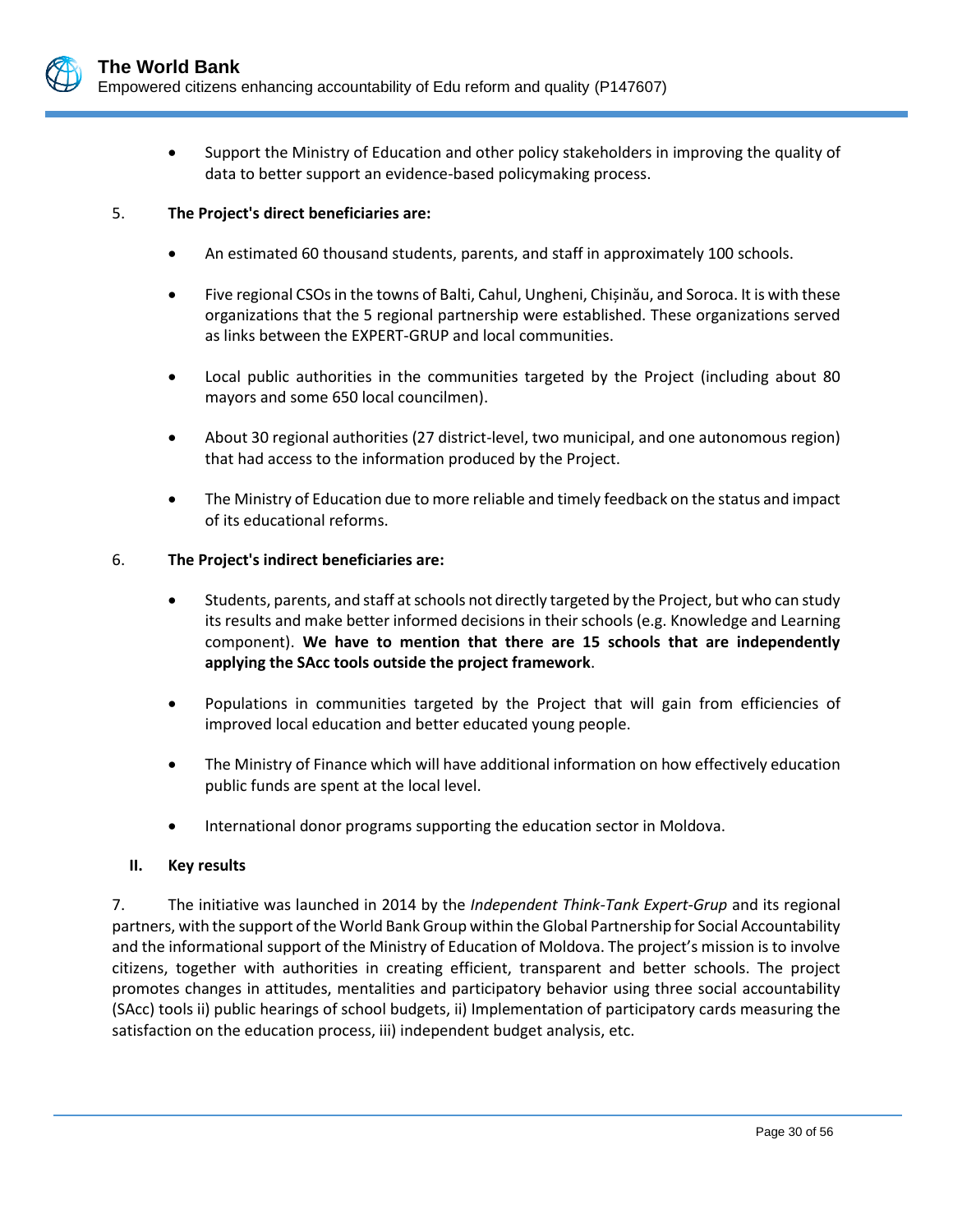8. In five years, the project engaged about 60,000 people in 30 districts and municipalities. **100 beneficiary schools** learned and applied social accountability tools for school budget analysis and created opportunities for students and their parents to make their schools better.

9. During the **public hearings**, students, parents, teachers, school managers and local public authorities discussed how to improve the educational process and make their schools safe and efficient. The proposals for budget planning vary from bike parking and lunches to modern science labs and videosecurity of schools. Local officials (more than 900 people, ranging from local councilors, mayors, to rayon presidents) that took part in public hearings promised immediate attention to critical school infrastructure, such as repair of heating and sanitation facilities.

10. The feed-back collected through anonymous **participatory cards**filled in by students, parents and teaching staff of the beneficiary schools revealed a relatively high level of satisfaction of the educational process in the schools, but also identified the most important issues to be addressed as need for increased transparency in the execution of the school budget (i.e. regular presentation of budgetary information in a user-friendly format and higher transparency of parents' monetary contribution spending) and higher priority of students' health and safety issues (i.e. transportation, school lunches and sanitary facilities).

11. The experience of past years' beneficiary schools engaged in the project has led to positive outcomes as they became more transparent and efficient in budgetary execution and more successful in attracting donor projects and other extra-budgetary funds, which paves the way to better schools, better educated society and, finally, better country. An example is the Ungheni district, where the Council adopted a decision to allocate about USD 2,000 for each beneficiary school to co-finance priorities identified during the public hearings. The schools used the funds for interactive boards, books, projectors, TVs, etc. Therefore, most of them continued the implementation of SAcc tools independently in 2016.Moreover, several local public authorities from Cahul and Riscani districts took the example of public hearings in their community to discuss the local budget and priorities with a wider audience.

### **Examples of change stories at individual school level are presented bellow**

- Lyceum "Alecu Russo" (Sângerenii Noi, Sângerei): after the public hearings, with the support of the regional partner of the project and the insistence of parents in the community, the school obtained financing for the pupils' transportation from nearby villages from the Rayonal Council.
- Gymnazium Falestii Noi (Falestii Noi, Falesti): the reconstruction of the heating system was possible and already in progress after the discussions at the public hearing in 2016. At the public hearings in 2016, the mayor promised to contribute financially for one of the most important problems faced by the school: the heating system. In 2017, the mayor not only kept his promise, but also participated in negotiations with the Rayonal Council in order to receive the entire amount needed. Currently the reconstruction is in progress.
- Gymnasium Rosietici (Rosietici, Floresti): managed to receive a grant of US Embassy for the renovation of toilets and sanitation system (issued discussed at the public hearings) due to demonstrated transparency. The school director mentioned that they achieved this high degree of transparency after participating in "Scoala Mea" project.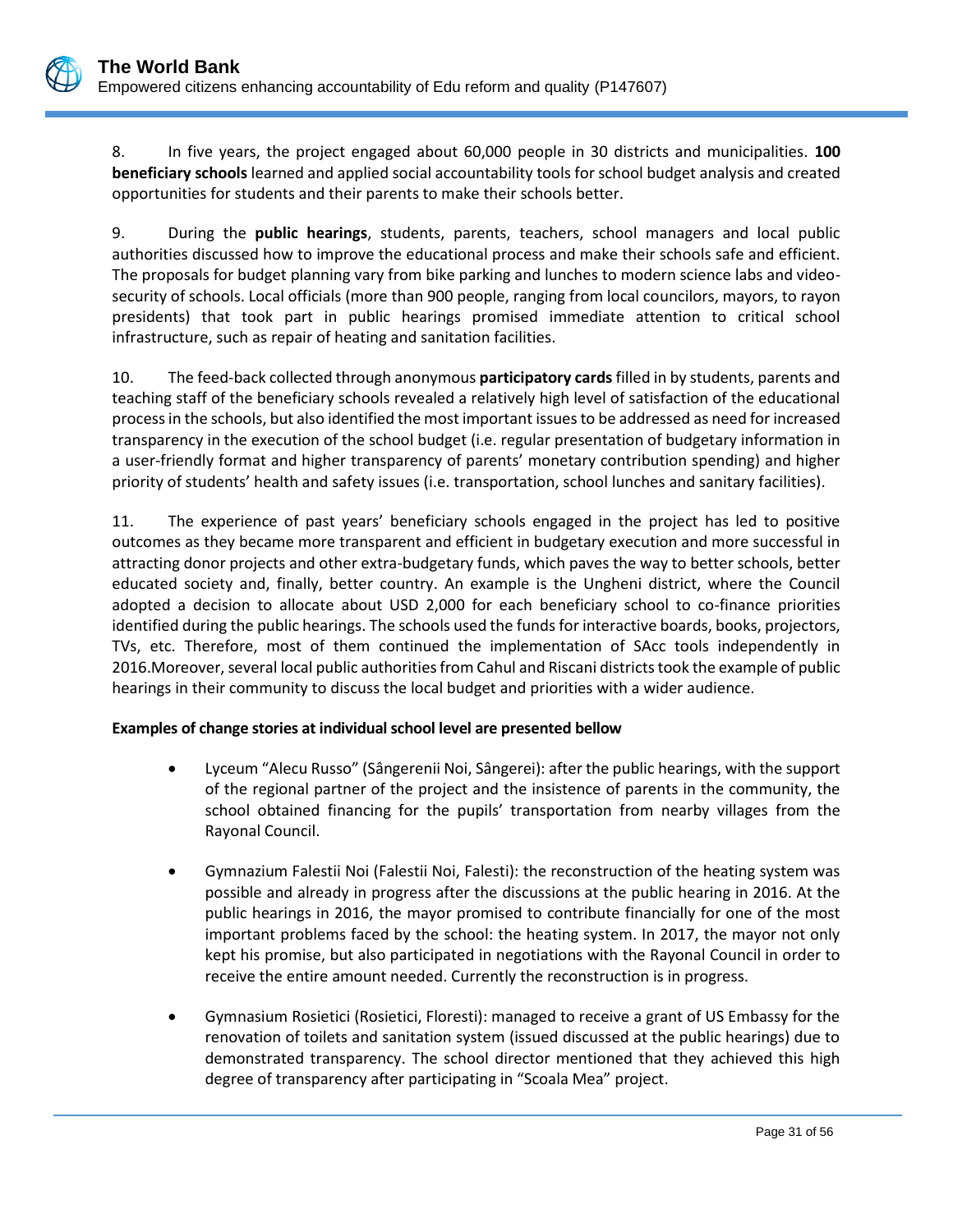

#### **Examples of initiatives at general school level**

- A network of beneficiary schools was created with the support of the regional partner of the project from Ungheni. Thus, 16 beneficiary schools of 2014-2017 from Ungheni, Calarasi and Nisporeni rayons are members of the network "Local partnerships for a modern school" and share their experience in promoting social responsibility in their schools, but also inform each other about different projects, grants and events designed for schools and communities.
- On its own initiative, a beneficiary school form 2016 (from Puhoi, Ialoveni) organized an event for sharing the experience in "Scoala Mea" project and promoting social responsibility among schools with the support of the regional partner of project from Chisinau and the rayonal division of education of Ialoveni. Thus, some of the participant schools at the event expressed their interest to implement SAcc tools independently.
- Directors of non-beneficiary schools participated in trainings of local coalitions and public hearings organized by the beneficiary schools with the support of "Scoala Mea" team. They were motivated by the achievements of the beneficiary schools nearby in the previous years and interested to implement SAcc tools independently if not selected for the next round of the project in 2018.

#### **Examples at community level**

- After the participation at the public hearing at school level, some authorities decided to organize public hearings of local / rayonal budgets (Cahul city, Ungheni city and rayon, Soroca city).
- After participating in public hearings, mayor of Cahul promotes social responsibility at school and community level in southern region of the Republic of Moldova in different events.
- Ungheni Rayonal Council allocates financial resources for beneficiary schools in order to cover some of the needs identified during the public hearings by pupils. This motivates and inspires students.
- Other success stories are available on the website scoalamea.md at *<http://scoalamea.md/category/blog/>* or *<http://scoalamea.md/category/istorii-de-succes/>*

#### **Component 1: Building an Environment Enabling Sustainable Social Accountability (SAcc) in Moldova.**

12. The summary of activities under this component are:

13. The team established a national coalition between CSOs, minister, local public authorities, schools, parents, pupils, school managers, WB, that engaged in the process of social accountability to improve educational services in Moldova;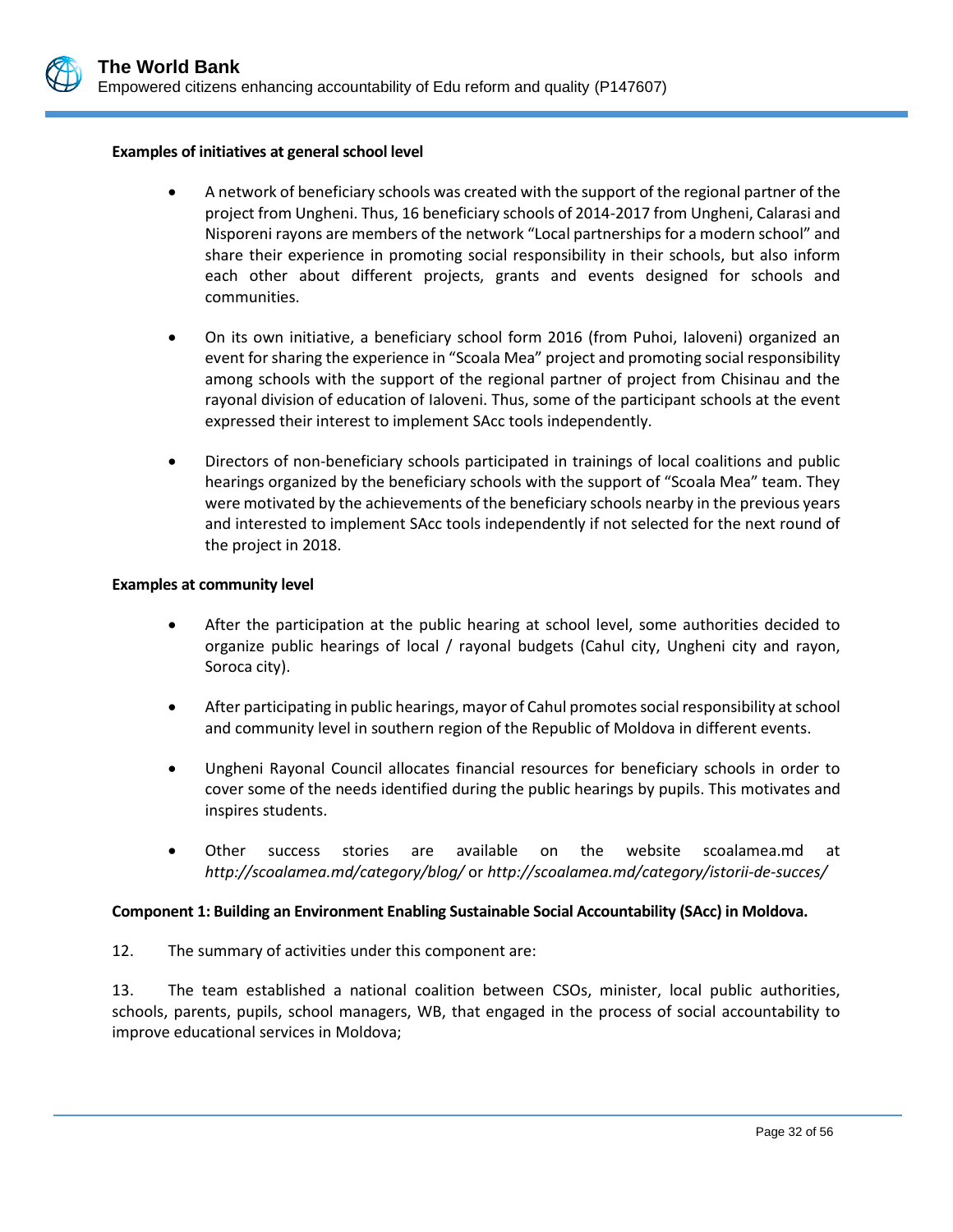14. We identified and trained 5 CSOs to empower them to become "actors of change" in implementing the Social Accountability Tools in schools and to engage in a constructive dialogue with the decision-makers; methodologies.

15. 100 coalitions were established at the school level between school managers, LPAs' representatives, pupils' representatives, teachers and parents' representatives, other interested parties, who implemented the social accountability tools to monitor the quality of educational services.

16. A social accountability model applied to monitoring public education in Moldova consisting of a set of mechanisms and their corresponding methodologies was developed early on during the first years of implementation of the project, that was subsequently adapted into a "Guide to making your school more open" that consists and combines 3 complementary products:

• **1 methodology for implementing social accountability at the school level**. The guide by itself represents also a sustainability instrument for the Ambassadors in the project. Since the launch of the "My School" project in December 2013, the Independent Expert Group, together with local partners, has been interested in setting up a platform for cooperation and sharing experience in order to promote good practice in implementing social accountability tools. Expert-Grup collaborates with teachers and representatives of training institutions or educational authorities, regional partners, local and central public authorities. One of the multiplication platforms of the project's good practice is the establishment of the "My School" Ambassador Network, where the institutions, after completing the "My School" project, are willing to serve as a local reference point of social accountability. This offers the possibility for other interested parties that want to implement social responsibility tools on their own to benefit from the experience that 30 Ambassadors have gathered these past 5 years. They are located in 15 rayons in all of the three regions of the country, and can be contacted by email or by phone.

*[http://scoalamea.md/vrei-sa-aplici-instrumentele-de-responsabilizare-sociala-in-scoala-ta](http://scoalamea.md/vrei-sa-aplici-instrumentele-de-responsabilizare-sociala-in-scoala-ta-si-ai-nevoie-de-ajutor-contacteaza-ambasadorii-scoala-mea/)[si-ai-nevoie-de-ajutor-contacteaza-ambasadorii-scoala-mea/](http://scoalamea.md/vrei-sa-aplici-instrumentele-de-responsabilizare-sociala-in-scoala-ta-si-ai-nevoie-de-ajutor-contacteaza-ambasadorii-scoala-mea/)*

*<http://scoalamea.md/ghidul-ambasadorului-scoala-mea/>*

- **1 methodology for organizing and reporting on public hearings on education budget (guide and mini-guide/how-to-note)** (*<http://scoalamea.md/mini-ghid-audieri-publice/>*)
- **1 methodology for designing, implementing and reporting on Education Stakeholders Report Cards (guide and mini-guide/how-to-note)** (*[http://scoalamea.md/cum-se](http://scoalamea.md/cum-se-implementeaza-fisele-de-raportare-in-scoala/)[implementeaza-fisele-de-raportare-in-scoala/](http://scoalamea.md/cum-se-implementeaza-fisele-de-raportare-in-scoala/)*)

17. For all of the aforementioned instruments, not only the methodology was elaborated, but also templates for all the support materials needed. For example, in the case of the public hearings (applicable also for the School Cards Reports, Independent Budget Analysis): a guide and a mini guide on the organization of public hearings was produced describing the general framework of the event. The support materials with templates were produced and disseminated and consisted of templates of agenda, press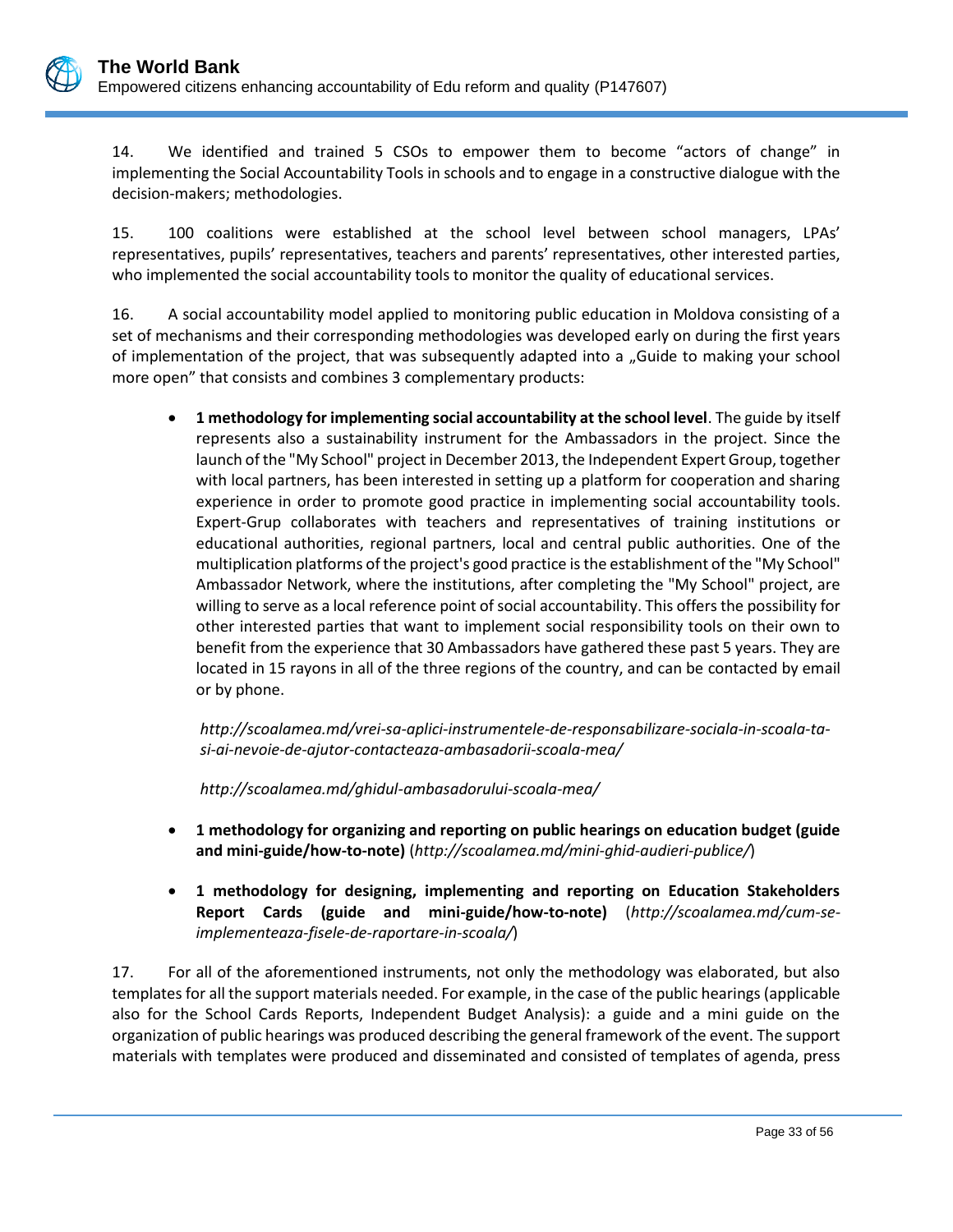release, invitation models, press invitation model, list of participants, list of speakers, presentation template with the subjects outline, posters, school budget template etc.

18. Five reports on open data readiness assessment were produced during the project implementation. The assessment was conducted on the basis of the methodology developed by the World Bank for the assessment of open data at the Government level. Thus, the assessment was performed on eight dimensions: (i) Leadership, (ii) Policy and legal framework, (iii) Institutional framework, responsibilities and skills of the staff, (iv) Data of the Ministry of Education, Culture and Research, (v) Demand for Open Data, (vi) Open Data Ecosystem, (vii) Financing, (viii) National ICT infrastructure and skills. Based on the general methodology, **1 guide and miniguide on how to evaluate the Open Data Readiness Assessment (ODRA) was produced**. The fifth report, was disseminated in November 2018, during the National Conference of "Scoala Mea" Project. *[http://scoalamea.md/studiu-de-evaluare-a](http://scoalamea.md/studiu-de-evaluare-a-datelor-deschise-in-educatie-2018/)[datelor-deschise-in-educatie-2018/](http://scoalamea.md/studiu-de-evaluare-a-datelor-deschise-in-educatie-2018/)*

### **Narrative description of the efforts under this component.**

19. The school is still perceived as a main institution of the local community, but in the process of transition of schools from community budget to financial autonomy after 2012, the dialogue between the school management and local and district authorities became deficient in some cases. Therefore, setting a formal framework between these stakeholders was important in order to bring together the community stakeholders and ensure that each of them has the necessary contribution to the process. The parts (schools, local and district authorities and the implementing team) sign Memoranda of Collaboration at the beginning of each year where they agree on sharing the necessary data and participation in the activities of the project that would ensure its proper implementation.

20. Later, in 2015 a Memorandum of Understanding was signed between the Ministry of Education and Expert-Grup. The decision was due to political instability in Moldova and changes in the leadership and technical staff of the Ministry of Education. Even though the new leadership and contact persons may be good-intended, it takes time to take over all responsibilities and the project team considered appropriate to set a formal cooperation in order to avoid delays in the project. The Memorandum of Understanding describes the activities of the project the Ministry of Education supports, the data be shared, etc.

21. While formal cooperation is very important, the team also opted for a less formal cooperation within the project through its Advisory Board. Currently, among the board members are the State Secretary by the Minister of Education, Culture and Research, the Ombudsman for Child Rights, the Head of Finance of Educational sector of the Ministry of Finance and other experts in education. The board meetings are good occasions to have broad discussions regarding the social responsibility process in the educational sector in a less formal setting that allow for brainstorming and continuous improvement in the activities of the project. Also, the Board members can influence the discussions on social responsibility that the project promotes at higher level, which is very important.

22. Being a wide project that concentrates both on national level (i.e. aiming to influence national policies) and at local level (by working directly with schools and local authorities) it is also necessary to have strong partners to promote the goals at different levels. Expert-Grup had the support of five CSOs as regional partners of the project specialized in different areas as education, youth policies, local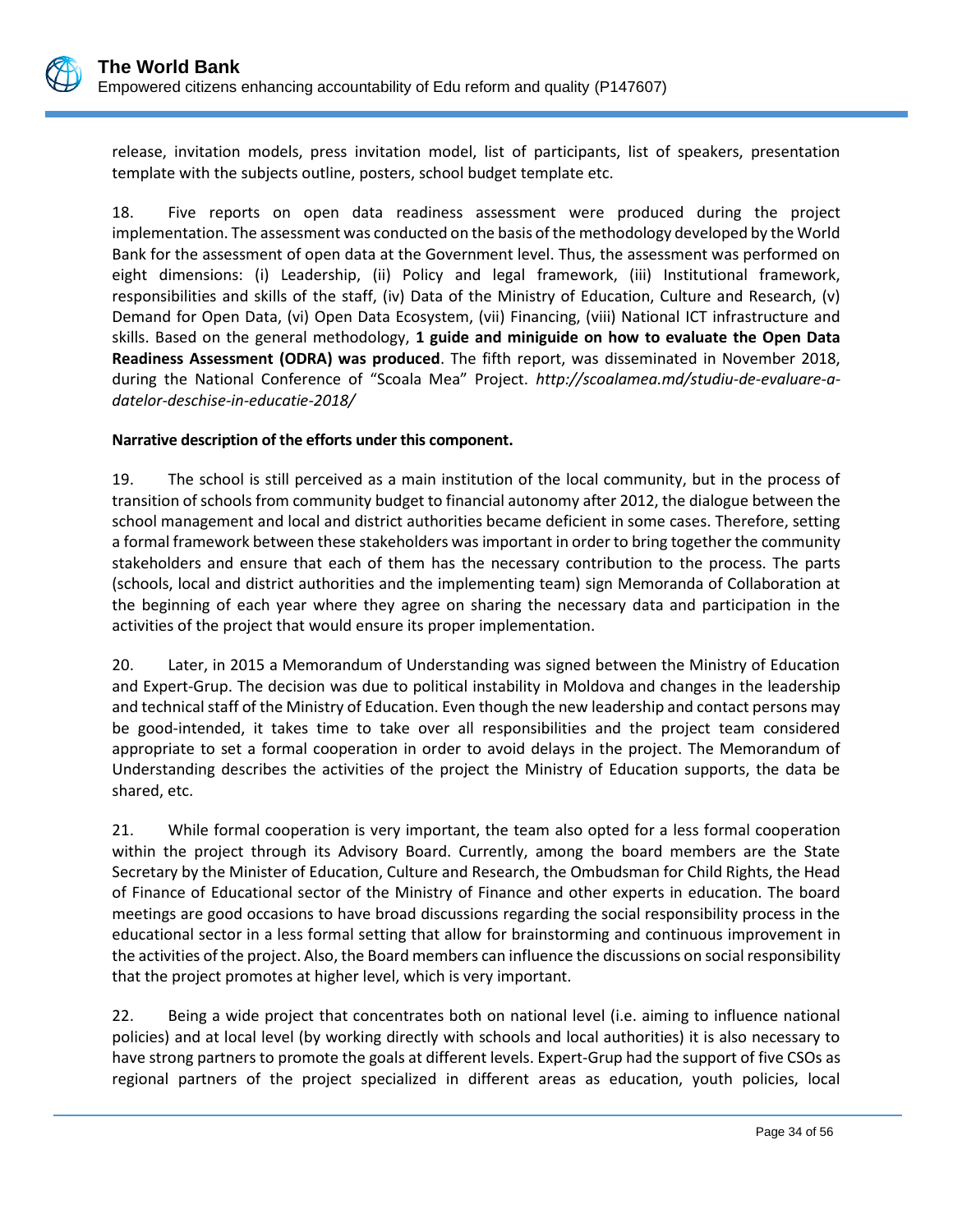development, participatory democracy, etc. This cooperation allowed and alloes for simultaneous work at different policy levels. It also determined the establishment of different types of contacts at local and national levels and increased the efficiency of the project. All activities of the project are consulted with the regional partners and adapted if necessary to the particularities of a school or community.

23. This collaborative approach at the national and sub-national level made the beneficiary schools to be more active as they would think of their role not only in participating in a project and improving things in their own school, but also as being pioneers in a process of social accountability that initiates in Moldova. This has increased their motivation to contribute to the scope of the project by sharing the experience with other schools in the district or town (not necessarily beneficiary-schools) in different ways. Also, the formal cooperation made schools more confident in approaching local and district authorities when needed, especially when they also have the parents by their side.

24. In our effort to engage all stakeholders in the process we tried to identify and respond to the needs of each of them. Thus, while seeking the support of the Ministry of Education, the project team offered support in implementing actions already specified in the recently adopted Educational Code, but that could not been implemented immediately due to financial, technical and human limitation. As a result, the project offered some kind of pilot exercise for many tools and a valuable experience that currently may be used by national and local authorities in developing further policies and implementing better tools. The experience accumulated by the project is very valuable and the collaboration continues with higher implication of the team in the reforming the educational sector, in particular:

- (a) Participatory cards have served as an example for the institutional questionnaires for evaluation of educational institutions and teachers. In this respect, Expert-Grup started to collaborate with the National School Inspectorate in order to finalize the questionnaires for the annual evaluation activities of the educational institutions and teachers. Also, "My School" team will provide the necessary support for the promotion of these activities in educational institutions.
- (b) Expert-Grup is part of the working group working on the concept for remuneration in general education institutions and self-evaluation of school management and promotes the introduction of such activities as school budget consultation and parents' involvement in educational process among indicators for the evaluation of the management of the general education institutions.
- (c) Expert-Grup will support the Ministry of Education to implement the Framework "Regulation on the organization and functioning of the Administrative Board of the general education institutions", as well as its promotion in the educational institutions based on positive practices of the beneficiary schools of "My School" project that have functional administrative boards.

25. While the project team managed to establish a collaboration with many educational stakeholders, it is still a continuous process as the state of the country changes and political, economic and social motivations also change. This might be a difficult task sometimes, especially when the stakeholders are very different. At the same time, engagement of stakeholders at different levels may foster the overall collaboration. Thus, for instance, initial engagement with the Ministry of Education fostered the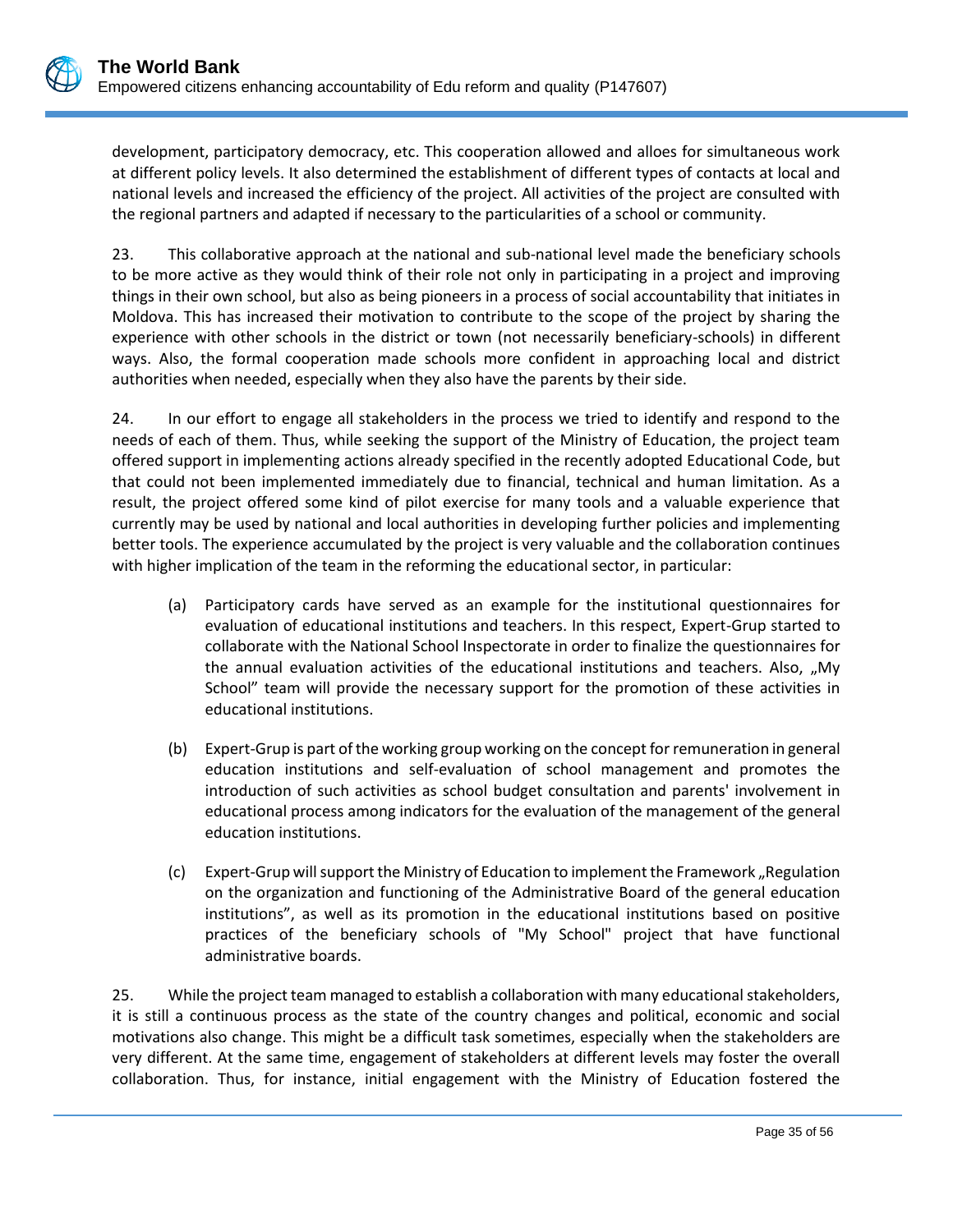

collaboration at district level, while later, when the leadership of the Ministry changed it worked viceversa in a period of political changes.

### **Partnerships**

26. **The Ministry of Education, Culture and Research** is the main policy maker on educational, research, youth and culture domains in the Republic of Moldova. It is the s the branch of government charged with overseeing public and private education institutions, and covers culture, sport and youth.

27. Relationship over the years: Change in leadership at the Ministry of Education (currently Ministry of Education, Culture and Research) had an impact over some of the goals of the project (mainly on the policy issues promoted within the project). However, the new entity – Ministry of Education, Culture and Research expressed its openness in being a partner for the project and all activities of the project starting with August 2017, were conducted under the new partnership with the Ministry of Education, Culture and Research.

- 28. Also, Expert-Grup managed to involve actively during 2018 with Governmental counterparts.
	- (a) As of July 2017, Expert-Grup was part on the working group elaborating the concept for remuneration in general education institutions and self-evaluation of school management and promoted the introduction of such activities as school budget consultation and parents' involvement in educational process among indicators for the evaluation of the management of the general education institutions. The recommendations subsequently materialized in the *[Law on the Single Pay Framework](http://lex.justice.md/md/378184/)*, which as of December 2018, is being implemented nationwide. Although the recommendations have been partially approved on the subject of remuneration in general education institutions and self-evaluation of school management, a clear mechanism has to be yet established, posing some technical problems for the beneficiaries nationwide.
	- (b) Currently, Expert-Grup is member of the Public Internal Financial Control Board by the Ministry of Finance, Member of the Council by the Prime Minister of Moldova, Work Group 3 for education; Representative of Independent Think Tank Expert-Grup in the National Council of NGOs in Moldova; Member of Middle Term Budgetary Framework Group responsible for the remuneration and employment policy in the budgetary sector; Member of Middle Term Budgetary Framework Groups responsible for education, social protection and welfare expenditures

29. Over the years Memoranda of Cooperation were signed in 27 rayons, 2 municipalities and 1 Territorial Administrative Unit (UTA Gagauzia) (with district and local authorities). As a result regional and local authorities were involved in many project activities, supporting the values promoted by the project. Thus, over 730 local and regional public servants (including, mayors, local councilmen, head or deputy head of Rayonal Councils, representatives of educational and finance departments of rayonal councils). As a direct result of this type of partnership, Ungheni rayonal council continues to allocate financial resources to beneficiary schools for the priorities identified during public hearings organized in the project "Scoala Mea" as permanent action to support social accountability in the educational sector. Also after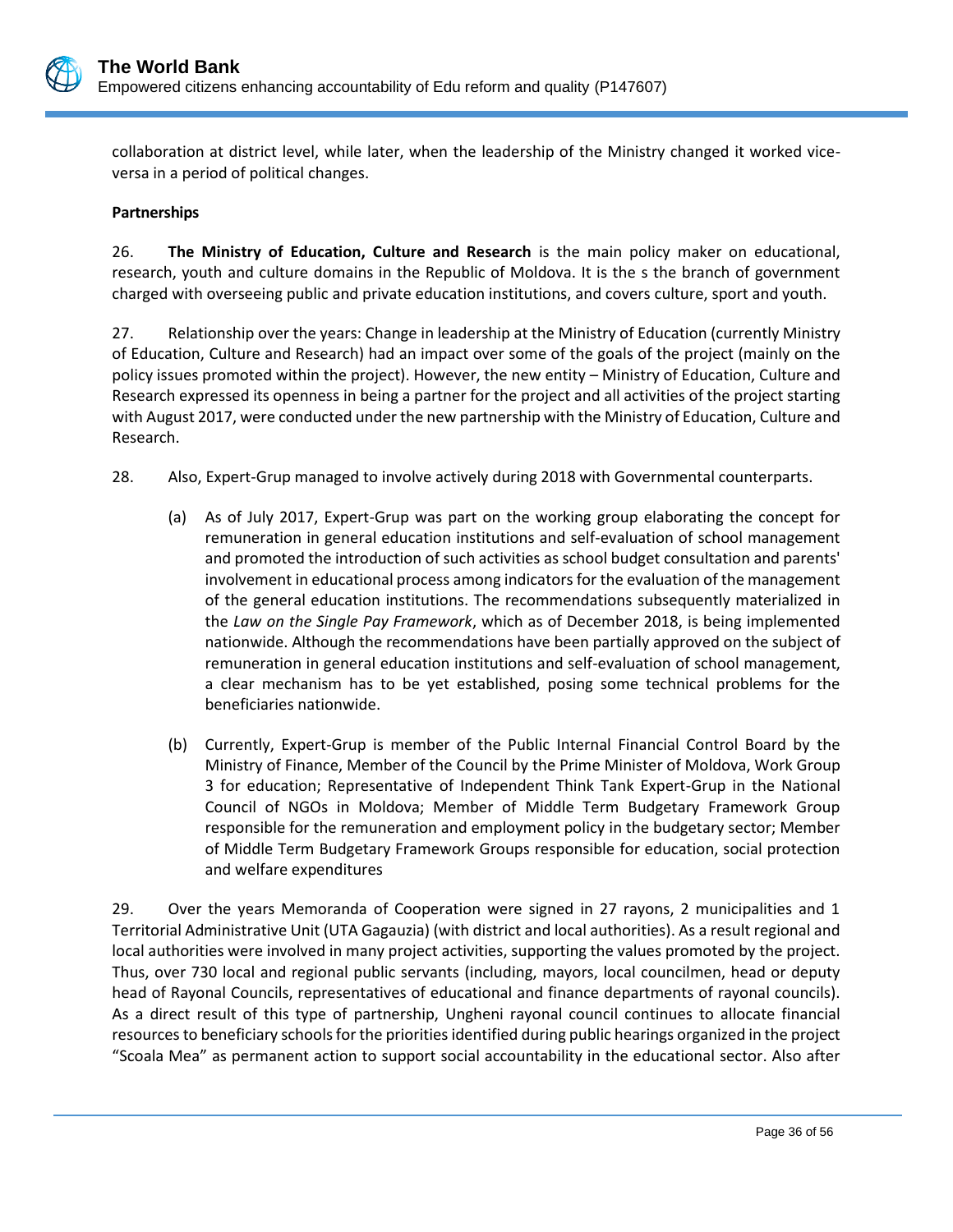

being involved in the project "Scoala Mea", the Mayor of Cahul promotes SAcc tools among schools and local public authorities in southern region. It also the case of the city of Călărași, Strășeni and Căușeni.

30. **Regional partners – the project works with a nation-wide network of 5 regional CSOs** who were trained to guide and steer the local stakeholders in usage of SAcc tools. Partners skills created to engage in SAcc exercises related to education are measured yearly. The readiness degree is estimated based on a questionnaire filled in by project regional partners. Based on their experience gathered during the first four years of implementing SACc tools, three of our five regional partner CSOs self-assessed their level of expertise in implementing the SACc tools in the educational sector of our country as being excellent, choosing the level 5 (maximum); while two partners self-assessed their level of expertise as 4 (uppermedium). These results allow concluding that the current overall degree of expertise in implementing the SACc tools of our regional partners is at the upper-medium level (4.8) an improvement of 2 points from the first year of implementation (2.8 in 2014). In conducting a follow-up self-assessment of our five regional partners, in implementing SACc tools in the education sector of our country, we asked for the lessons learned and potential suggestions on making certain changes to the approved tools and methods.

31. **Access to the necessary data and interpretation.** All five regional partners stated that they do not encounter any difficulties in accessing and interpreting data on the school budgets, which is an important development considering their direct involvement in providing assistance for schools in preparing the information on school budget and spending for the wider public in an easy to understand format. However, a concern indicated by one of our regional partners is limited capacity in developing visual tools as to present the data on school budgets in an attractive and easy to understand format for the wide public. Some of the partners' suggestions refer to: (i) creation of an on-line platform where all interested parties might access the data; (ii) placements of the information on school budget on the corresponding school website.

32. **Public dialogue.** An essential progress after five years of implementation of the current initiative is that all five partners state that they do not encounter any difficulties in participating in the budgetary process, though as a concern stated by all five partners is the reduced openness of local authorities starting with the last year in involving the civil society in the budgetary process. Most regional partners affirmed that it is important for the beneficiary schools to interact among them-selves and share their experience with other schools from their communities and districts, as to encourage them to apply SACc tools and open their budgets to the public. An important issue mentioned is the need to speak about the advantages that this process offers to the schools and at the same time to mention the challenges that need to be addressed with joint effort of all interested parties, as local authorities, the community members, parents and students, as well as the local CSOs and media. A concern in this respect was stated the fact that the Regulation on Administration Councils approved by the Ministry of Education in 2015 was not yet published in the Official Monitor and thus the schools encounter difficulties in formalizing the activity and decisions taken by the created Councils.

33. **Training needs.** Our regional partners believe it is important to continue the organization and provision of trainings on public finance management and monitoring, budgetary participation, public procurement, as well as social accountability tools (e.g., public hearings, report cards, etc.) for the schools. They also highlighted the need to organize general school assemblies on discussing the importance of engaging parents and students in the participative budgeting process. At the same time it was stressed the importance of holding periodic round-tables at the initiative of Administration Councils of schools with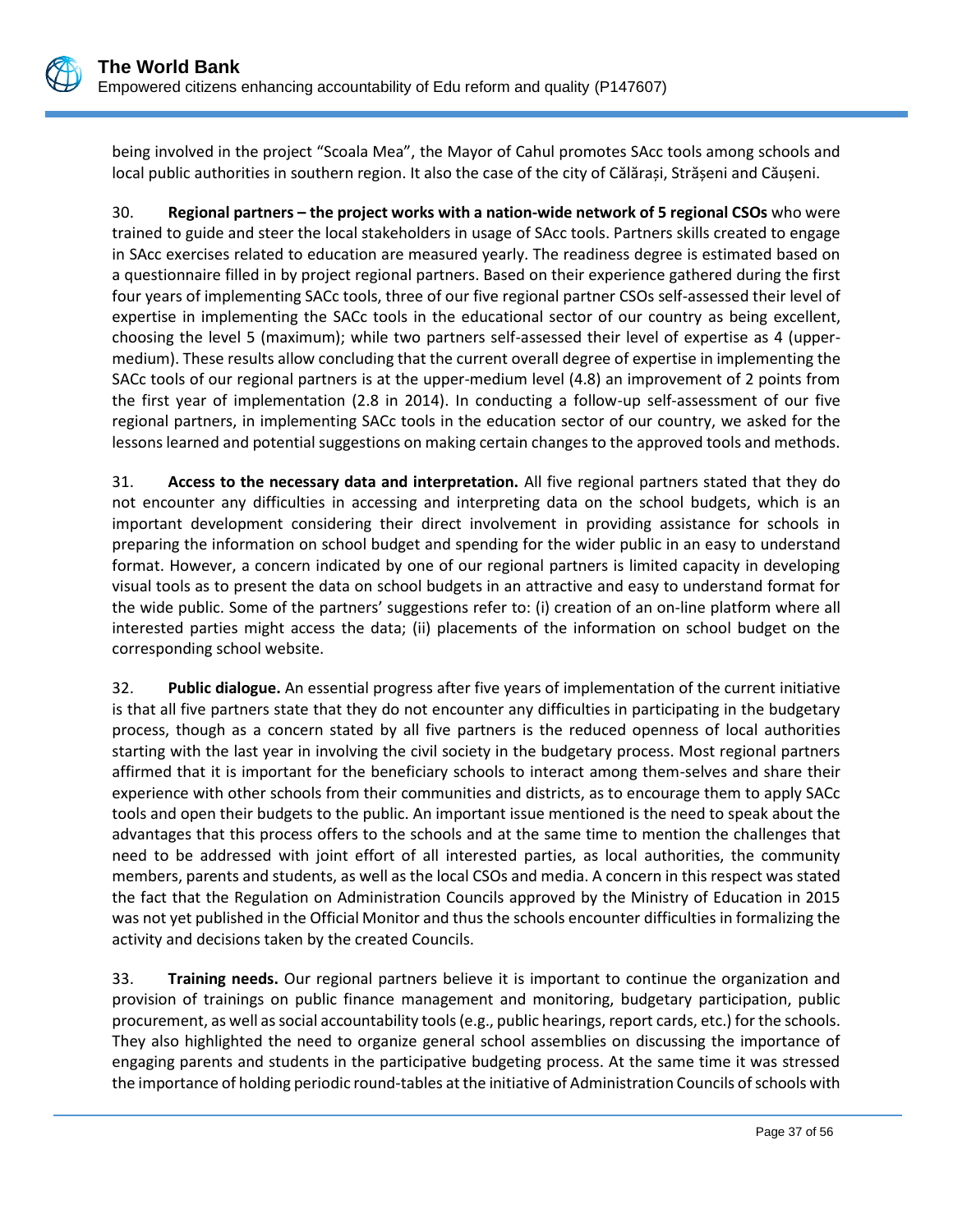teachers and representatives of grass roots CSOs, as well as key community actors on the main school issues that they perceive and potential solutions to the identified challenges, as well as costs to be planned in the next year school budget. The participants should also be informed on the execution of the current school budget and the potential bottlenecks.

34. All five partners highlighted the importance of institutionalizing the developed social accountability tools within this initiative and emphasized the benefits, high interest in continuing on theirown and positive feedback showed this far by the majority of the beneficiary schools. They also underlined that the initiative "Scoala Mea" should become a national priority for the educational system of Moldova.

35. **School Administrations and School Boards** - The feed-back collected during the trainings of local coalitions, the networking session at the MTEF workshop and also the feed-back forms at the end of the project, three main issues were addressed by school administrations and school boards:

- (a) Adaptability of SAcc tools to the school and / or community context. Also, after the event a note on the participatory budgeting process in education was elaborated by Expert-Grup and distributed to schools in order to inform them about different forms of community consultations. Some of the schools already applied the proposed versions of the consultations (among them: "Onisifor Ghibu, Chișinău, "Ion Pelivan", Răzeni, Ialoveni, "Constantin Stere", Soroca).
- (b) Flexibility in scheduling the activities. While for the project purpose the activities follow a predefined schedule, outside the project the actives can be plan according to school or community needs. In fact, past beneficiary schools have their own calendar of activities for social accountability processes. However, some of the activities should be organized in specific periods given the national budgetary process. In order to help the schools to be flexible in their own activities, but also follow the general budgetary process in Republic of Moldova, Expert-Grup elaborated the Budgetary Calendar in Education. The calendar is available online, but was also printed and distributed to all beneficiary schools from 2014- 2018 for the facilitation of the participatory budgeting activities.
- (c) Need for financial management trainings for managers. While the project "Scoala Mea" does not cover this aspect, it was raised often during trainings and meetings. The team raised this issue at the Advisory Board Meeting and will also raise it in the discussions with the Ministry of Education, Culture and Research. During the MTEF and participatory budgeting workshop, Expert-Grup invited Ms. Victoria Catanoi (WB consultant for Ministry of Education) for a second year continuously to talk about "Budgetary planning and execution based on school priorities". The presentation cannot replace the need for a training, but contributed to better understanding of the processes by directors, deputy directors and accountants.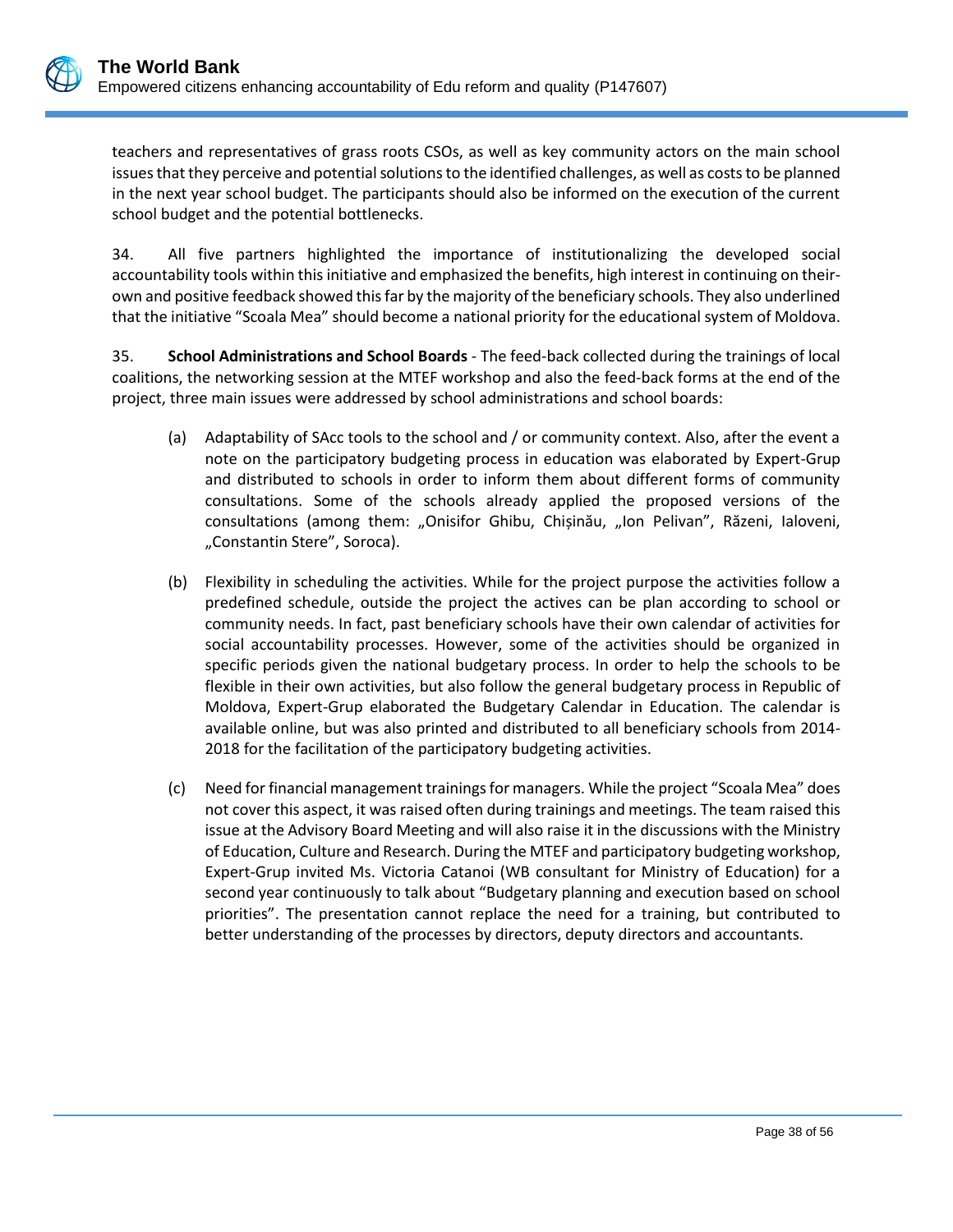

### **Component 2: Applying SAcc Tools to Empower Local and Regional Stakeholders to Increase Policy Accountability.**

- 36. A short outline of the main results for this component are presented below:
	- (a) The team has guided the implementation of 3 social accountability tools School Report Card, independent school budget analysis, public hearings; organized 100 public hearings where community members discussed school's problems and created the necessary premises to solve them;
	- (b) Over 1400 school board members received training on the functioning and organization of the school, the social accountability tools, communication with stakeholders;
	- (c) Over 30000 people were directly involved in appreciating the quality of educational services;
	- (d) 16000 citizens (pupils, parents, teachers, authorities) were involved in school budget discussions;
	- (e) Contributed to the change in perception of school in the context of the financial autonomy of school institutions through the need for partnerships for effective administration;
	- (f) Increased the level of accountability of decision-makers at different levels (school management, public and central authorities) and beneficiaries (pupils, parents, community);
	- (g) Developed the scoalamea.md website to facilitate evidence-based policy and budget dialogue and exchange of information. The site presented budgetary data and school performance indicators for all the schools in the country in an intuitive format, mapping out their performance and expenditures at the national and regional levels. Also the website became a knowledge – sharing platform for all the stakeholders, by hosting the guides and methodologies on the implementation of the 3 SAcc tools, 36 success stories etc.
	- (h) Overall, only in 2018, ScoalaMea.md had 53139 pageviews, with 25.125 unique users, and more than 2871 unique users that have spent more than 3 minutes on the website. All in one, more than 170 thousand people interacted with the website and it content over the last 5 years.

### **Component 3: Integrating SAcc with Policy and Budget Dialogue.**

37. Activities and this component were concentrated around the realization of 4 distinct activities:(i) independent education budget analyses; (ii) monitoring activities; (iii) workshops for relevant stakeholders; and (iv) quantitative analysis on education budget and policy. According to Comp. 3 of Results framework, policy level-documents include:

(a) *Independent Education Budget Analyses (IEBA)*. The IEBA was an analysis that provided an explanatory view into the school finances. For the first time, 100 schools had analyzed their expenses through the lenses of the beneficiary, translating all the financial data into data about how the money spent is ensuring the functionality of the institution. It also invited the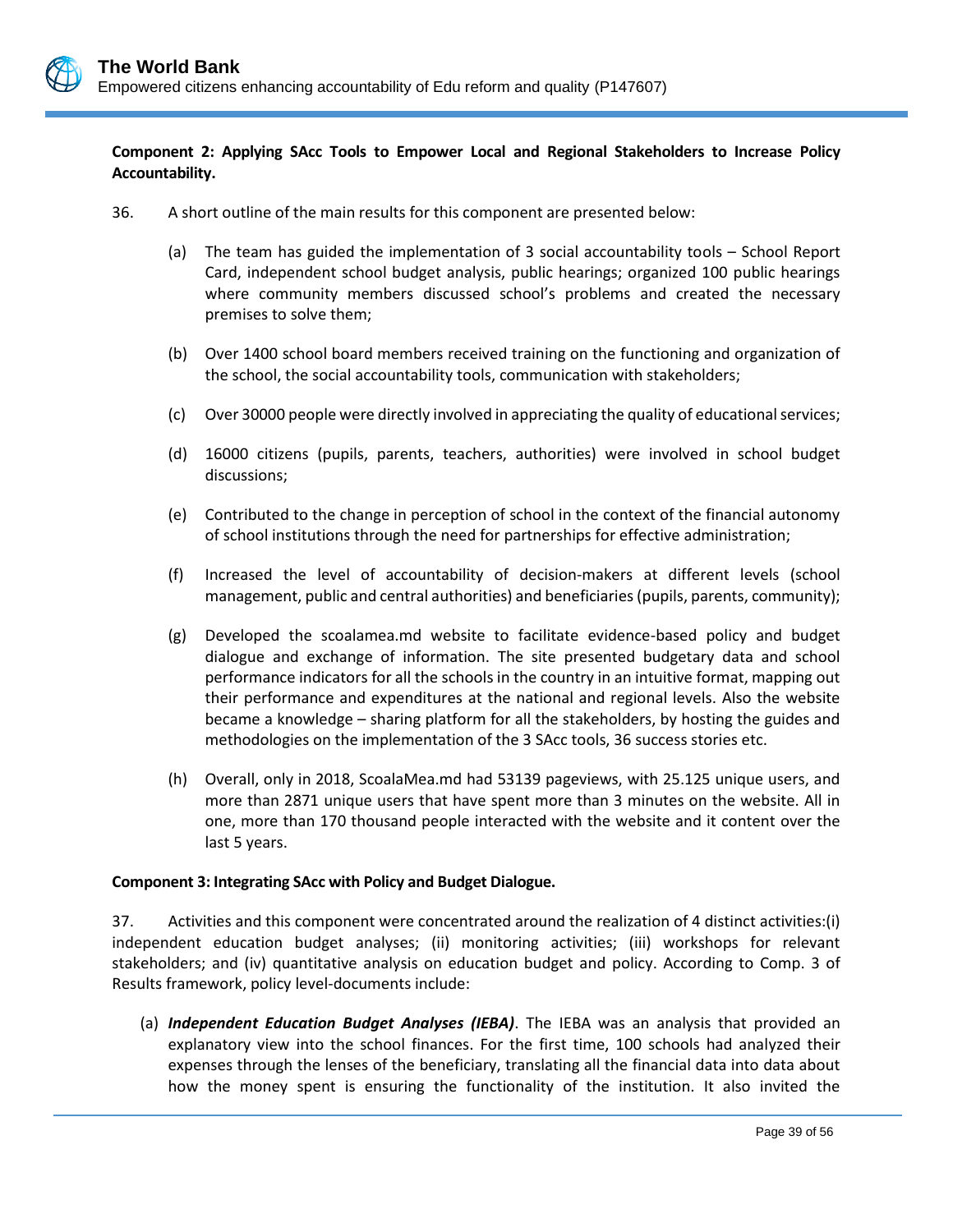beneficiaries to ask questions about the prioritization of the allocations, the link between the school budget and overall educational performances, standards of education etc. Data for IEBA was usually collected after the training of local coalition from the school administration, with a further update on the school performance during final exams in late June. The validation of data was usually happening during or after the MTEF workshops in July ((*IEBA validation roundtable*. During the networking session at the MTEF workshops organized on July each year the IEBA was validated with schools directors present at the event (45 participants: directors, deputy-directors and accountants)). *[http://scoalamea.md/managementul-celor-20-de-scoli-beneficiare-ale](http://scoalamea.md/managementul-celor-20-de-scoli-beneficiare-ale-proiectului-scoala-mea-la-atelierul-bugetarea-participativa-in-educatie/)[proiectului-scoala-mea-la-atelierul-bugetarea-participativa-in-educatie/](http://scoalamea.md/managementul-celor-20-de-scoli-beneficiare-ale-proiectului-scoala-mea-la-atelierul-bugetarea-participativa-in-educatie/)*

IEBA were conducted during July – August each year. Final IEBA were sent to school directors in late august, before the beginning of the school year. IEBA was used by schools to make userfriendly presentation during the public hearings, but also to present the information at general schools' assemblies in several schools. Also, Expert-Grup prepared posters for school boards and leaflets for parents with the most relevant information in IEBA.

- (b) *Education Mid-Term Expenditures Framework workshops held bi-annually***.** One of the greatest problem while dealing with the principals, was the low level of acknowledgement and implication in the budgetary process. The principals weren't involved in the planning of expenditures, analysis of priorities, but they also didn't expect that their voice could be heard at the national level. By organizing these workshops, a two-fold effect was expected: i) for them to understand better the link between the Public National Budget, Local Budgets and the budget of the school, ii) give them the entry points into the budgetary decision making process, by explaining the budgetary cycle, the "champions" of change, how to write budgetary proposals, what groups should they join at various levels to promote their interest. 10 workshops were organized with parallel sessions with the participation of all beneficiary schools' representatives. Over 240 participants were divided in two groups who attended the work-shop and the networking session. The theme of the workshop, while always linked to the MTEF, was annually different in ways to accommodate the discussion of one specific subject (public procurement, creation of administrative councils, policy making, with the assistance of other EG colleagues, school budget planning (with the assistance of Victoria Catanoi) etc. During the last workshop participants learned about participatory budgeting and priority-based expenditures in education. *[http://scoalamea.md/managementul-celor-20-de](http://scoalamea.md/managementul-celor-20-de-scoli-beneficiare-ale-proiectului-scoala-mea-la-atelierul-bugetarea-participativa-in-educatie/)[scoli-beneficiare-ale-proiectului-scoala-mea-la-atelierul-bugetarea-participativa-in-educatie/](http://scoalamea.md/managementul-celor-20-de-scoli-beneficiare-ale-proiectului-scoala-mea-la-atelierul-bugetarea-participativa-in-educatie/)*
- (c) *Quantitative analyses based on econometric techniques highlighting factors influencing satisfaction of the education conducted.* Five quantitative analysis were developed over the years, based on the results of the participatory cards filled in in April – May each year. The analysis was validated with regional partners and schools directors present at the MTEF workshops on July and comments received from participants after the event. [\(The](http://scoalamea.md/managementul-celor-20-de-scoli-beneficiare-ale-proiectului-scoala-mea-la-atelierul-bugetarea-participativa-in-educatie/) revised document was sent for review to the project TTL (Ms. Lucia Casap) and to the Ministry of Education, Culture and Research (Mr. Valentin Crudu). Final report was published on ScoalaMea.md after its presentation at the annual conference on December 4, 2018. *[http://scoalamea.md/analiza-cantitativa-a](http://scoalamea.md/analiza-cantitativa-a-rezultatelor-fiselor-de-implicare-scoala-mea-2018/)[rezultatelor-fiselor-de-implicare-scoala-mea-2018/](http://scoalamea.md/analiza-cantitativa-a-rezultatelor-fiselor-de-implicare-scoala-mea-2018/)*

38. **Open Data Readiness Assessment (ODRA).** Five reports on open data readiness assessment were produced during the project implementation. The assessment was conducted on the basis of the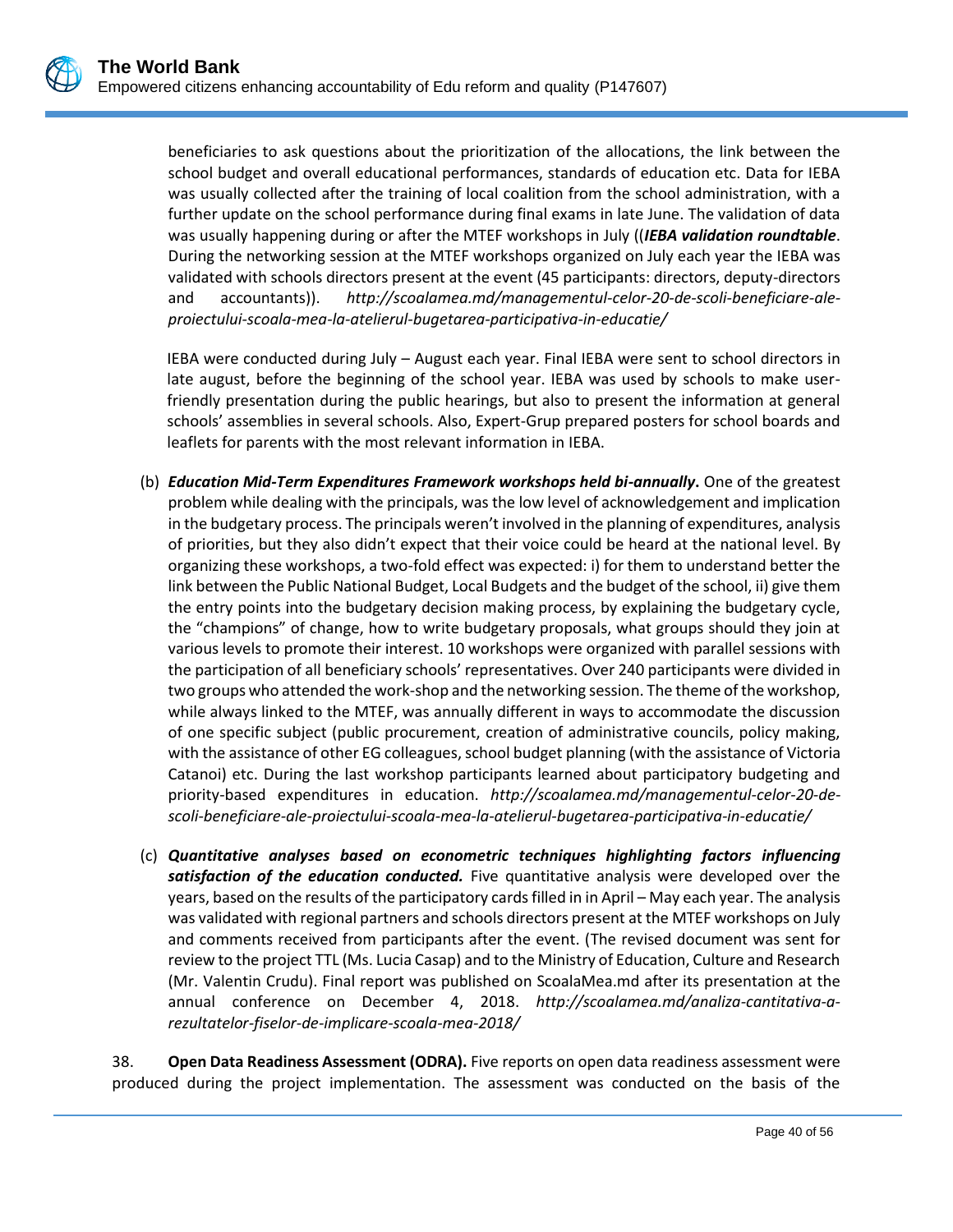methodology developed by the World Bank for the assessment of open data at the Government level. Thus, the assessment was performed on eight dimensions: (i) Leadership, (ii) Policy and legal framework, (iii) Institutional framework, responsibilities and skills of the staff, (iv) Data of the Ministry of Education, Culture and Research, (v) Demand for Open Data, (vi) Open Data Ecosystem, (vii) Financing, (viii) National ICT infrastructure and skills. A set of recommendation was presented to the MoECR an followed up upon their implementation for the last 5 years. Based on the general methodology, **1 guide and miniguide on how to evaluate the Open Data Readiness Assessment (ODRA) was produced**.

39. Some of the general recommendations that are still valid and would certainly improve the score in the educational sector: designating a person at the level of the ministry responsible for open data; public engagement in relation to opening data in the sector; the inclusion of open data measures in the ministry's action plans and activity reports; capacity building of the ICT Department; developing a quality control system for open data and services provided; development and approval of personal data protection policy in education; Audit of data available in the sector; developing a data management methodology, called "Open data development in the education sector", which will include aspects of collection, processing, control, approval, publication; developing a training plan for all actors involved in collecting data in the education sector; publishing reports on open data in education; developing a mechanism for identifying and recording data by authorities, including in the education sector; developing a mechanism for identifying, monitoring and evaluating data requests from society, civil society organizations, the media, the private sector. The recommendations also concern the Open Data Ecosystem, Data Opening Funding, the Center for Information Technologies and Communications in Education.

40. The methodological framework in collecting, processing and analyzing open data is essential to ensure transparency and evidence-based policy making. Empowering beneficiaries and actors in the education sector in collecting, processing and interpreting data is also essential in implementing social accountability tools. Despite the availability of data in the education sector, its beneficiaries face difficulties in using them in decision and policy making.

41. In terms of open data in the education sector, the project has strengthened the use of data provided by the Information Management System in Education (SIME), has helped to improve access and has boosted the diversification of publicly available data types. At the same time, the project intervention measures included processing, interpreting and analysing data available from the educational system. This helped the capacity needs assessment of the actors in the education sector. As both school managers and LPAs can use open data to streamline school management, their capacities to interpret such data is essential. This was also highlighted by the central authorities, thus they supported SIME and the use of data in the development of evidence-based policy interventions. The fifth report, was disseminated in November 2018, during the National Conference of "Scoala Mea" Project. *[http://scoalamea.md/studiu](http://scoalamea.md/studiu-de-evaluare-a-datelor-deschise-in-educatie-2018/)[de-evaluare-a-datelor-deschise-in-educatie-2018/](http://scoalamea.md/studiu-de-evaluare-a-datelor-deschise-in-educatie-2018/)*

42. **Independent monitoring of the education policy environment implemented (MEGA Reports). Implementation of reforms set forth by Expert-Grup in MEGA publications (2014-2018).** MEGA is the English acronym for Moldovan Economic Growth Analysis. MEGA is a bi-annual publication issued by Expert-Grup since 2009. Its main purpose is to explain the fundamentals of the recent economic trends in Moldova, to analyze the economic policies and to come up with strategic macro solutions for the development of the country. These solutions are usually presented in form of brief, but rather general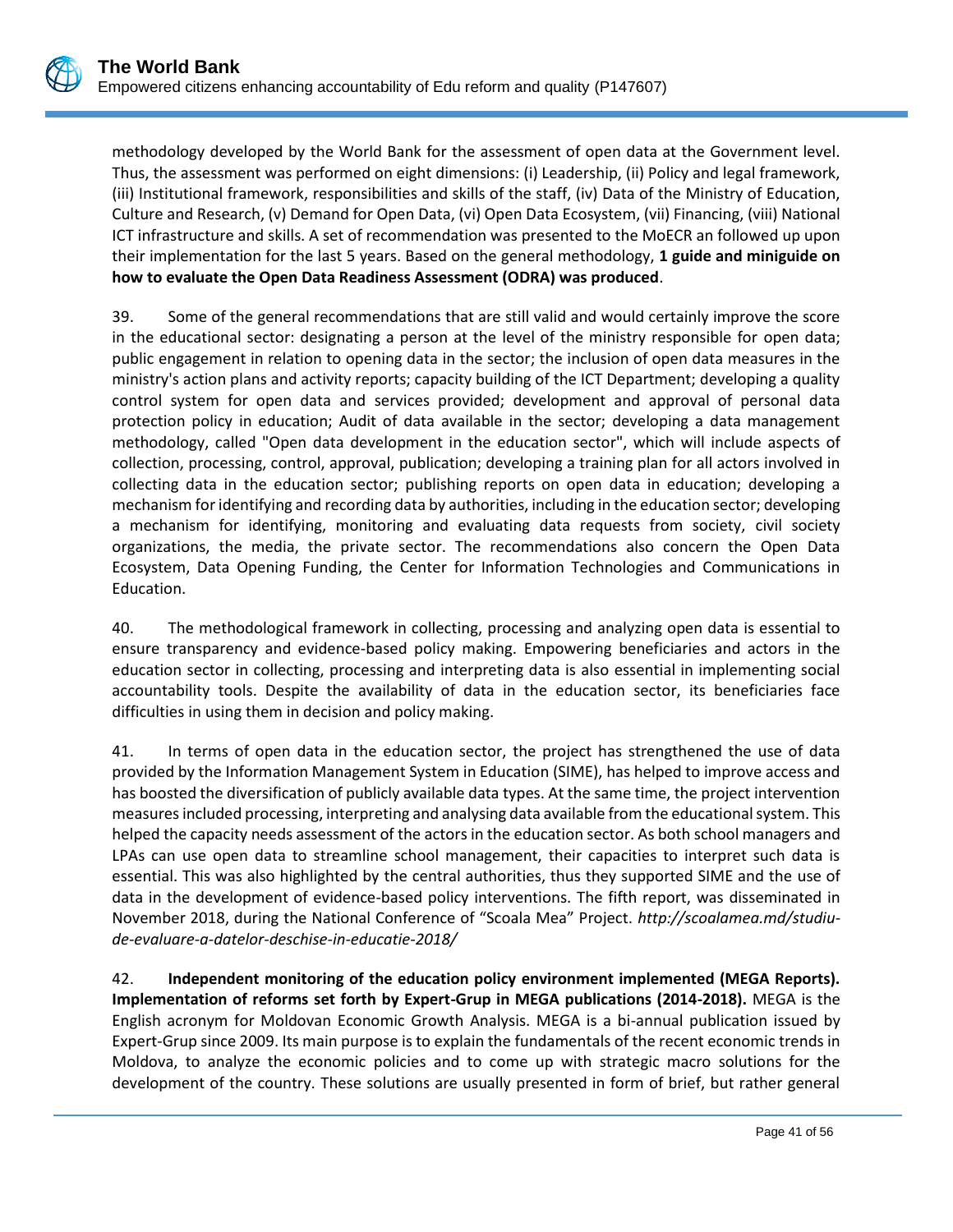recommendations. An important feature of the publication is the forecast model employed by the authors to predict future dynamics of Moldova's economy. Forecasts predicted by the model largely determine the shape of recommendations.

43. MEGA includes a few key chapters: Domestic Demand, Labor Market, Public Finance, Foreign Relationships, Monetary Policy and Financial sector. Each chapter of the publication is also a result of Expert-Grup's other analytical and advocacy efforts in each corresponding direction. The main results of the policy and advocacy efforts are described in short in the document MEGA 2.0, Implementation of reforms set forth by Expert-Grup in MEGA publications (2014-2018), available in the shares google drive folder. Among the success to be mentioned are the reform of the State owned enterprises, the institutionalization of the Administrative Boards in schools, by the structure proposed by EG (at least 9 members, with representatives from the schools management, teachers, pupils and parents board representatives, LPAs representatives, businessmen, community leaders etc).

44. MEGA spring edition was released on April 24, 2018. *https://www.expertgrup.org/ro/biblioteca/item/1597-mega-editia-a-xviii-a-perspectivele-economice-intr-un-anelectoral&category=178*

45. MEGA fall edition was released on December 13, 2018 *[https://www.expert](https://www.expert-grup.org/ro/biblioteca/item/1714-mega-editia-a-xix-a-economia-in-centuri-de-siguranta-urmeaza-un-an-electoral&category=178)[grup.org/ro/biblioteca/item/1714-mega-editia-a-xix-a-economia-in-centuri-de-siguranta-urmeaza-un](https://www.expert-grup.org/ro/biblioteca/item/1714-mega-editia-a-xix-a-economia-in-centuri-de-siguranta-urmeaza-un-an-electoral&category=178)[an-electoral&category=178](https://www.expert-grup.org/ro/biblioteca/item/1714-mega-editia-a-xix-a-economia-in-centuri-de-siguranta-urmeaza-un-an-electoral&category=178)*

46. All editions were consulted with Mr. Marcel Chistruga from the World Bank Moldova.

### **Component 4: Knowledge and Learning.**

47. Results aside, the project had benefited from the popularization of the instruments implemented in the project. The collaboration and partnership with the press has helped the team to share to a wider audience the results, but also create a space of knowledge sharing. This was made especially through the popularization of the case studies, the so-called "success stories" elaborated by the partners, with the help of the communicator from EG. Beside the PR person in the "Scoala Mea" Project team, EG hired a journalist to work on the case studies and success stories. A total of 36 studies and stories were disseminated on the Project website, Facebook page, in magazines, on radio, on GPSA website and during the international events as: GPSA Forum in November 2017, 2018 in Washington DC and Open Government Partnership in July 2018 in Tbilisi. At the national level, Starting October 2017 till March 2018, the project coordinator, Tatiana Savva, has participated in 10 events organized by the Independent Press Association, in the Campaign "Fii cu ochii pe autorități" (Be the watchdog of your authorities!), during which she has presented the instruments of social responsibility used in the project. *<http://www.moldovacurata.md/campania-fii-cu-ochii-pe-autoritati/fii-cu-ochii-pe-autoritati>*.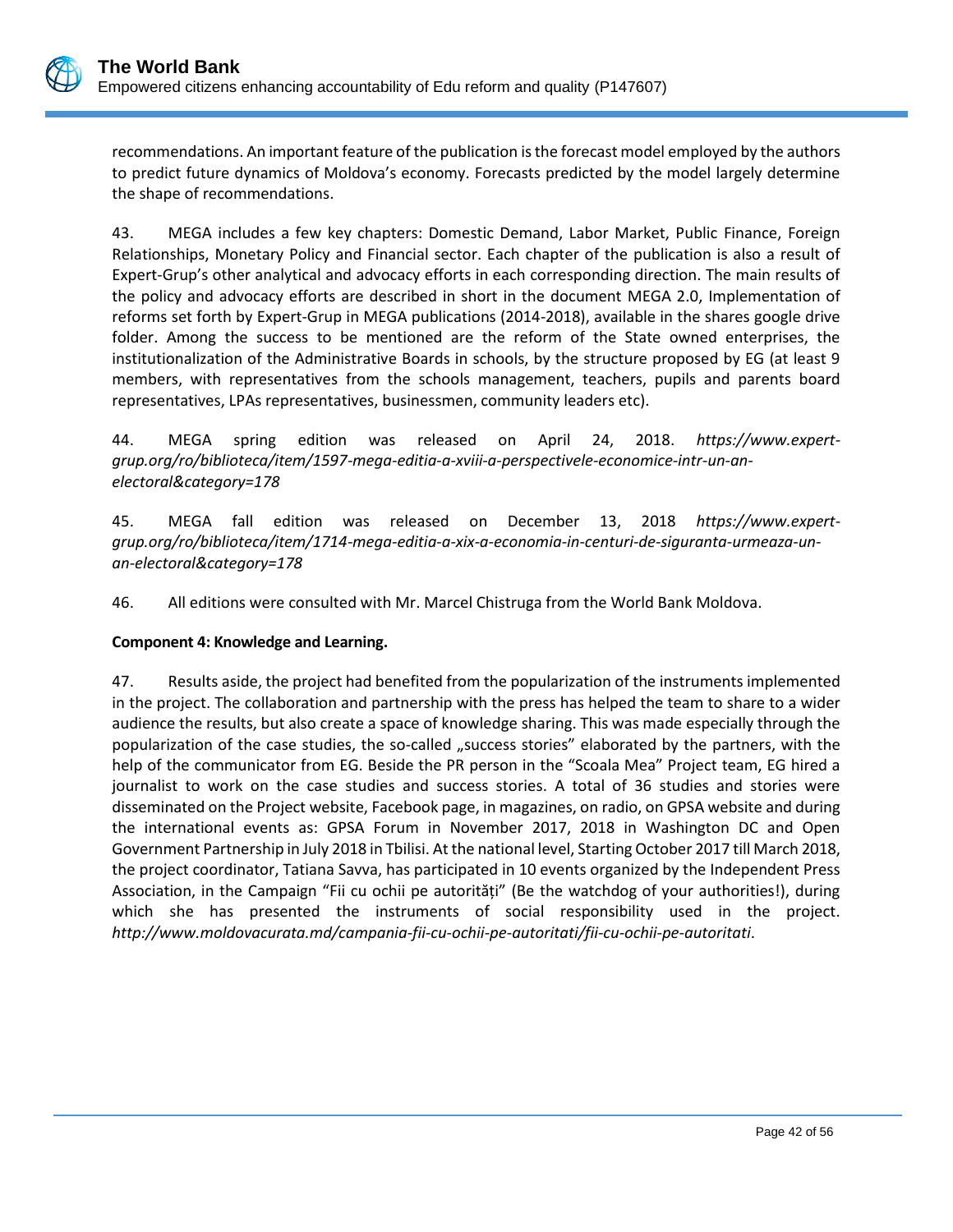

#### **Lessons learned**

### **Component 1: Building an environment enabling Social Accountability**

*Key objective:* Creating partnerships and skills to ensure project success

Lessons learned

- Establishing formal relations and better connections with all stakeholders, including the Ministry of Education (as the Memoranda of Cooperation was signed with the former Ministry of Education) are very important to ensure (i) greater connotation of the project at the national level as seen by the beneficiary-schools who are pioneers in a process of social responsibility that initiates in Moldova (ii) smooth running of the project in case the leadership changes. Despite the challenges encountered during the current year, the project managed to ensure these two aspects due to formal and informal collaboration with all stakeholders.
- Not only official support of the leadership of the Ministry of Education in the past, and currently Ministry of Education, Culture and Research is important for the project, but also direct contacts with representatives of the Ministry responsible for areas related to project goals and activities. By the end of 2016 – beginning of 2017, Expert-Grup team managed to establish good relations and cooperation with the former Ministry of Education. This implied both a Memorandum of Cooperation and official support of the Ministry leadership assigned in the mid of 2015, but also direct collaboration with other staff in the Ministry (particularly the Division of E-transformation, Division for Secondary Education, Financial expert in education within the Ministry). In May 2017 the leadership of the Ministry of Education resigned and in August 2017, the Public Administration Reform was launched with the reorganization of the Ministry of Education by merging with two other ministries into the Ministry of Education, Culture and Research. Thus, it is already half a year with no formal leadership for the educational sector as only the Minster was assigned, but the state secretary for the education sector was appointed only on December 18, 2017. However, the project activities could continue as the team worked with other staff in the Ministry from the divisions mentioned above.
- Maintaining a network of five regional partners with the previous years' knowledge helped boost the project's efforts in the new round of 20 schools and also enforce the collaboration between them and many district or local authorities. The partner Civil Society Organizations (CSOs) have already established connections with local authorities from several 27 districts and municipalities (out of 35 in the country) that ensures a better collaboration in most of them at the local level.
- Strong school coalitions can mobilize communities. It is a challenge to create and maintain active School Administrations Boards (SABs) as the Regulation for its functioning has not entered into force yet (while approved in 2015). Nevertheless, in all beneficiary schools of the project, Boards are active and performed most of the intended activities. Expert-Grup will continue its efforts to promote the enforcement of the regulation.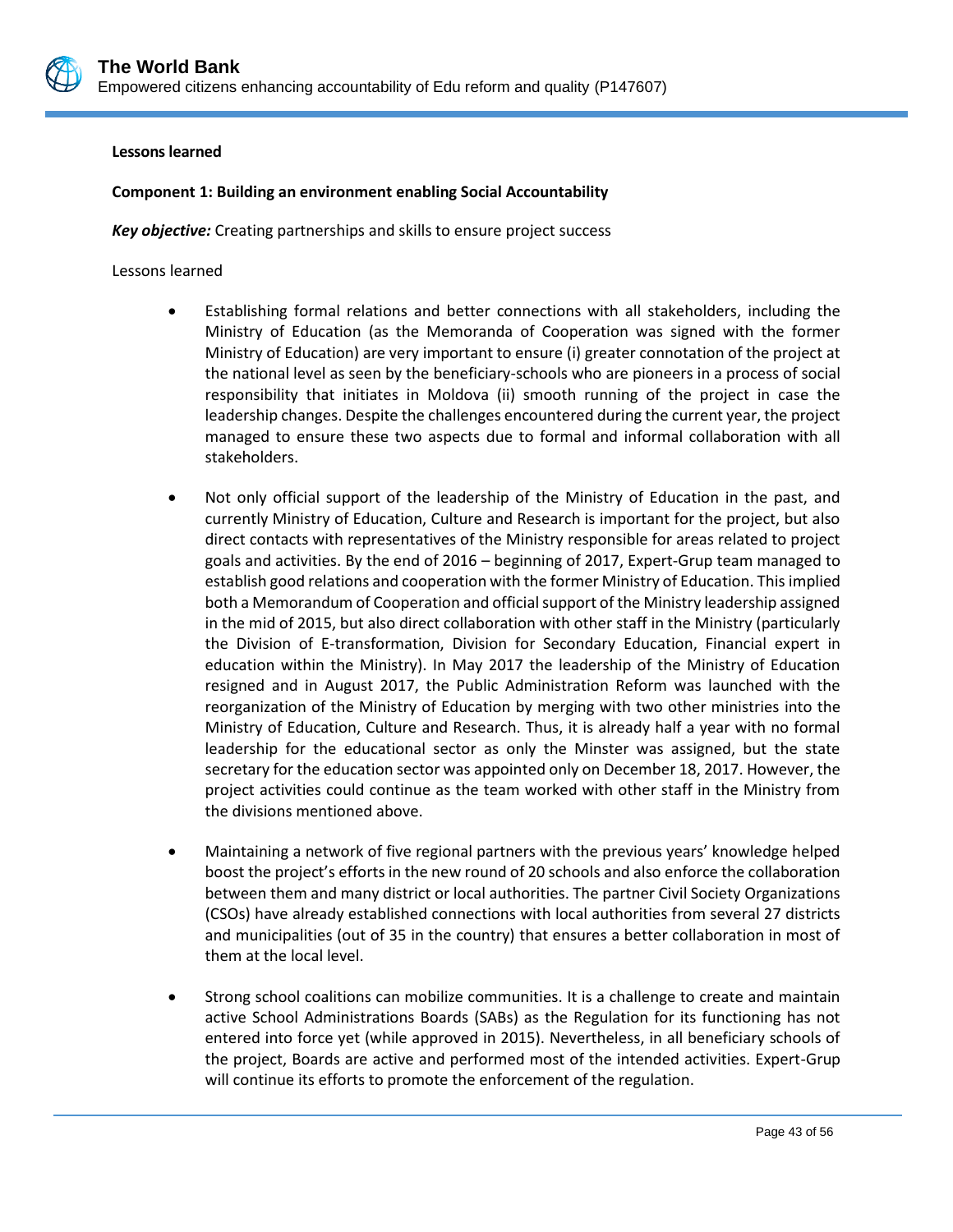

- During the training program for SABs and workshops on Mid-term Expenditure Framework (MTEF) and Participatory Budgeting in Education directors mentioned the scarce of information and knowledge on finance administration issues and expressed their interest for more information regarding the implication in the budgetary process. Thus, the project extended the workshops presentations, that were not limited only to participatory budgeting, but also a training on the distribution of school budgets by needs and priorities with the participation of the financial expert form the Ministry of Education that also implied longer session of Q&A. Also, the project elaborated the Budgetary Calendar in Education, which illustrates who, when and how can involve in the budgetary process. The Calendar was distributed among the schools (not only project beneficiaries).
- Lower interest for the project of the schools teaching in Russian may indicate over a linguistic barrier as all project materials were initially available only in Romanian and English. In 2017 all SAcc materials (guides, mini-guides, questionnaires, leaflets and change stories) were translated to Russian to increase their chances in applying SAcc tools. As a result there were several applicant Russian-speaking schools and one school was selected as beneficiary of the project in 2017.

### **Component 2: Applying SAcc tools**

*Key objective*: Empower local and regional stakeholders to increase policy accountability

Lessons learned

- Starting earlier the activities in 2017 allowed for more flexibility and better planned events. While each year the selection of the beneficiary schools was made in the beginning of the year, for 2018, the call for application was launched in end-November 2017 that will allow for earlier start of activities. At the same time, for the independent implementation of the SAcc tools outside the project, schools may choose another schedule of events, not bound by the calendar year, as it is the case in many past beneficiary schools.
- After several rounds of implementation of Participatory Cards, they were adapted and simplified. As our regional partner CSOs and the Quantitative Analysis of the Participatory Cards conducted by Expert-Grup concluded, the participatory cards are easier currently, though still long. There is evidence of a number of beneficiary schools from 2014-2016 and also intensions of the beneficiary schools of 2017 in readjusting the participatory cards to meet the school's needs or to make them shorter. In 2018, for the purpose of the project, the participatory cards from 2017 will be used. At the same time, Expert-Grup collaborates with the National School Inspectorate on the elaboration of questionnaires to be applied to parents and pupils for the evaluation of the teachers and schools that contain questions in the areas covered by the project's participatory cads.
- We should address more the technical issues of the SAcc tools. Thus, the participation cards that are considered very useful as they collect information in an anonymous way are still difficult to be implemented independently by schools in online version (especially on parents in rural areas). "Scoala Mea" team also discusses with the National School Inspectorate on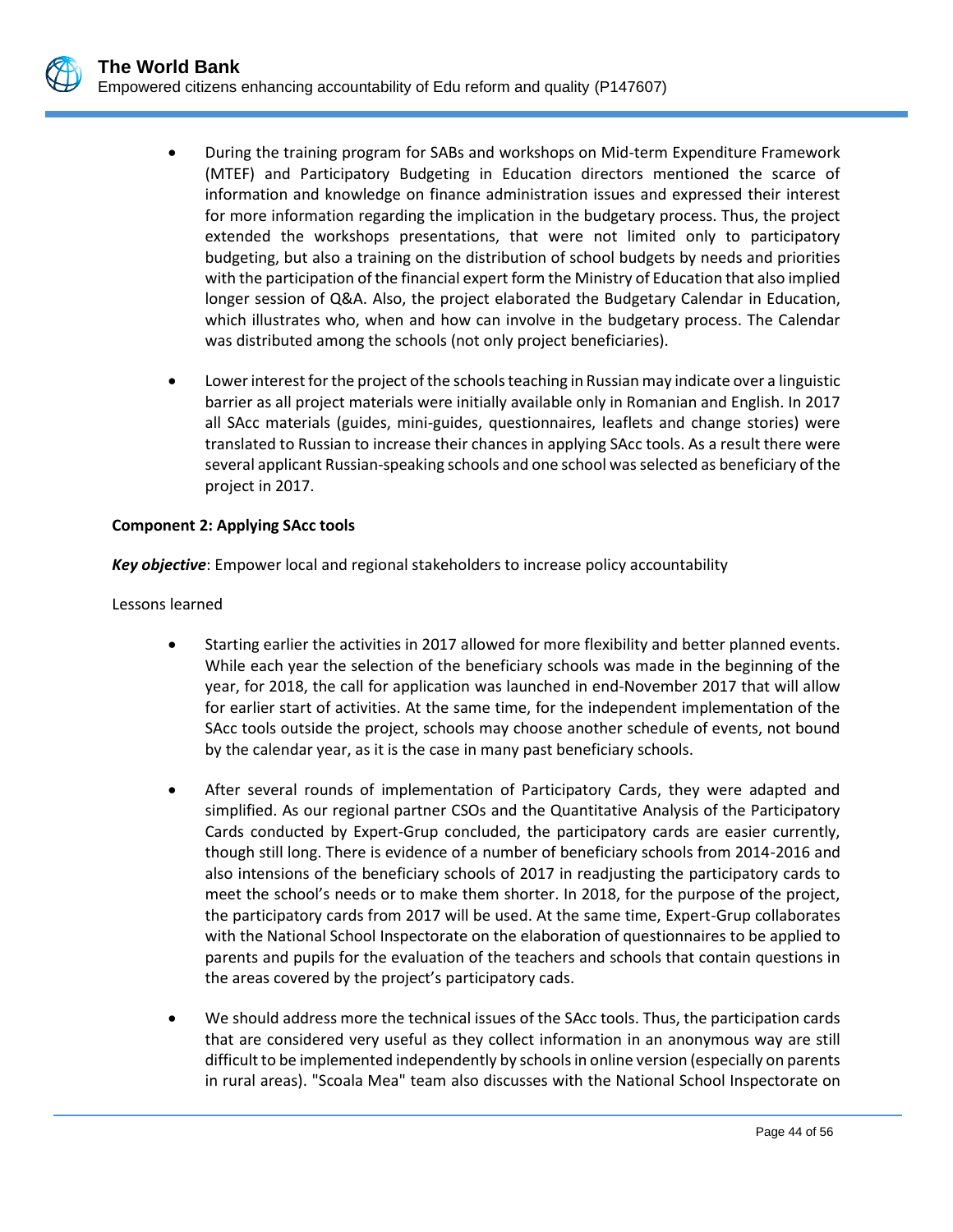the issue, with the possibility to organize trainings in the future on the use of online questionnaires in schools and at district level.

- For long-term use, the sample for the participation cards may be adjusted with (i) simplified questionnaires for younger students that do not participate currently in the process and (ii) parents of students of all ages should be given the possibility to fill in the questionnaires. In 2017 and 2018, in several school the cards were applied for students of  $6<sup>th</sup>$  grade and parents of children of all ages. While for the purpose of the project and comparison, we will use the cards for the usual sample in 2018, each school may apply them to a larger sample, which was already possible. In fact, the feed-back collected from parents of children in primary schools was reported more relevant due to their younger age and higher involvement in school activities.
- Discussions in advance regarding the use of the participatory cards (during the networking session after the workshop of participatory budgeting workshop in 2018) and sharing the results in early summer helped school directors to be more prepared at the public hearings of the school budget. The administration already analyzed the priorities identified by parents / students / teachers and started the discussions based on the results collected, also indicating exact numbers / shares and being able to rank priorities for the schools. Thus, in most of the cases, the information from participatory cards was used at the public hearing (summarized or full presentation dedicated to it).
- The data for the Independent Budget Analysis was collected from schools in the beginning of the second quarter (immediately after the annual reporting to the Rayonal Divisions of Finance), making also easier for schools to report. This allowed or earlier finalization of the analyses and their validation with the school directors. Overall, a better graphic presentation of the data in Independent Education Budget Analyses leaflets increased the interest and understanding by parents with lower levels of education and also students in 7-8 grades.
- With sustained efforts of the project implementation team, a synergy between the SAcc activities was established. Thus, the purpose of the public hearing is not the event only, but the establishment of the process of continuous communication and collaboration in the community on the school performance and budgets. Some important achievements were registered in the fifth year of the project as the schools' understanding of this process has increased. The collaboration of schools with local authorities started already at the beginning of the year, by their participation at the trainings of Local Coalitions (in 14 out of 20 schools local authorities participated in the training). The discussions were continued in many cases during the year and at the public hearing the authorities came more informed and more willing to involve, already knowing the problems and the ways they may help. In public hearings, local public authorities participated in 16 out of 20 beneficiary schools and rayonal authorities were present in 13 out of 20 beneficiary schools. The same is valid for the collaboration with parents, after the implementation of the participatory cards, parents were informed on their use and later the proposals were discussed at the public hearings. This collaboration should continue and the project team encourages schools to report further to all stakeholders on the implementation of the related issues discussed at the public hearing.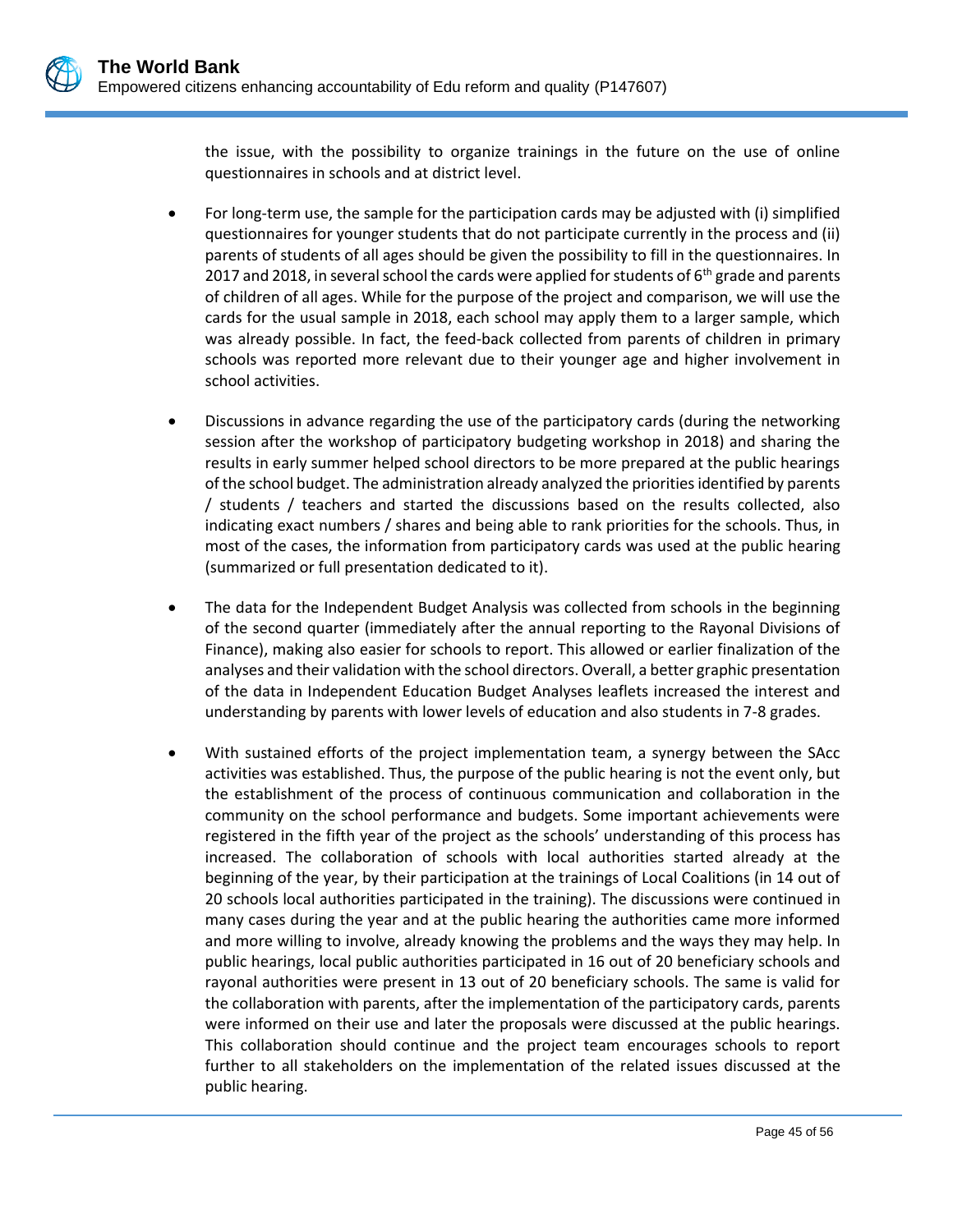### **Component 3: Integrating SAcc with policy and budget dialogue**

*Key objective:* Ensuring that results of SAcc tools are effectively used by the Ministry of Education, Culture and Research and local authorities to complement formal Monitoring and Evaluation (M&E) and to inform policy planning and execution

### Lessons learned

- Lack of leadership in the Ministry of Education since May 2017 stopped or delayed several initiatives started earlier in 2017, including some of the issue the project was working on (publishing of the School Administration Board Regulation, finalization of the questionnaires for external evaluation of teachers and general schools). While all project activities went smoothly, the team will put more effort in integrating the abovementioned processes in the policy dialogue in the following period.
- While formal cooperation is very important, the team also continued the less formal cooperation within the project through its Advisory Board. In 2017, among the board members were the Deputy Minister of Education (until August 2017), the Head of National School Inspectorate, the Ombudsman for Child Rights, the Head of Finance of Educational sector of the Ministry of Finance and other experts in education. The board meetings are good occasions to have broad discussions regarding the social responsibility process in the educational sector in a less formal setting that allow for brainstorming and continuous improvement in the activities of the project. Also, the Board members can influence the discussions on social responsibility that the project promotes at higher level, which is very important. Expert-Grup was waiting for the appointment of the state secretary for education within the Ministry of Education, Culture and Research (appointed only on December 18, 2017) and will send an invitation to join the project Advisory Board in early January 2018.
- Expert-Grup collaborates with the School National Inspectorate to elaborate the institutional questionnaires for parents and pupils for evaluation of educational institutions and teachers. The experience accumulated by the project team was discussed with the representatives of School Inspectorate in order to be used in the process. Also, "My School" team will provide the necessary support for mediatization of these activities in educational institutions.
- Expert-Grup was part of the working group working on the concept for remuneration in general education institutions and self-evaluation of school management in 2017 and promoted the introduction of such activities as school budget consultation and parents' involvement in educational process among indicators for the evaluation of the management of the general education institutions.
- It is time to redirect the need to redirect efforts in promoting social responsibility from school level to local and district level. In four years of implementation many schools seem to understand the benefits of the SAcc and to appreciate the tools implemented within the project. However, a challenge remains the understanding of the process by public authorities (especially when they change and when there are political factors that influence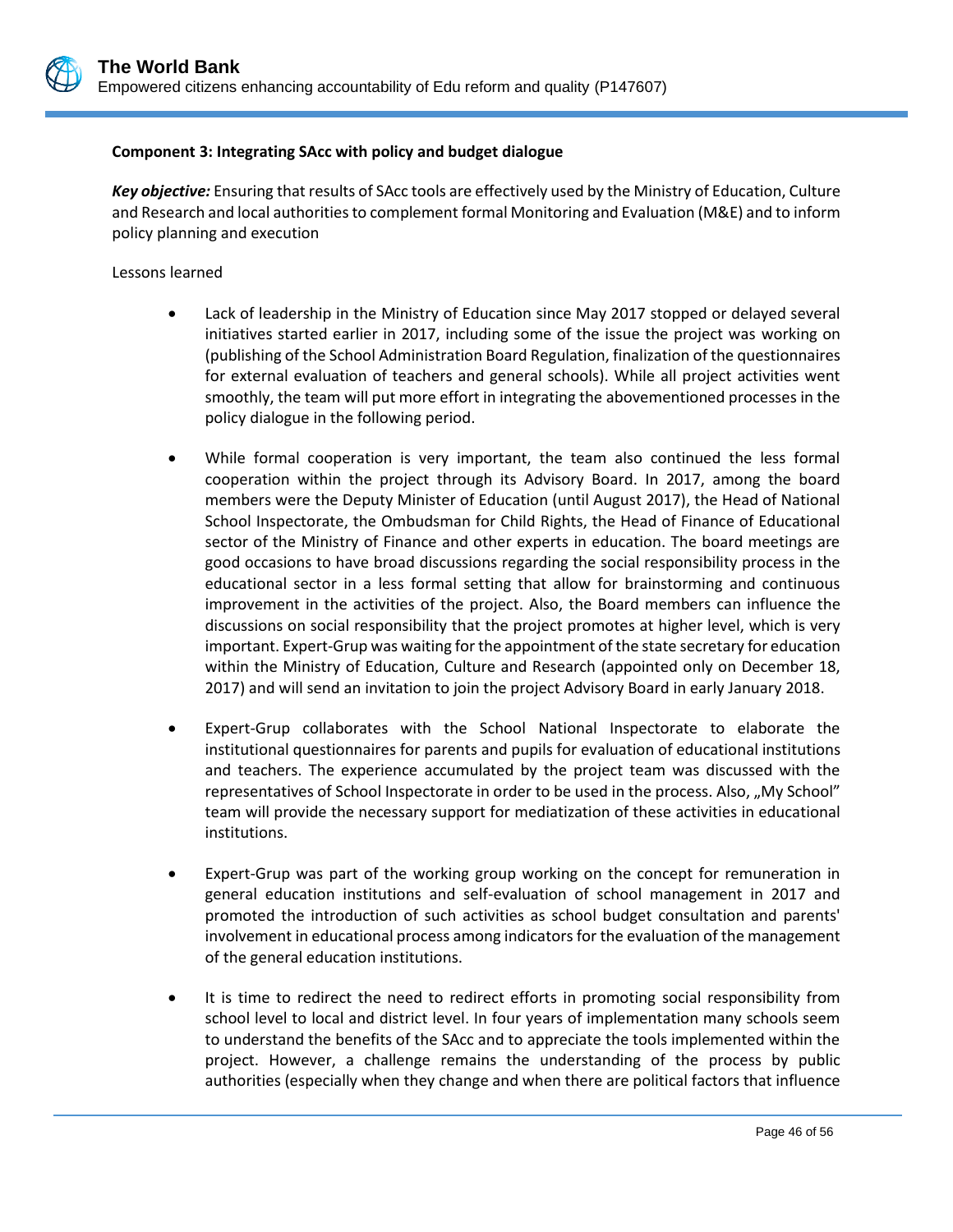these relations). In this respect the executive director of Congress of Local Public Authorities of Moldova was invited to join the project Advisory Board. Expert-Grup is still waiting for a response.

- School Administration Boards can take on the role of community mobilizers, as already proved by many examples in the project. Therefore, the project promotes the good examples through case studies intended to foster the creation and activity of School Boards, while he regulation is still pending to be enforced.
- There are examples of local and rayonal public authorities which took the example of public hearings in their community to discuss the budget and priorities. Expert-Grup and regional partners are open to offer informational support for the local authorities willing to organize public hearings of the budget.

#### **Component 4: Knowledge and Learning**

*Key objective*: Ensuring that lessons learned from the implementation of the SAcc mechanisms are taken into account

#### Lessons learned

- The project team learned that the implication of the regional partners in the public dialog could be enforced. In 2017 regional partners were invited to participate at several national events organized by Expert-Grup in other projects, where they had the opportunity to meet and establish connections with relevant people for the project. Also, two partner CSOs participated in the ECA Regional Forum on Social Accountability that took place on May 23- 25 in Dushanbe, Tajikistan in May 2017, where they had the opportunity to share their experience in "My School" project and to learn more about social accountability in several sectors, including education.
- The team project learnt that it is important to facilitate the communication between the beneficiary schools of the project. A networking event was organized in July after the participatory budgeting workshop, where school directors and deputy-directors had the possibility to share their experience in the project, but also discuss on other relevant issues. Also, a network of schools was created for the schools from three rayons (Ungheni, Nisporeni, Calarasi) managed by our regional partner in Ungheni, given the higher number of beneficiary schools from this rayon, where also the rayonal councils is the most active. Schools within the network organize different joint events. In Ialoveni rayon, the beneficiary schools also presented the project to other schools with the intention to create a network of schools interesting in applying SAcc in educational sector. In 2017, with the support of Expert-Grup and regional partners beneficiary and non-beneficiary school directors participated mutually in events organized by beneficiary schools (trainings of local coalitions and public hearings).
- In 2017, Expert-Grup applied more intense and wide communication strategy that included boosted posts on facebook, publication of information (call for application, change stories,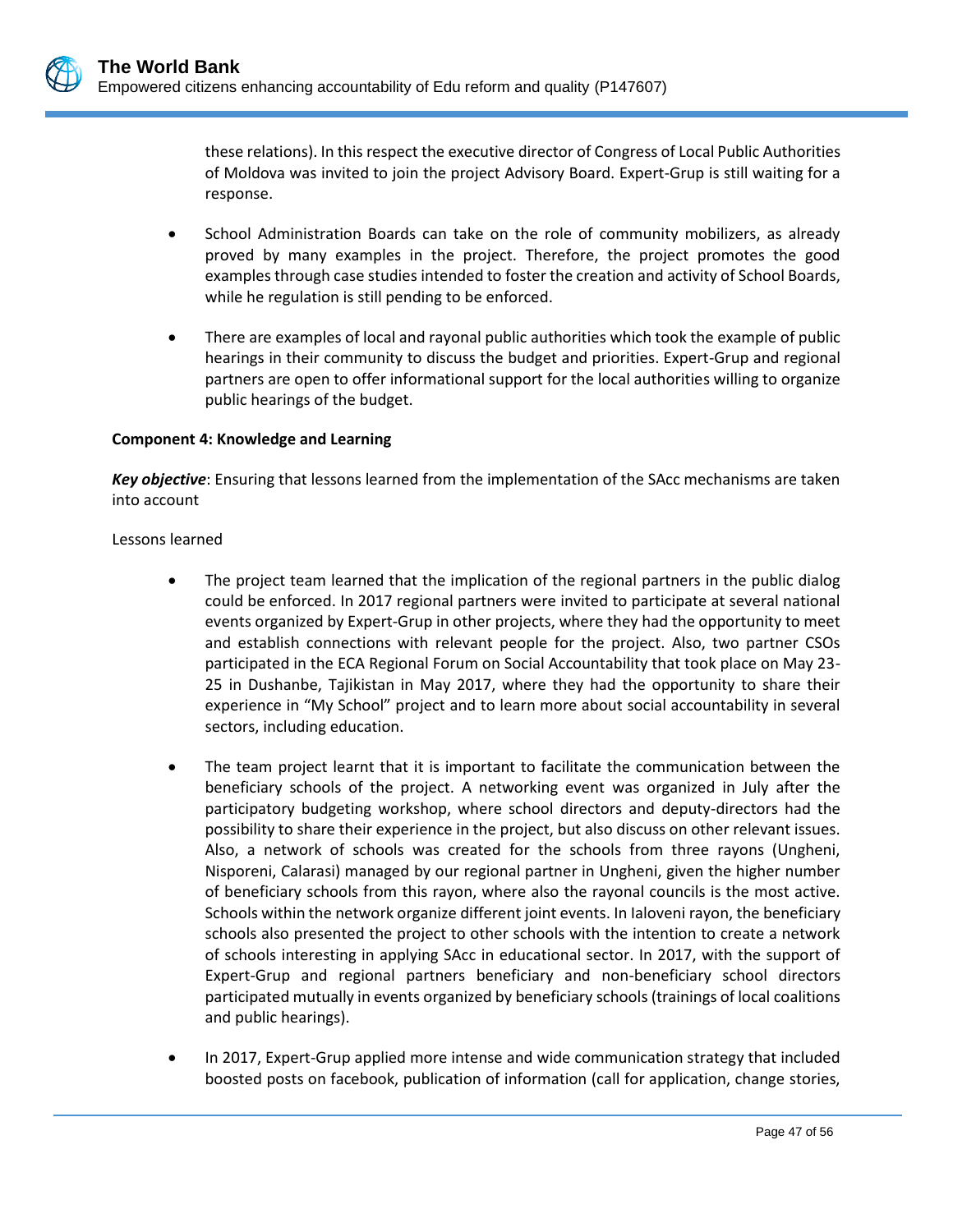press releases after the events) in a number of printed newspapers, permanent collaboration with the National School Inspectorate for an insertion form the project in its periodical publication. This activities increased the audience of the project.

• The project team learned that it needs to disseminate more actively the change stories and make them more attractive. In this respect a professional journalist was hired to write on the most interesting change stories that will be further disseminated both in local and national media and on social networks to reach a higher number of stakeholders.

### **Sustainability of the Project**

48. Since the launch of the "My School" project in December 2013, the Independent Expert Group, together with local partners, has been interested in setting up a platform for cooperation and sharing experience in order to promote good practice in implementing social accountability tools. Expert-Grup collaborates with teachers and representatives of training institutions or educational authorities, regional partners, local and central public authorities. One of the multiplication platforms of the project's good practice is the establishment of the "My School" Ambassador Network, where the institutions, after completing the "My School" project, are willing to serve as a local reference point of social accountability. This offers the possibility for other interested parties that want to implement social responsibility tools on their own to benefit from the experience that 30 Ambassadors have gathered these past 5 years. They are located in 15 rayons in all of the three regions of the country, and can be contacted by email or by phone.

### *[http://scoalamea.md/vrei-sa-aplici-instrumentele-de-responsabilizare-sociala-in-scoala-ta-si-ai-nevoie](http://scoalamea.md/vrei-sa-aplici-instrumentele-de-responsabilizare-sociala-in-scoala-ta-si-ai-nevoie-de-ajutor-contacteaza-ambasadorii-scoala-mea/)[de-ajutor-contacteaza-ambasadorii-scoala-mea/](http://scoalamea.md/vrei-sa-aplici-instrumentele-de-responsabilizare-sociala-in-scoala-ta-si-ai-nevoie-de-ajutor-contacteaza-ambasadorii-scoala-mea/)*

49. Although, the Ministry of Education, Culture and Research is still not ready to institutionalize the SAcc tools at the national level, the subject is constantly in the public discourse of this institution, supporting the continuation of the initiative. Other than the reassurances during the National Conference, one of the points of the resolution of the National Forum for Education "A vision for our School", adopted by the Ministry and more than 270 teachers and headmasters, was the "insurance of parents and pupils participation in the decision-making process in schools… diversification of monitoring and accountability tools at the school level."

### *[https://mecc.gov.md/ro/content/monica-babuc-suntem-interesati-stabilirea-unui-dialog-continuu-si](https://mecc.gov.md/ro/content/monica-babuc-suntem-interesati-stabilirea-unui-dialog-continuu-si-eficient-dintre-minister)[eficient-dintre-minister](https://mecc.gov.md/ro/content/monica-babuc-suntem-interesati-stabilirea-unui-dialog-continuu-si-eficient-dintre-minister)*

50. To ensure activities sustainability EG shared the SAcc tools and conducted a series of trainings for *The Joint Equal Opportunity* Initiative *Project* that seeks to improve the situation of most marginalized and vulnerable men and women in Moldova by mainstreaming equality into policy making by the Government and Parliament.

51. Over these past months, the project coordinator has presented the project "Scoala mea" to the local coalitions at the rayonal levels in Cahul and Căușeni, Soroca in the project of the Eastern European Foundation Moldova, The Common Innitiative for equal opportunities ( *<http://eef.md/index.php?pag=page&id=1049&l=ro>*). This is the first project that is going to adapt the SAcc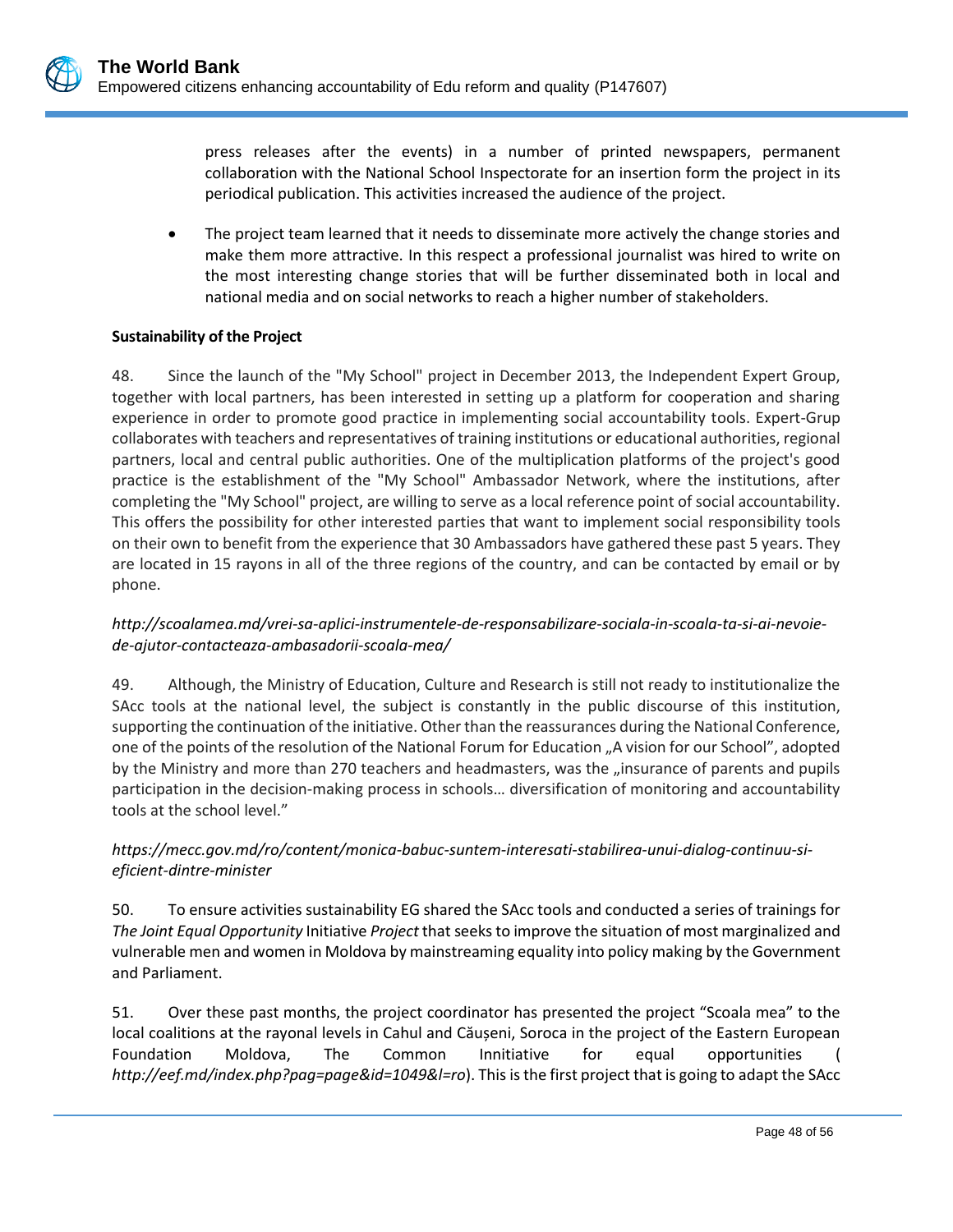

tools from ``Scoala Mea"to be implemented at the rayonal level in order to have a better representation of the vulnerable members of the society, and inclusive budgets. The project has a budget of 2.9 Mil. Euro.

### **General Conclusions**

52. Moldova's education sector encounters serious challenges. Over the years, the education sector in Moldova has witnessed uneven quality and a lack of efficiency. The country spends large share of GDP for education financing by any regional comparisons.

While reforms are in place in the educational sector and an improvement in performance of Moldovan students was registered (according to PISA 2015 results), much still remains to be done. The education is going to be further impacted by the decentralization reform that is currently unfolding in Moldova, increased autonomy of the schools and quality enhancing interventions. The strategic goal of this initiative is to empower Moldova's citizens to engage local, regional and national authorities in evidence-based policy and budget dialogue regarding educational reform, quality of services, and development priorities of primary, secondary general and upper secondary schools; and to enable an environment in which Social Accountability (SAcc) initiatives thrive and develop. The need for social accountability in the educational sector increases even more in the context of the ongoing education reform and wider autonomy of schools in managing resources granted under the per-student financing mechanism.

53. The project was successfully implemented during the last year of its implementation and most of the Results Framework indicators have been achieved. However, due to lack of leadership in the educational sector for some periods, the Administration Reform in August 2017 with the reorganization of the Ministry of Education by merging with two other ministries into the Ministry of Education, Culture and Research and state secretary for education appointed only on December 18, 2017, the general involvement of the Ministry of Education, Culture and Research in the current year to promote the educational reforms and higher-quality educational policy debate was moderate. Another challenge was the political environment, with 2018 being a pre-electoral year, thus a series of political events coincided with the public hearings dates, and end-of-project events.

|  |  | Component 1: Building an environment enabling sustainable social accountability in Moldova |
|--|--|--------------------------------------------------------------------------------------------|
|--|--|--------------------------------------------------------------------------------------------|

- Established a national coalition between CSOs, minister, local public authorities, schools, parents, pupils, school managers, WB, that engaged in the process of social accountability to improve educational services in Moldova;
- Identified and trained 5 CSOs to empower them to become "actors of change" in implementing the Social Accountability Tools in schools and to engage in a constructive dialogue with the decision-makers;
- Established coalitions at the school level between school managers, LPAs' representatives, pupils' representatives, teachers and parents' representatives, other interested parties, who implemented the social accountability tools to monitor the quality of educational services;

**Component 2: Applying social accountability tools to empower local and regional stakeholders to increase policy accountability**

- Implemented 3 social accountability tools School Report Card, independent school budget analysis, public hearings;
- Organized 100 public hearings where community members discussed school's problems and created the necessary premises to solve them;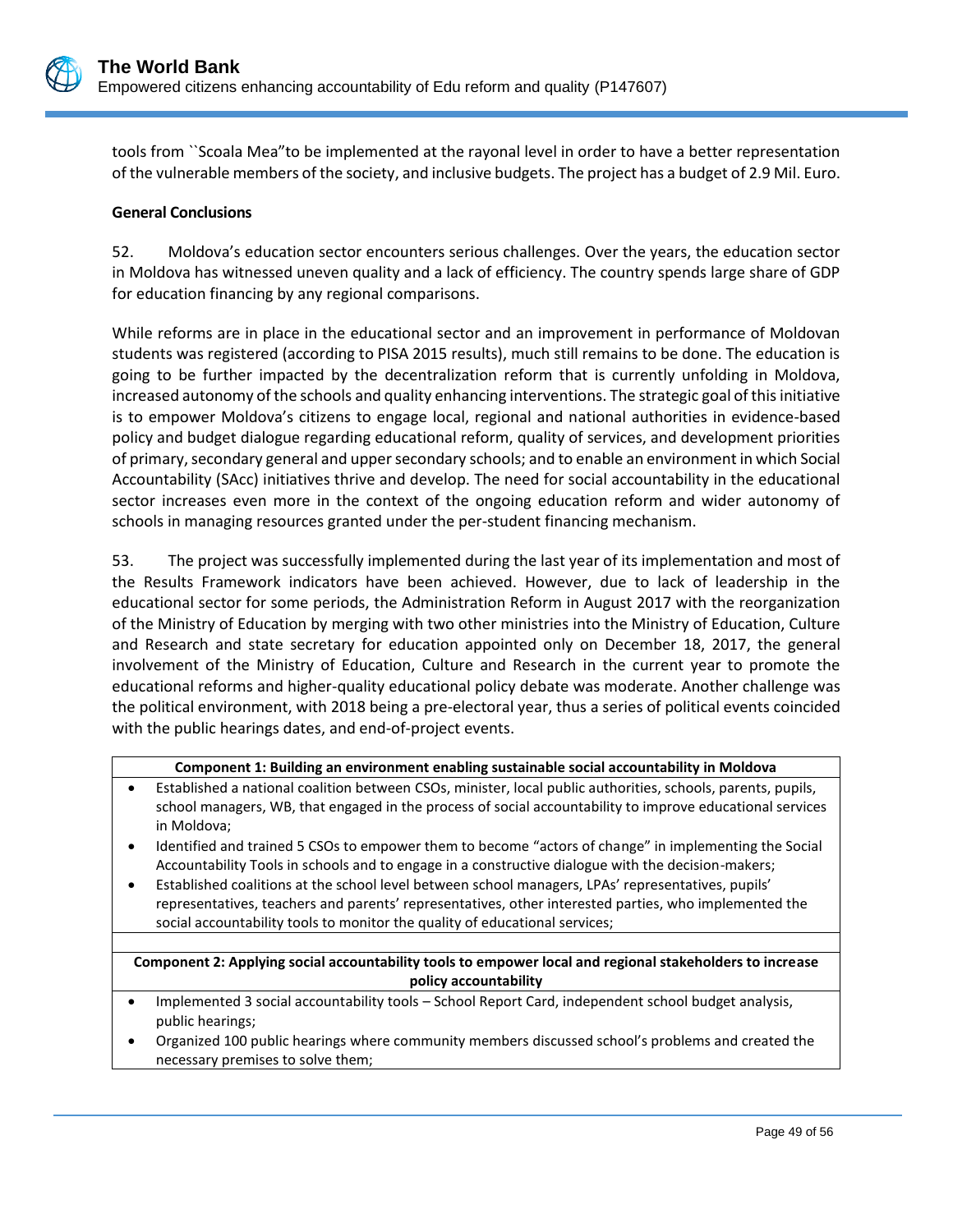

- 1416 school board members received training on the functioning and organization of the school, the social accountability tools, communication with stakeholders;
- 29,930 people were directly involved in appreciating the quality of educational services;
- 16000 citizens (pupils, parents, teachers, authorities) were involved in school budget discussions;
- Contributed to the change in perception of school in the context of the financial autonomy of school institutions through the need for partnerships for effective administration;
- Increased the level of accountability of decision-makers at different levels (school management, public and central authorities) and beneficiaries (pupils, parents, community);

#### **Component 3: Integrating social accountability with policy and budget dialogue**

- Independent analysis of school budgets in 100 schools;
- Capacity building trainings of various stakeholders on middle-term budgetary framework;
- Drafting policy documents, including in the education sector, containing information about the financial management of schools;

#### **Component 4: Disseminating knowledge about applying social accountability tools**

- Dissemination of the success stories with partners;
- Dissemination of the lessons learned;
- Dissemination of impact and success among school community members, thus increasing the prestige of participation in the project.

#### **Basic Project Data**

| <b>TABLE 1. Geographic and</b><br>population targeting                             | <b>Target achieved in reporting period</b>                                                                                                                                                                                                                                                                                                                                                                                                                                                                                                                           | <b>Total project</b><br>target number                                                                                                                   | Country's<br>total<br>number |
|------------------------------------------------------------------------------------|----------------------------------------------------------------------------------------------------------------------------------------------------------------------------------------------------------------------------------------------------------------------------------------------------------------------------------------------------------------------------------------------------------------------------------------------------------------------------------------------------------------------------------------------------------------------|---------------------------------------------------------------------------------------------------------------------------------------------------------|------------------------------|
| Geographic coverage                                                                |                                                                                                                                                                                                                                                                                                                                                                                                                                                                                                                                                                      |                                                                                                                                                         |                              |
| Number of provinces/regions:                                                       | 2 districts+ municipalities of Chișinău,<br>Bălți                                                                                                                                                                                                                                                                                                                                                                                                                                                                                                                    | 11                                                                                                                                                      | 31                           |
| Number of districts:                                                               | 2014 – 7 districts (Rașcani, Sangerei,<br>Ungheni, Cahul, Floresti, Soroca,<br>Hancești)<br>In 2015 - 5 new districts (9 total: Briceni,<br>Edinet, Cahul, Leova, Criuleni, Orhei,<br>Falești, Sangerei, Ungheni)<br>In $2016 - 6$ new districts (11 in total:<br>Donduseni, Soroca, Floresti, Cahul, Anenii<br>Noi, Ialoveni, Straseni, Calarasi, Ungheni,<br>Falesti, Rascani)<br>In 2017 – 6 new districts (Causeni,<br>Soldanesti, Cantemir, Glodeni, Nisporeni,<br>Drochia)<br>In 2018 – 5 new districts (Cimișlia, Ștefan<br>Vodă, Taraclia, Ocnița și Rezina) | For $2014 - 5$<br>districts<br>For $2015 - 2$<br>districts<br>For $2016 - 2$<br>districts<br>For $2017 - 2$<br>districts<br>For $2018 - 2$<br>districts | 31 districts                 |
| Number of sub-district entities<br>(municipalities/counties/villages/et<br>$c.$ ): | In 2014 - 1 municipality (Chisinau)<br>In 2015 - 2 municipalities (Chisinau, Balți)<br>+1 autonomous territorial unit (UTA                                                                                                                                                                                                                                                                                                                                                                                                                                           | n/a                                                                                                                                                     | 2<br>municipalitie<br>s      |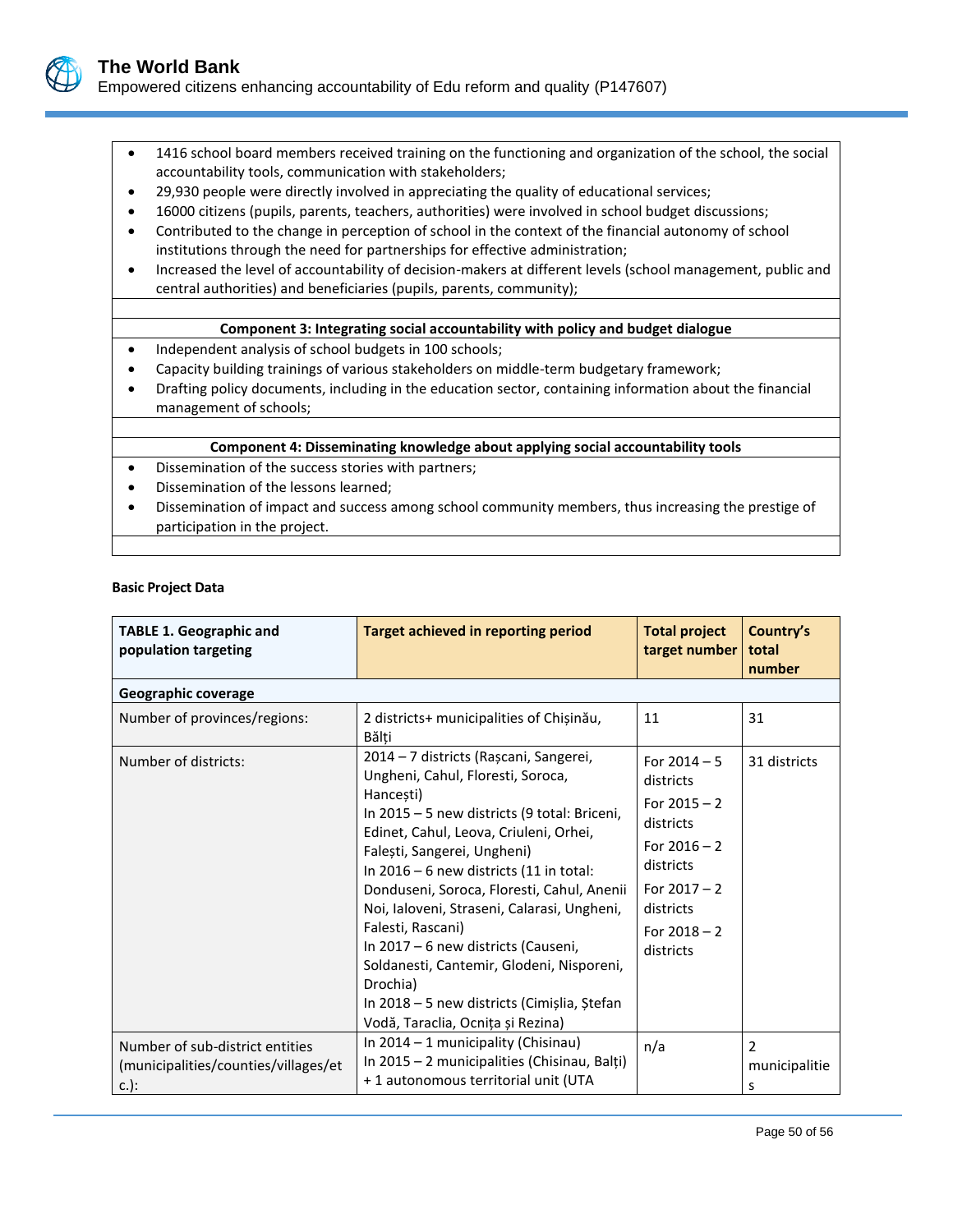

| Gagauzia)<br>In 2016 - 1 municipality (Chisinau)                                                                                                                                                                                                                                                                                                            |                                                                                                                                                                                                                                                                                                                                                                                                                                                                                                                                                                                                                                                                                                                                                        |                                                     | 1                    |  |
|-------------------------------------------------------------------------------------------------------------------------------------------------------------------------------------------------------------------------------------------------------------------------------------------------------------------------------------------------------------|--------------------------------------------------------------------------------------------------------------------------------------------------------------------------------------------------------------------------------------------------------------------------------------------------------------------------------------------------------------------------------------------------------------------------------------------------------------------------------------------------------------------------------------------------------------------------------------------------------------------------------------------------------------------------------------------------------------------------------------------------------|-----------------------------------------------------|----------------------|--|
|                                                                                                                                                                                                                                                                                                                                                             | In 2018 - 2 municipalities (Chisinau, Balți)                                                                                                                                                                                                                                                                                                                                                                                                                                                                                                                                                                                                                                                                                                           |                                                     | autonomous<br>region |  |
|                                                                                                                                                                                                                                                                                                                                                             | Number of Public services facilities reached (E.g. local health clinics, hospitals, elementary/middle/high-schools)                                                                                                                                                                                                                                                                                                                                                                                                                                                                                                                                                                                                                                    |                                                     |                      |  |
| In 2014 - http://scoalamea.md/au-<br>fost-selectate-scolile-beneficiare-<br>ale-proiectului-scoala-mea/<br>In 2015 -<br>http://scoalamea.md/scoli-2015/<br>In 2016 -<br>http://scoalamea.md/scoli-2016/<br>In 2017 - http://scoalamea.md/alte-<br>20-de-institutii-de-invatamant-<br>general-din-tara-vor-beneficia-de-<br>asistenta-in-cadrul-proiectului- | In 2018 - 20 schools<br>In 2014-2018 - 100 schools                                                                                                                                                                                                                                                                                                                                                                                                                                                                                                                                                                                                                                                                                                     | 100 schools (20 As of 2019,<br>schools per<br>year) | 1,197<br>schools     |  |
| multianual-scoala-mea/<br>In 2018 -<br>http://diez.md/2018/01/19/20-de-<br>licee-si-gimnazii-vor-beneficia-de-<br>asistenta-cadrul-proiectului-scoala-<br>mea-anul-2018-lista-scolilor-<br>selectate/                                                                                                                                                       |                                                                                                                                                                                                                                                                                                                                                                                                                                                                                                                                                                                                                                                                                                                                                        |                                                     |                      |  |
| <b>Number of beneficiaries reached</b>                                                                                                                                                                                                                                                                                                                      |                                                                                                                                                                                                                                                                                                                                                                                                                                                                                                                                                                                                                                                                                                                                                        |                                                     |                      |  |
| Men:                                                                                                                                                                                                                                                                                                                                                        | n/a (the project did not plan on<br>measuring beneficiaries based on gender)<br>2014<br>Report cards completed by a total of<br>5419 students, out of which 2401 men.<br>Parents respondents - 962 men<br>2015<br>Report cards gender not measured<br>Public hearings - 447 men participants<br>(15,8% of total)<br>Local coalition training $-31$ men (11,7%<br>of total)<br>2016<br>Report cards filled in by 2511 students,<br>out of which 49.2% men and 1130<br>parents, out of which 28.5% men<br>Local coalition training - 309 participants,<br>out of which 10% men<br>2017<br>Report cards gender not measured<br>Local coalition trainings - 276<br>participants, out of which, 12% men<br>2018<br>Report cards filled in by 2312 students, | n/a                                                 | n/a                  |  |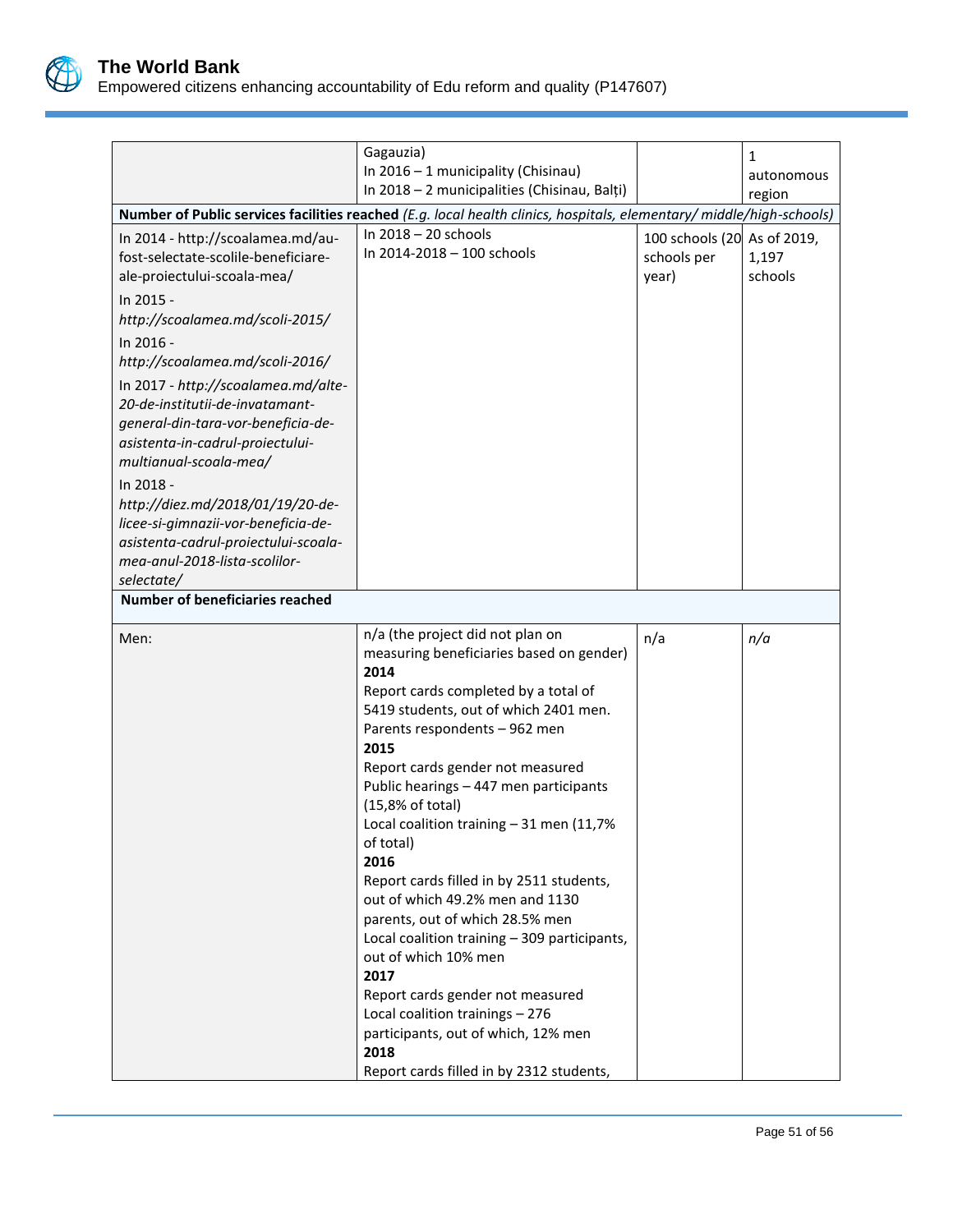

|                                                              | 1927 parents, and 415 teachers. Report                                          |             |     |
|--------------------------------------------------------------|---------------------------------------------------------------------------------|-------------|-----|
| cards gender not measured                                    |                                                                                 |             |     |
|                                                              | Local coalition trainings - 236                                                 |             |     |
|                                                              | participants, out of which 80% women                                            |             |     |
| Women:                                                       | 2014                                                                            | n/a         | n/a |
|                                                              | Report card completed by 5419 students,                                         |             |     |
|                                                              | out of which 3018 women.                                                        |             |     |
|                                                              | Parents respondents - 3212 women                                                |             |     |
|                                                              | 2015                                                                            |             |     |
|                                                              | Report cards gender not measured                                                |             |     |
|                                                              | Public hearings - 2377 women (84,2% of                                          |             |     |
|                                                              | total)                                                                          |             |     |
|                                                              | Local coalition training - 233 women                                            |             |     |
|                                                              | (88,3% of total)                                                                |             |     |
|                                                              | 2016                                                                            |             |     |
|                                                              | Report cards filled in by 2511 students,                                        |             |     |
|                                                              | out of which 50.8% women and 1130                                               |             |     |
|                                                              | parents, out of which 71.5 men                                                  |             |     |
|                                                              | Local coalition training - 309 participants,                                    |             |     |
|                                                              | out of which 90% women                                                          |             |     |
|                                                              | 2017                                                                            |             |     |
|                                                              | Report cards gender not measured                                                |             |     |
|                                                              | Local coalition trainings - 276                                                 |             |     |
|                                                              | participants, out of which 88% women                                            |             |     |
|                                                              | 2018                                                                            |             |     |
|                                                              | Report cards gender not measured                                                |             |     |
|                                                              | Report cards filled in by 2312 students,                                        |             |     |
|                                                              | 1927 parents, and 415 teachers                                                  |             |     |
|                                                              | Local coalition trainings - 236                                                 |             |     |
|                                                              |                                                                                 |             |     |
|                                                              | participants, out of which 80% women                                            |             |     |
| Children and youth:                                          | In 2014 - 12145 students in 20                                                  | n/a         | n/a |
|                                                              | beneficiary schools                                                             |             |     |
|                                                              | In 2015 - 10957 students in 20                                                  |             |     |
|                                                              | beneficiary schools                                                             |             |     |
|                                                              | In 2016 - 7860 students in 20 beneficiary                                       |             |     |
|                                                              | schools                                                                         |             |     |
|                                                              | In 2017 - 8275 students in 20 beneficiary                                       |             |     |
|                                                              | schools                                                                         |             |     |
|                                                              | In 2018 - 6723 students in 20 beneficiary                                       |             |     |
|                                                              | schools                                                                         |             |     |
| Total:                                                       | Est. 45,960 students                                                            | n/a         | n/a |
| Number of non-implementing beneficiary civil society groups: |                                                                                 |             |     |
|                                                              | (E.g. CSOs, community-based orgs., citizens' associations, unions, PTAs, etc.): |             |     |
| Joint Equal Opportunity Initiative,                          | http://eef.md/index.php?pag=page&id=1                                           | 3 districts | n/a |
| East-European Foundation Moldova                             | 051&l=en                                                                        |             |     |
| Total:                                                       | 1                                                                               | 3           |     |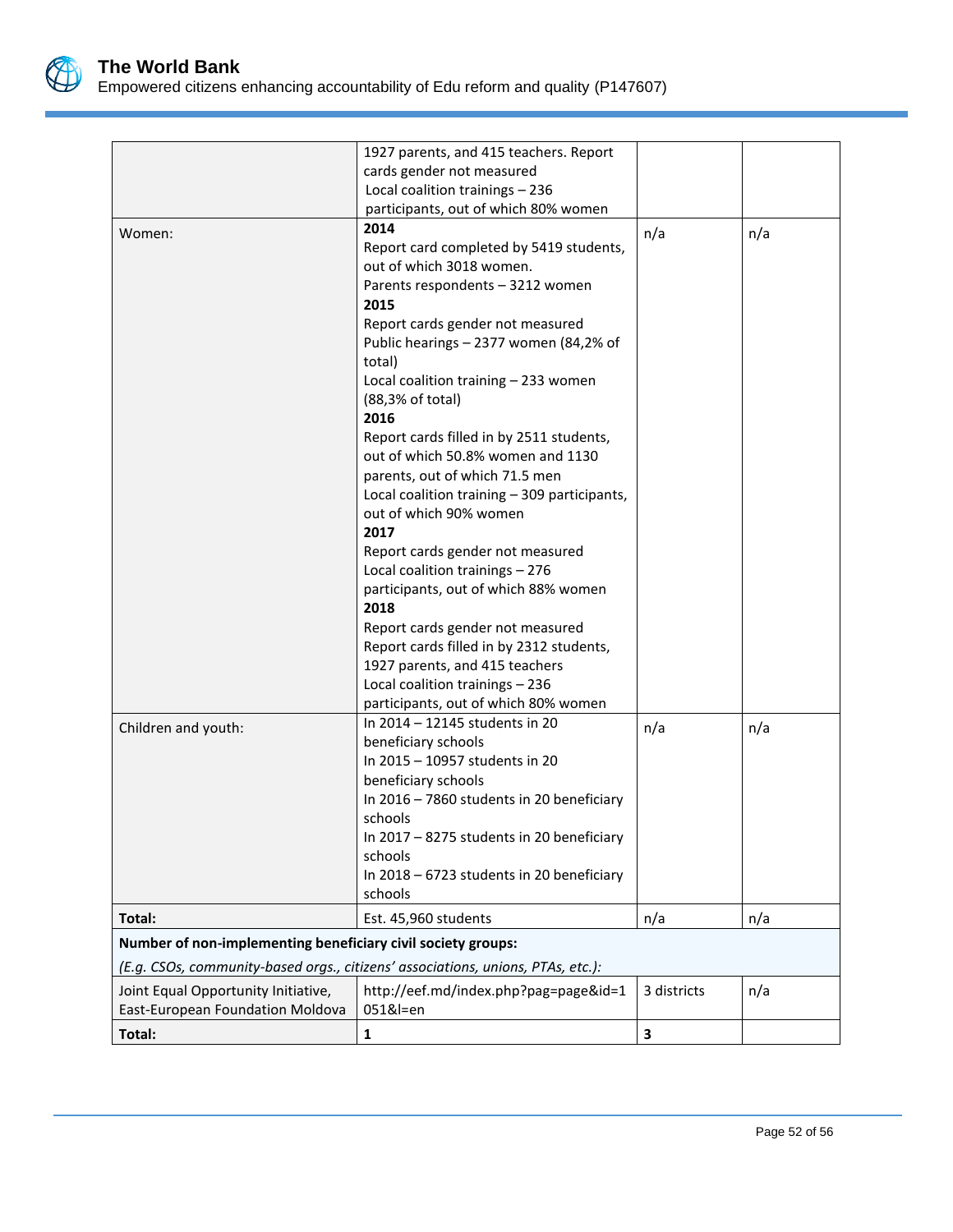

| Table 2. Partners and Key Project Stakeholders                                                                                                                                                                                                                                                                                                                                                                                                                                                                                                                                                                                                                                                                                                                                                                                                                                                                                                                                                     |                                                                                                                                                                                                                                                                                                     |  |  |  |
|----------------------------------------------------------------------------------------------------------------------------------------------------------------------------------------------------------------------------------------------------------------------------------------------------------------------------------------------------------------------------------------------------------------------------------------------------------------------------------------------------------------------------------------------------------------------------------------------------------------------------------------------------------------------------------------------------------------------------------------------------------------------------------------------------------------------------------------------------------------------------------------------------------------------------------------------------------------------------------------------------|-----------------------------------------------------------------------------------------------------------------------------------------------------------------------------------------------------------------------------------------------------------------------------------------------------|--|--|--|
| <b>Names of Formal Project Partner CSOs</b><br>(and other types of formal partners as<br>applicable)                                                                                                                                                                                                                                                                                                                                                                                                                                                                                                                                                                                                                                                                                                                                                                                                                                                                                               | Type of partnership arrangement<br>(contract or implementation<br>agreement)                                                                                                                                                                                                                        |  |  |  |
| 1. Centrul Regional CONTACT-Bălți                                                                                                                                                                                                                                                                                                                                                                                                                                                                                                                                                                                                                                                                                                                                                                                                                                                                                                                                                                  | Contract                                                                                                                                                                                                                                                                                            |  |  |  |
| 2. Asociația pentru Cooperare și Comunicare<br>Democratică "DIALOG"                                                                                                                                                                                                                                                                                                                                                                                                                                                                                                                                                                                                                                                                                                                                                                                                                                                                                                                                | Contract                                                                                                                                                                                                                                                                                            |  |  |  |
| 3. Fundația pentru Dezvoltare din Moldova                                                                                                                                                                                                                                                                                                                                                                                                                                                                                                                                                                                                                                                                                                                                                                                                                                                                                                                                                          | Contract                                                                                                                                                                                                                                                                                            |  |  |  |
| 4. Centrul de Resurse pentru Tineret<br>"DACIA"                                                                                                                                                                                                                                                                                                                                                                                                                                                                                                                                                                                                                                                                                                                                                                                                                                                                                                                                                    | Contract                                                                                                                                                                                                                                                                                            |  |  |  |
| 5. Centrul Regional de Dezvoltare Durabilă                                                                                                                                                                                                                                                                                                                                                                                                                                                                                                                                                                                                                                                                                                                                                                                                                                                                                                                                                         | Contract                                                                                                                                                                                                                                                                                            |  |  |  |
| Public Sector Institutions & Counterparts the project has/is directly engaged with through formal and informal                                                                                                                                                                                                                                                                                                                                                                                                                                                                                                                                                                                                                                                                                                                                                                                                                                                                                     |                                                                                                                                                                                                                                                                                                     |  |  |  |
| constructive/collaborative arrangements during reporting period                                                                                                                                                                                                                                                                                                                                                                                                                                                                                                                                                                                                                                                                                                                                                                                                                                                                                                                                    |                                                                                                                                                                                                                                                                                                     |  |  |  |
| [List government counterparts, positions, and levels of public sector institutions (e.g. Director of Budget &<br>Planning at Ministry of Finance; District Government Councils; Director of Education Planning at Provincial Min<br>of Ed, Schools Directors; Hospital Directors; etc.)]<br>Corina Fusu - former Minister of Education (until May 2017)<br>Elena Cernei - former Deputy Minister of Education until August 2017 (also member of the Project Advisory<br>Board)<br>Valentina Ichim - Head of E-Transformation and Computerization Department in the Ministry of Education,<br><b>Culture and Research</b><br>Valentin Crudu - Head of Secondary Education Department in the Ministry of Education, Culture and Research<br>Ana Vivdici - Head of National School Inspectorate (until may 2018)(also member of the Project Advisory<br>Board)<br>Oxana Soclea - Head of Department for Education Financing at the Ministry of Finance (also member of the<br>Project Advisory Board) |                                                                                                                                                                                                                                                                                                     |  |  |  |
| Angela Cutasevici, State Secretary for Education of the Ministry of Education, Culture and Research, who was<br>appointed on December 18, 2017.                                                                                                                                                                                                                                                                                                                                                                                                                                                                                                                                                                                                                                                                                                                                                                                                                                                    |                                                                                                                                                                                                                                                                                                     |  |  |  |
| Other Key Project Beneficiaries or Stakeholders [the project has engaged with but not as main project<br>counterparts]                                                                                                                                                                                                                                                                                                                                                                                                                                                                                                                                                                                                                                                                                                                                                                                                                                                                             |                                                                                                                                                                                                                                                                                                     |  |  |  |
| National and sub-national public sector<br>institutions (Executive branch):                                                                                                                                                                                                                                                                                                                                                                                                                                                                                                                                                                                                                                                                                                                                                                                                                                                                                                                        | Heads of General Directorates of Education (but also Heads and<br>Deputy Heads of rayons) from the following districts:<br>• Anenii Noi<br>• Bălți<br>• Briceni<br>• Cahul<br>• Cantemir<br>• Causeni<br>· Călărași<br>• Cimișlia<br>• Criuleni<br>• Drochia<br>• Edineț<br>· Dondușeni<br>• Comrat |  |  |  |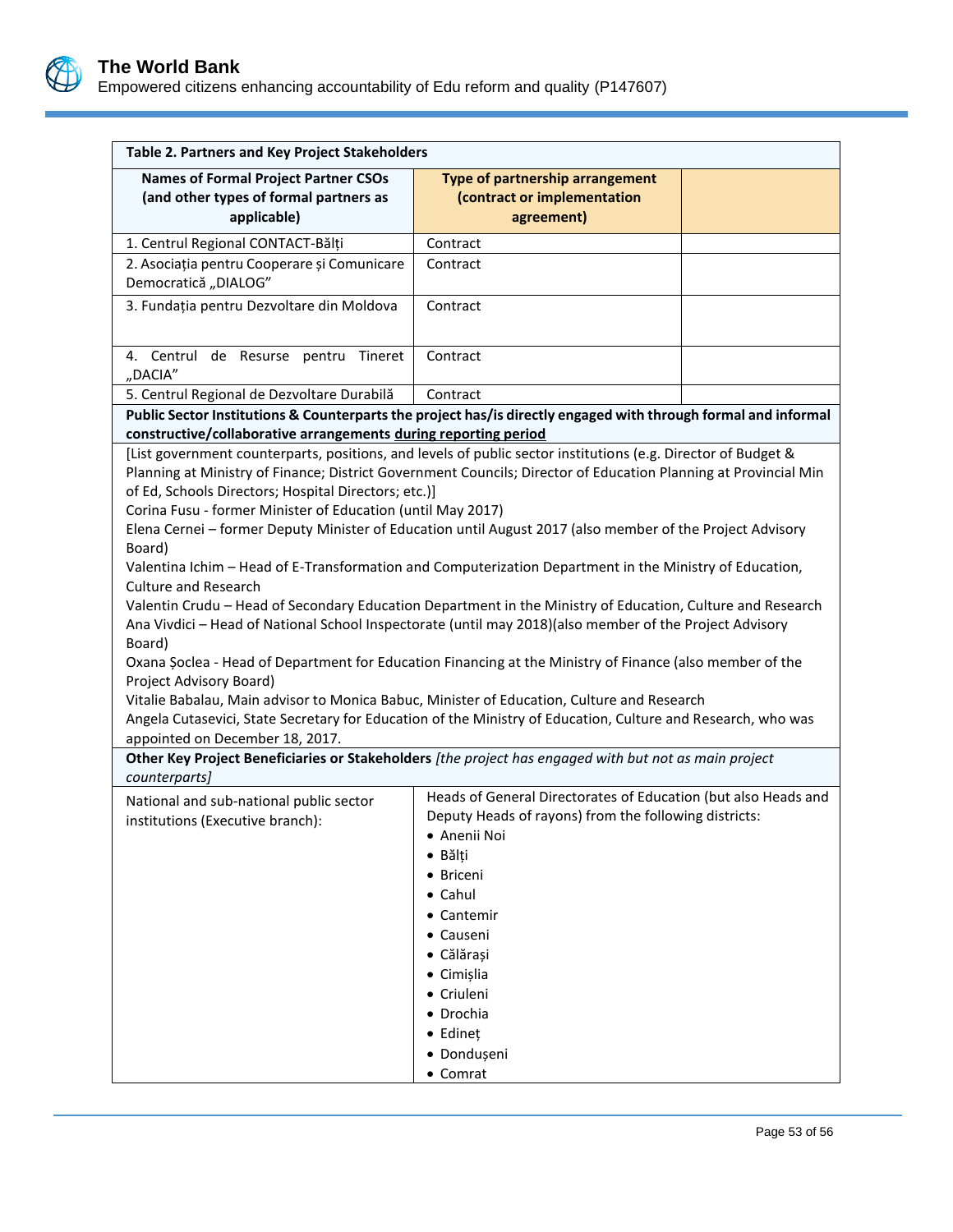

|                                            | • Falesti                                                        |  |  |
|--------------------------------------------|------------------------------------------------------------------|--|--|
|                                            | • Florești                                                       |  |  |
|                                            | · Glodeni                                                        |  |  |
|                                            | · Ialoveni                                                       |  |  |
|                                            | • Nisporeni                                                      |  |  |
|                                            | • Soroca                                                         |  |  |
|                                            | • Soldanesti                                                     |  |  |
|                                            | • Ungheni                                                        |  |  |
|                                            | • Rascani                                                        |  |  |
|                                            | • Taraclia                                                       |  |  |
|                                            | • Cimișlia                                                       |  |  |
|                                            | • Ștefan Vodă                                                    |  |  |
|                                            | • Taraclia                                                       |  |  |
|                                            | • Ocnița                                                         |  |  |
|                                            | • Soroca                                                         |  |  |
|                                            | · Strășeni                                                       |  |  |
|                                            | · Sângerei                                                       |  |  |
|                                            | $\bullet$ Rezina                                                 |  |  |
| State Accountability Institutions (e.g.    | · Maia Banărescu - Parliamentary Advocate for children's rights  |  |  |
| parliamentary committees, Ombudsman's      | protection (also member of the Project Advisory Board)           |  |  |
| office, judiciary, anti-corruption         | . Ion Pruteanu, Head of the Anticorruption Education             |  |  |
| commission, national human rights          | Department at the National Anticorruption Centre                 |  |  |
| institutions, national audit               |                                                                  |  |  |
| commission/auditor general):               |                                                                  |  |  |
| Media organizations:                       | • Faclia                                                         |  |  |
|                                            | • Ziarul de Garda                                                |  |  |
|                                            | • Radio Chisinau                                                 |  |  |
|                                            | • Europa Libera                                                  |  |  |
|                                            | • Invatatorul Modern                                             |  |  |
|                                            | • TVR Moldova                                                    |  |  |
| Others (e.g. political and social leaders, | • Eugenia Veverița - former coordinator of the Moldova           |  |  |
| policy influencers, opinion makers, etc.): | Education Reform Project, currently a public finance             |  |  |
|                                            | management expert (on the Project Advisory Board)                |  |  |
|                                            | · Liliana Nicolaescu-Onofrei - Independent expert. Former        |  |  |
|                                            | Deputy Minister of Education (on the Project Advisory Board)     |  |  |
|                                            | • Victoria Catanoi - consultant in finance for Ministry of       |  |  |
|                                            | <b>Education from World Bank</b>                                 |  |  |
|                                            | · Victoria Coroban - journalist at Radio Chisinau specialized on |  |  |
|                                            | educational topics. Also, leader of UpGrade in Education (A      |  |  |
|                                            | community promoting innovation in education in Republic of       |  |  |
|                                            | Moldova)                                                         |  |  |
|                                            | • Vitalie Dogaru - Journalist/TV host from a popular TV station  |  |  |
|                                            | in Moldova, who is covering education (inclusively) (on the      |  |  |
|                                            | Project Advisory Board)                                          |  |  |
|                                            | • Viorel Furdui (executive director of Congress of Local         |  |  |
|                                            | Authorities of Moldova)                                          |  |  |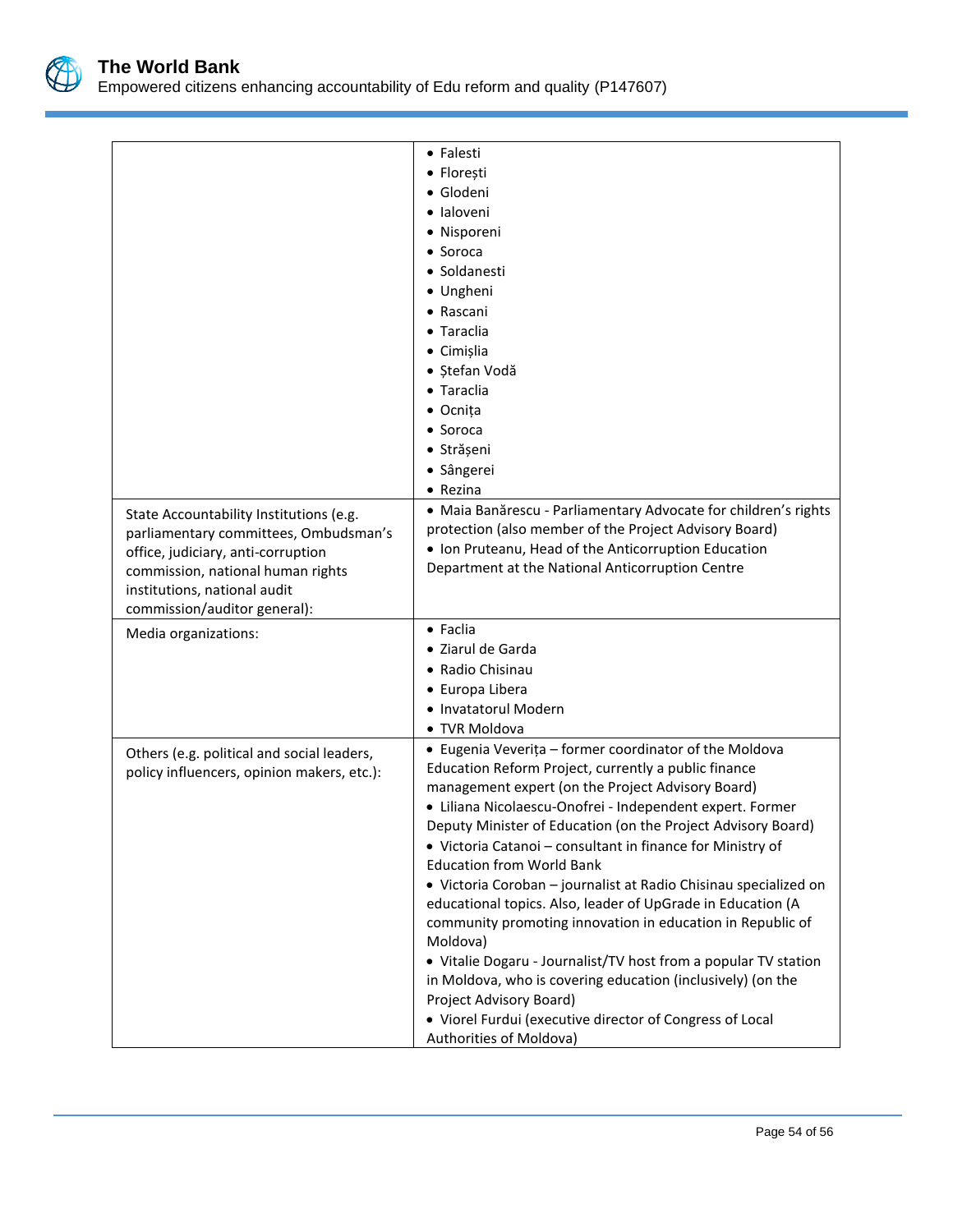

|                | Key outcome tracking:                                                                                                                                        |                                                                                                         |                                                                                                     |                                                                                                                                                                        |  |  |
|----------------|--------------------------------------------------------------------------------------------------------------------------------------------------------------|---------------------------------------------------------------------------------------------------------|-----------------------------------------------------------------------------------------------------|------------------------------------------------------------------------------------------------------------------------------------------------------------------------|--|--|
|                | Selected intermediary<br>outcomes                                                                                                                            | <b>Indicators</b>                                                                                       | <b>Expected Targets for</b><br>reporting period                                                     | <b>Monitoring data for</b><br>reporting period                                                                                                                         |  |  |
| $\mathbf{1}$ . | Outcome 3: Higher-quality<br>education policy debates at<br>local, regional and national<br>level in Moldova;                                                | Level of satisfaction<br>of the quality of<br>education services                                        | 0.5 to the baseline<br>each year from the<br>5.14 established in<br>2014, +2.5 from the<br>baseline | $+7.64$                                                                                                                                                                |  |  |
| 2.             | Comp. 1. Output 5: Regional<br>mechanism for citizens<br>oversight created and<br>replicated;                                                                | Rayons where the<br>proposals for<br>implementing a<br>citizens oversight<br>mechanism are<br>submitted | 13 rayons                                                                                           | 29 rayons + Chisinau<br>municipality + Balti<br>municipality + UTA<br>Gagauzia                                                                                         |  |  |
| 3.             | Comp 2. IO 1: Local<br>communities effectively use<br>the Social Accountability<br>tools to participate in<br>setting budget priorities in<br>their schools; | Schools' budgets<br>discussed                                                                           | 100 schools                                                                                         | 100 beneficiary school, and<br>as of February 2019 and 63<br>out of 80 past beneficiary<br>schools that are<br>continuously using the SAcc<br>tolls in their activity. |  |  |

**1. Comp. 1. Output 5: Regional mechanism for citizens oversight created and replicated / Rayons where the proposals for implementing a citizens oversight mechanism are submitted**

- (a) While under the initial approach, the project was supposed to be implemented in 5 pilot rayons in the first year of its implementation and adding 2 rayons per year in the following years, due to lack of sufficient applications of schools in the selected rayons in the first year, the project was extended for more rayons. The initial setting was reasoned by the anticipated resistance from rayonal and local authorities and necessary efforts of the regional partner organizations for working with a limited number of rayons. As the SAcc exercise succeeded even with more rayons than planned, the project continued its activities in more rayons in the following years, also taking into consideration the possibility of the regional partners to work simultaneously in more rayons (this also depends on the openness of the rayonal authorities). At the same time, in two most active rayons (Ungheni and Cahul) the project continued to select more schools each year that allows the evaluation of the project impact in rayons where SAcc activities are implemented on larger scale and in consecutive years and, therefore, the pressure on the rayonal authorities might be higher. To be noted, the spillover effects in these two rayons are higher as public hearings of local budgets were organized both in Cahul and Ungheni. Therefore, the experience of these rayons may be shared to other rayons. In 2018, the project was implemented in 13 rayons, of which 5 new rayons.
- (b) As more rayons are involved in the project and more rayonal authorities have participated in the events organized, they are already aware of the SAcc tools in the educational system and might promote social accountability in their rayon. Thus, the processes covers currently almost entire country.

### **2. Comp 2. IO 1: Local communities effectively use the Social Accountability tools to participate in setting budget priorities in their schools; / Schools' budgets discussed**

(a) All beneficiary schools engaged in public hearings as planned with the support of Scoala Mea team. Additionally a questionnaire was sent to past beneficiary schools (80 schools) in order to identify schools that apply SAcc tools independently after they benefited of support from the team. Thus, 63 out of 80 beneficiary schools organized public hearings in 2019, and as of February 2019 organize reporting cards completion process. This was possible due to higher engagement of Expert-Grup in communication with past beneficiary schools in 2017 - 2018. Before each stage of the project, Expert-Grup sent to all past beneficiary schools of Y1-Y5 information and materials for the activities (usually provided to the beneficiary schools) and also